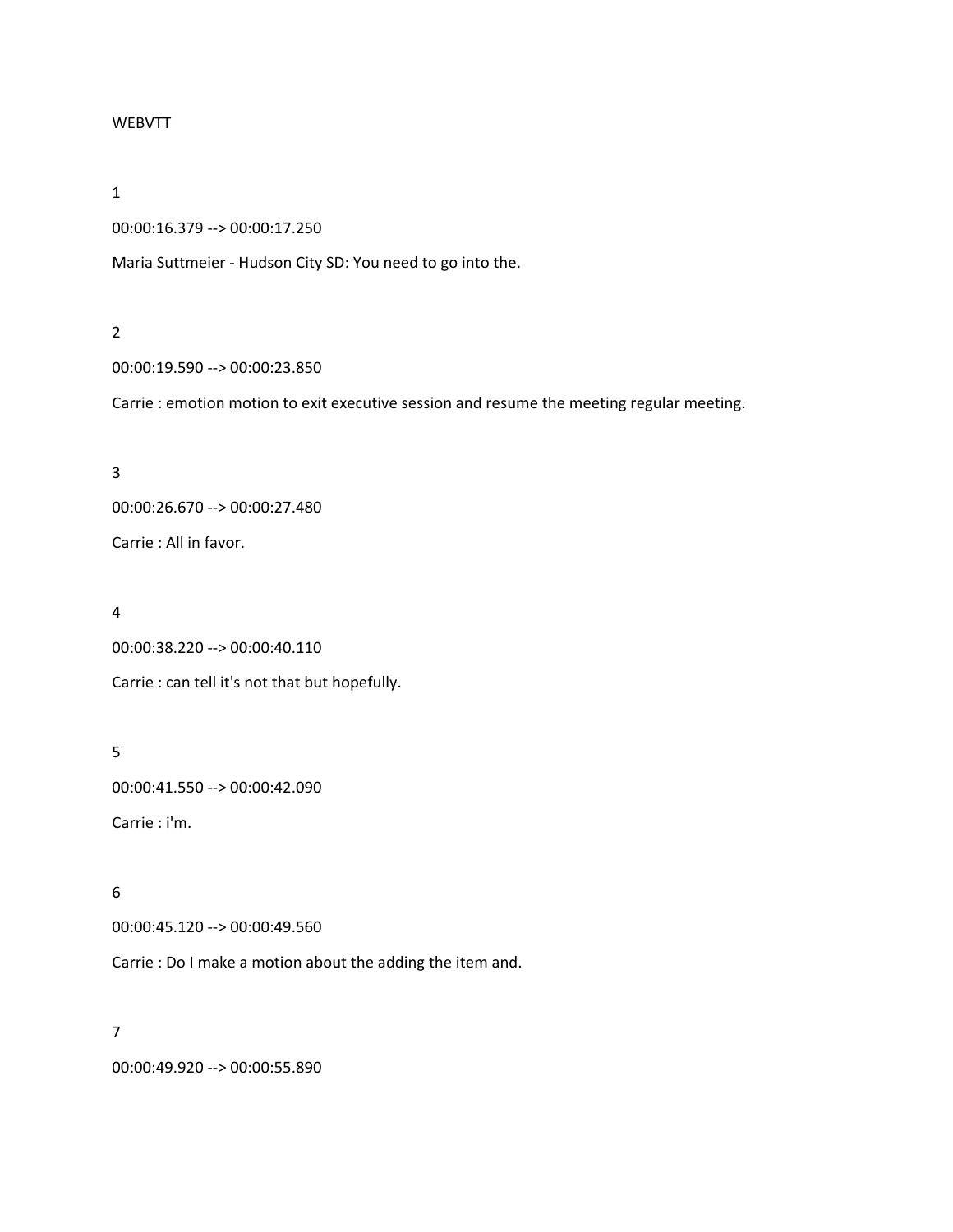Maria Suttmeier - Hudson City SD: Just as a result of executive session we have an item to add to the agenda under consensus agenda.

8

00:00:57.390 --> 00:01:03.120

Carrie : So it says bit be resolved the board of education, except the revised agenda to include consensus agenda item m.

9

00:01:05.880 --> 00:01:08.640

Carrie : And that brings us to our student representative report.

10

00:01:10.410 --> 00:01:16.650

Noshin Tasnim: hello, good evening everyone I hope everyone is nice and warm and this cold and snowy Tuesday.

## 11

00:01:17.250 --> 00:01:24.780

Noshin Tasnim: So, to begin since the last board meeting student Council has reached out to all the panelists regards to our senior seminar.

12

00:01:25.320 --> 00:01:32.820

Noshin Tasnim: you've also spend time green posters to post on social media, so that everyone at school is aware way along with all the details.

## 13

00:01:33.750 --> 00:01:43.890

Noshin Tasnim: And as a planning for the senior seminar is coming to an end we've also been brainstorming ideas with a springtime and some Council members suggested ideas that jazz trivia nights.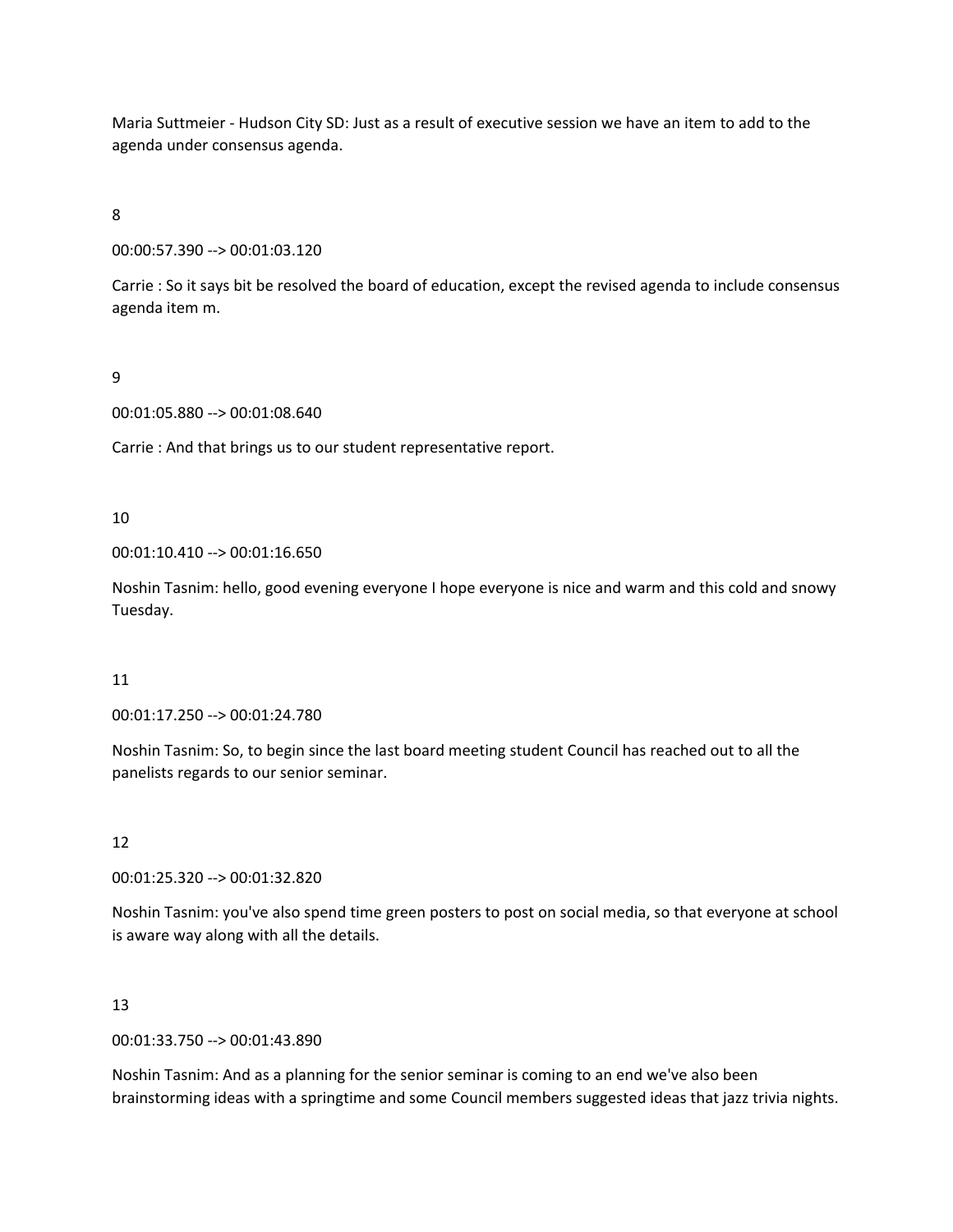00:01:44.550 --> 00:01:50.370

Noshin Tasnim: drive in movie nights and a talent show what when the weather permits, because of course they'll be have to be outside.

# 15

00:01:51.000 --> 00:01:57.840

Noshin Tasnim: And of course we'd have to take in consideration coven guidelines and it may be complicated but we're determined to make it all happen.

# 16

00:01:58.620 --> 00:02:08.760

Noshin Tasnim: So, if anyone here has any ideas they would like to see us doing Council do please let me know, and I can bring it up to the rest of the Council, otherwise that's all I have for you tonight.

## 17

00:02:09.870 --> 00:02:13.470

Maria Suttmeier - Hudson City SD: And you were supposed to be in school these last two days.

## 18

00:02:13.710 --> 00:02:17.430

Noshin Tasnim: Yes, we were supposed to go back, but it was like no.

# 19

00:02:18.510 --> 00:02:31.800

Maria Suttmeier - Hudson City SD: Can you believe it so these poor kids you know we finally found a way to bring them in beginning February 1 and don't we just get a nor'easter that shuts us down for the both days that we would have been welcoming on back so.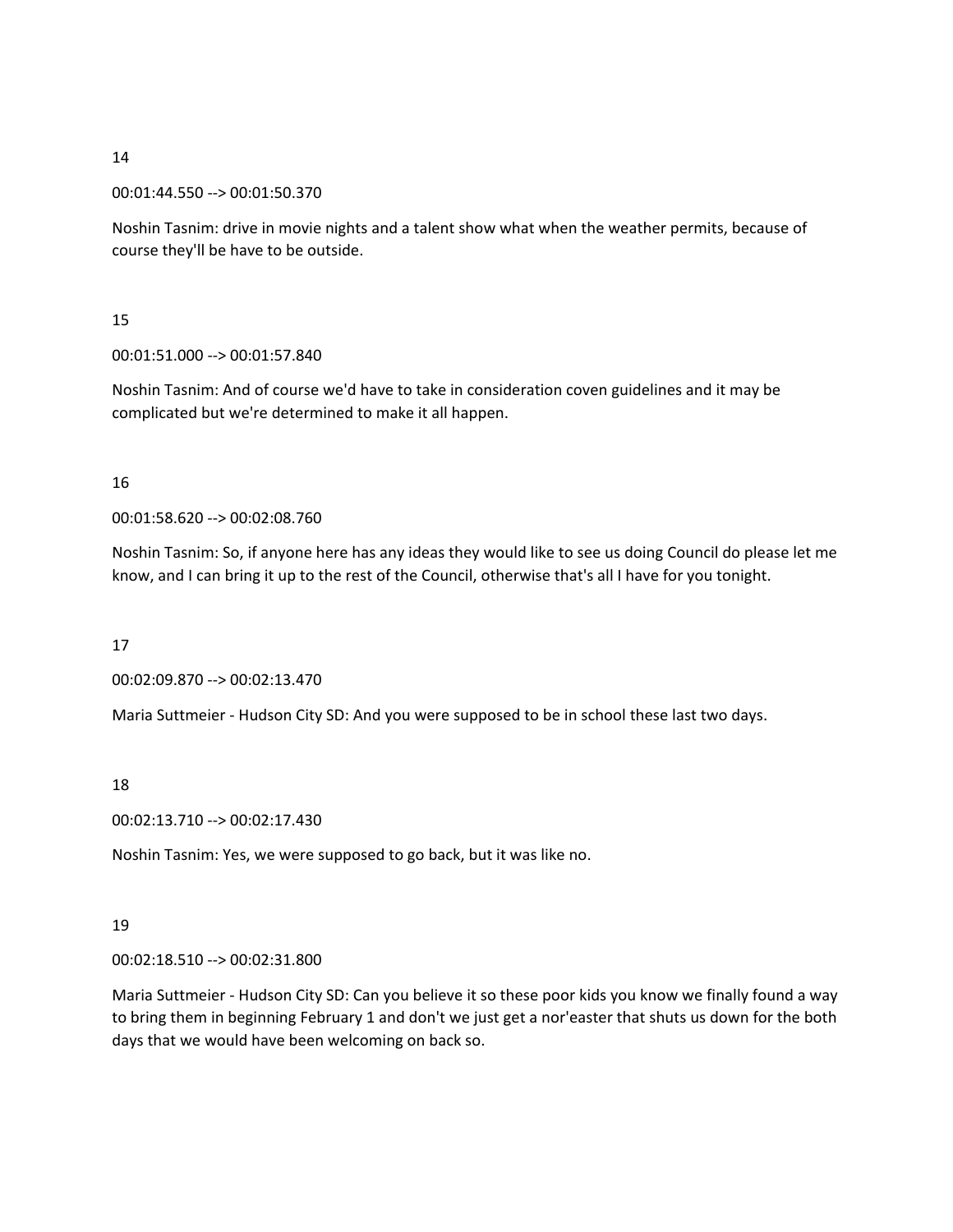00:02:32.430 --> 00:02:40.710

Maria Suttmeier - Hudson City SD: We cannot wait until February 8 when we can finally welcome you into our school and we have our juniors coming in, on Thursday and Friday.

21

00:02:41.850 --> 00:02:49.140

Maria Suttmeier - Hudson City SD: Although Friday, it looks like we're gonna have some snowflakes that I see two and then you'll be back with us on Monday finally.

# 22

00:02:49.950 --> 00:02:54.870

Maria Suttmeier - Hudson City SD: we're looking forward to that that was the one thing I was bummed about I had to call a snow day but knowing.

# 23

00:02:55.200 --> 00:02:59.340

Maria Suttmeier - Hudson City SD: that it was going to delay your ability to conduct a school was the worst part of my decision.

# 24

00:02:59.490 --> 00:03:04.440

Noshin Tasnim: yeah it was the planning, but next week next week, yes.

## 25

00:03:06.300 --> 00:03:07.230

Maria Suttmeier - Hudson City SD: excited about it.

# 26

00:03:07.320 --> 00:03:09.330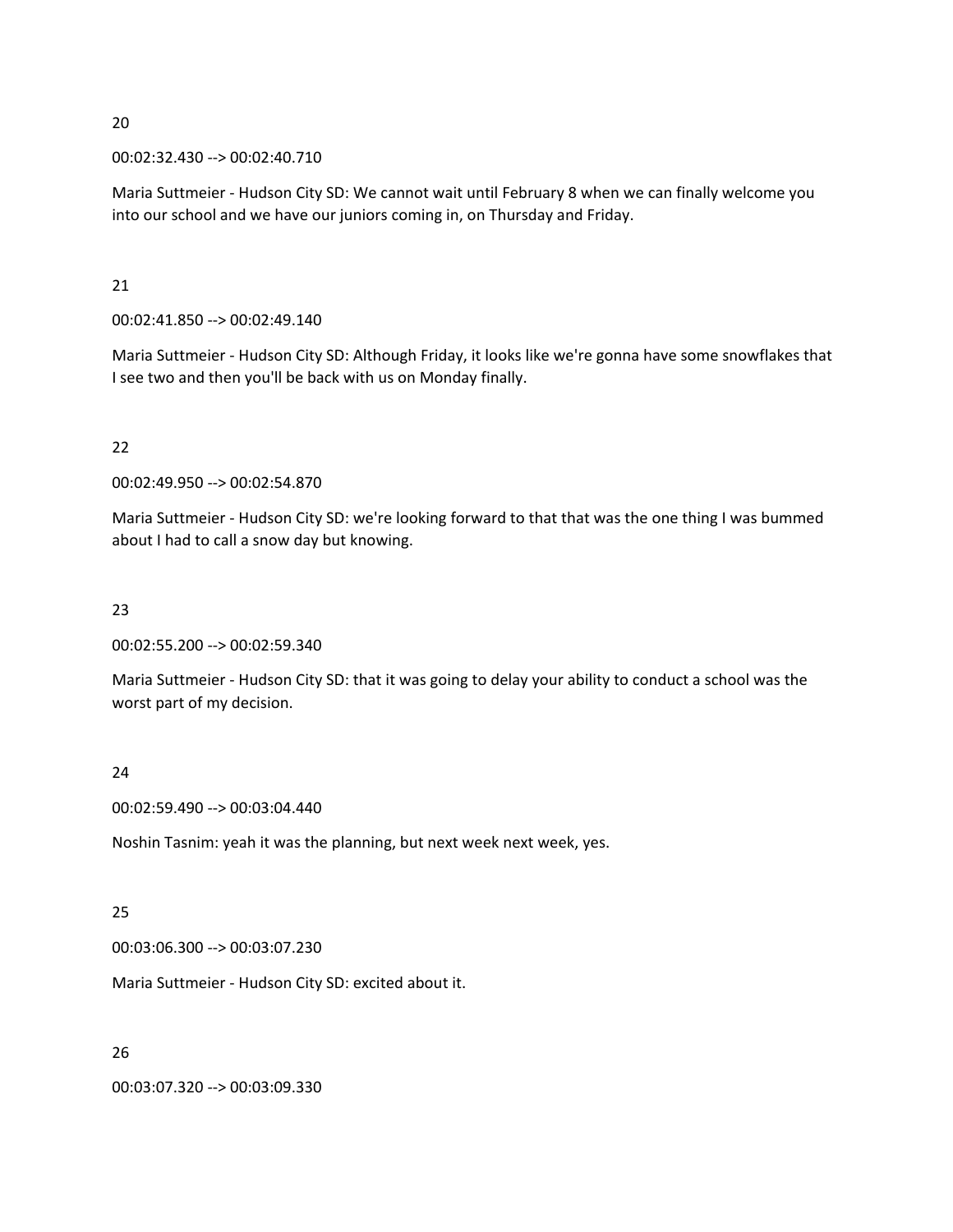Noshin Tasnim: Thank you so happy to be back.

27

00:03:11.280 --> 00:03:17.730

Maria Suttmeier - Hudson City SD: And then carry their you do need to vote on that edition of em to the consensus agenda, so we can just take a pause.

28

00:03:20.760 --> 00:03:22.740

Carrie : So let me motion to set.

29

00:03:23.760 --> 00:03:24.750

Carrie : Digital.

30

00:03:25.950 --> 00:03:28.590

Carrie : On the consensus agenda item m.

31

00:03:30.300 --> 00:03:30.810 Lucinda Segar: Second.

32

00:03:32.340 --> 00:03:33.210

Carrie : On paper.

33

00:03:56.670 --> 00:03:58.290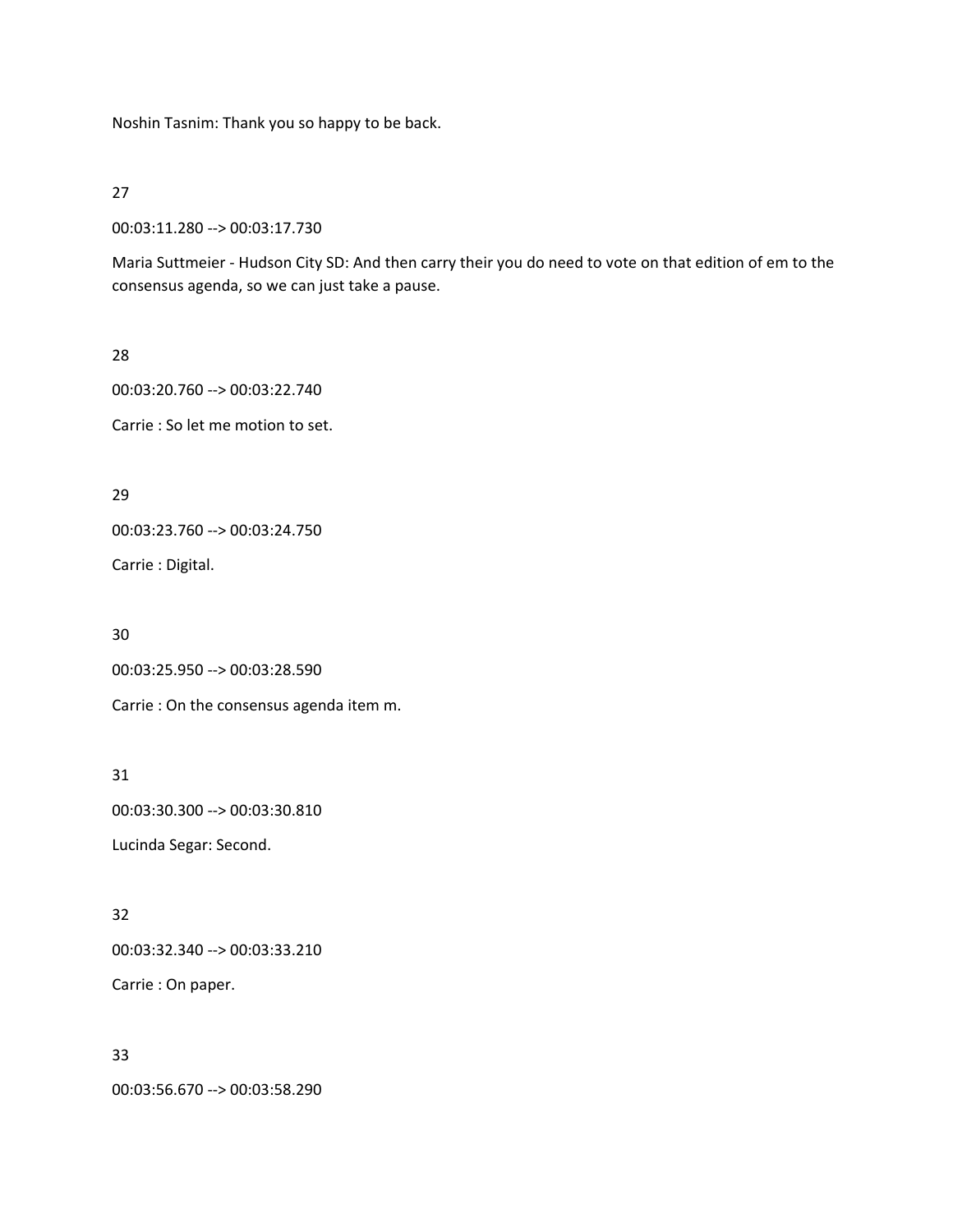Carrie : We get a second I can't hear.

34

00:04:00.000 --> 00:04:00.660

Maria Suttmeier - Hudson City SD: You did.

## 35

00:04:01.500 --> 00:04:02.940

Carrie : Oh, all in favor.

36

00:04:09.540 --> 00:04:10.920

Carrie : of branches to old business.

37

00:04:13.080 --> 00:04:13.260

Carrie : It.

# 38

00:04:13.350 --> 00:04:15.300

Maria Suttmeier - Hudson City SD: actually brings us to personnel agenda.

## 39

00:04:16.260 --> 00:04:17.970

Carrie : I just did personal agenda.

# 40

00:04:20.610 --> 00:04:22.110

Lucinda Segar: Here you for personnel agenda.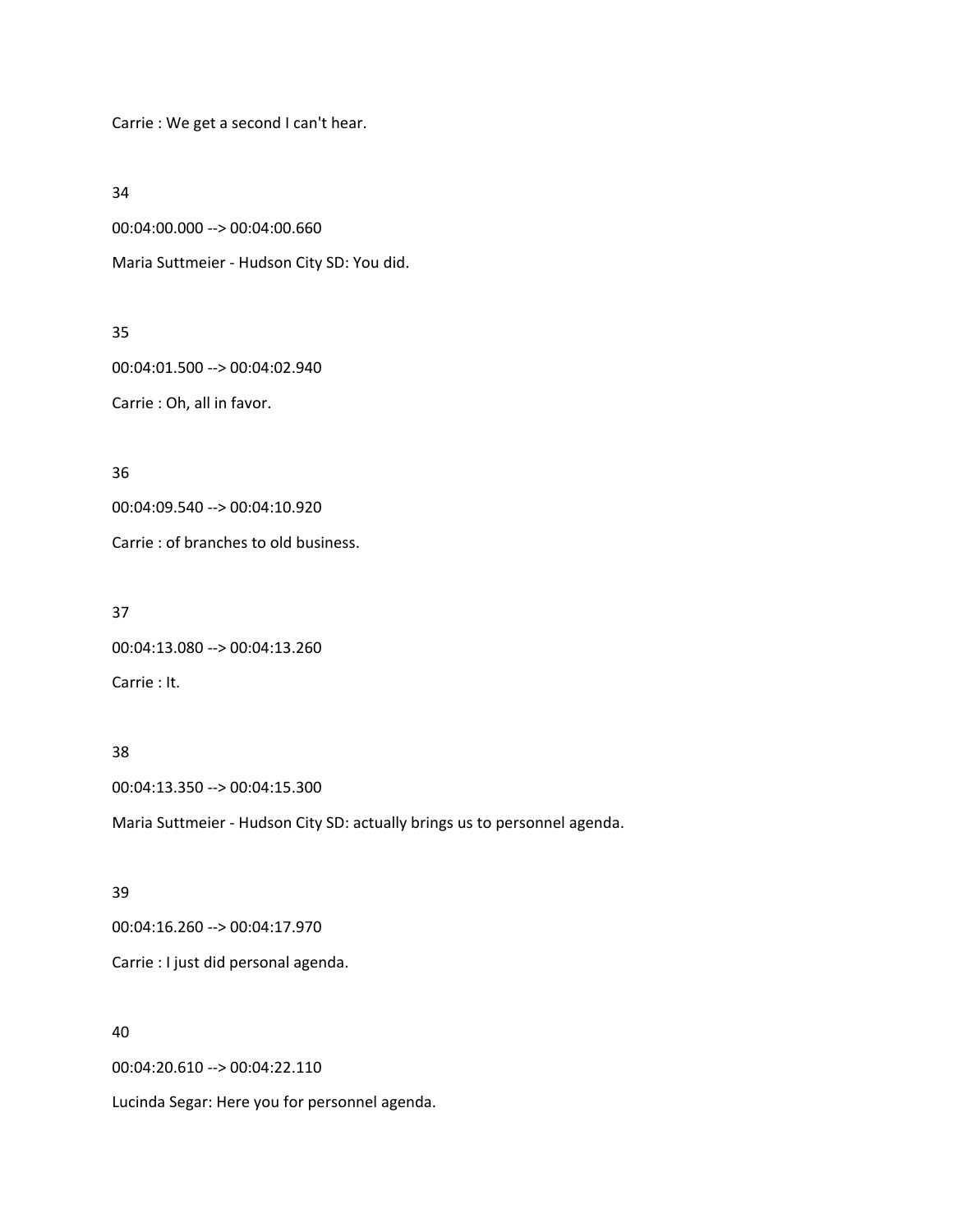#### 00:04:22.440 --> 00:04:25.440

Maria Suttmeier - Hudson City SD: Okay yeah you're skipped on us carry So if you could redo that.

#### 42

00:04:26.460 --> 00:04:30.450

Carrie : I make a motion to accept personal agenda item a through E.

#### 43

00:04:32.220 --> 00:04:32.640

Lucinda Segar: Second.

### 44

00:04:33.810 --> 00:04:34.590

Carrie : favor.

## 45

00:04:40.800 --> 00:04:42.450

Carrie : That brings us to all business.

46 00:04:44.400 --> 00:04:45.360

Carrie : Policy Committee.

## 47

00:04:49.980 --> 00:04:51.990

Lucinda Segar: These policies these four policies.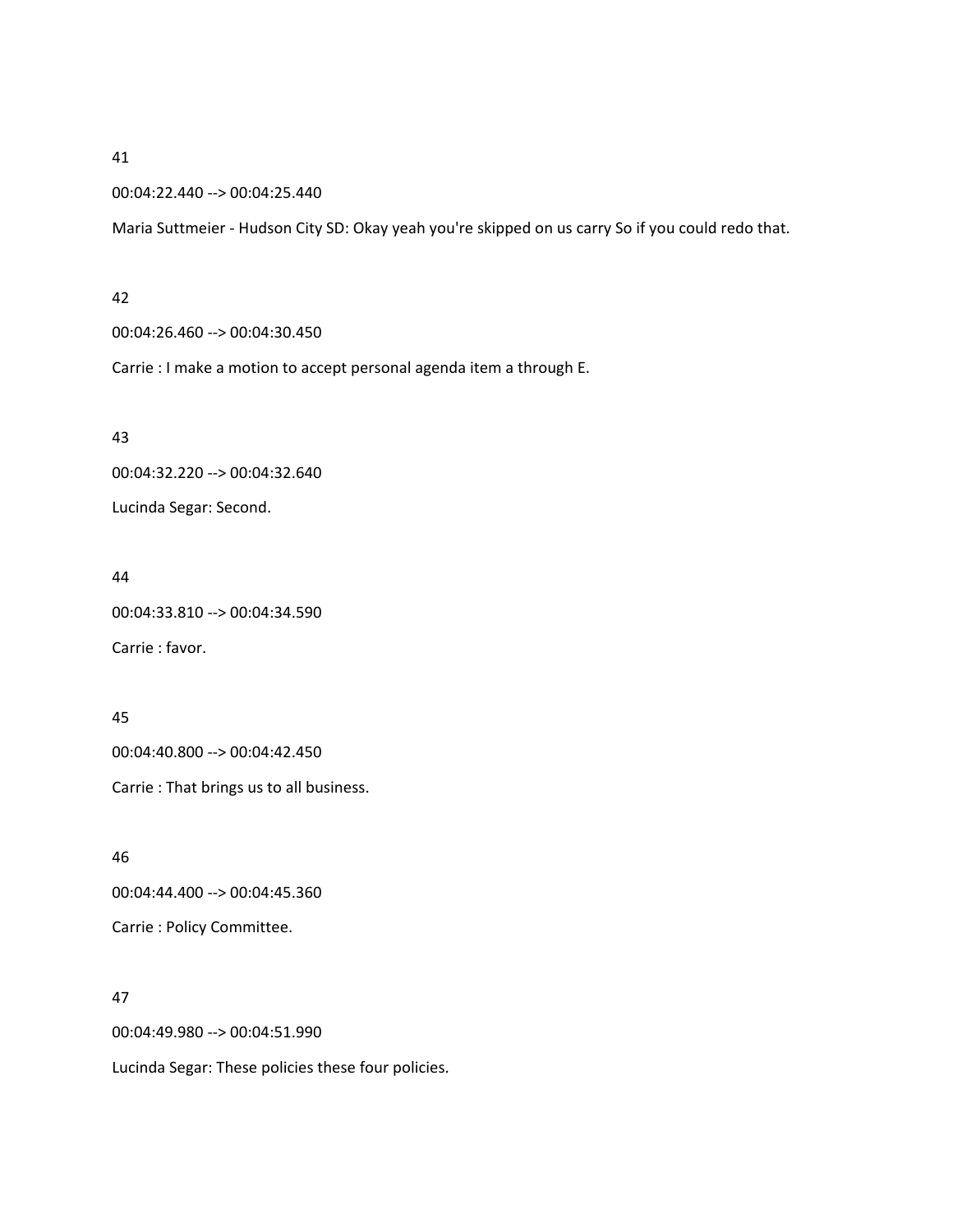00:04:57.510 --> 00:05:03.120

Lucinda Segar: A little bit at our last meeting and they're each up for their second read.

49

00:05:04.560 --> 00:05:07.770

Lucinda Segar: Any board members have comments or questions about these policies.

50

00:05:11.820 --> 00:05:23.820

Carrie : I was never able to get into the textbook selection when I don't know I tried it the other yesterday I dragged it today, it is an open anything and it might, obviously we may.

51

00:05:24.900 --> 00:05:36.330

Sage Carter: it's a word Doc instead of a PDF it's got a.do cx building on it, so I think that that might be why the rest were pdfs.

52

00:05:37.020 --> 00:05:39.270

Carrie : So you can just click on and read.

53

00:05:40.710 --> 00:05:46.080

Sage Carter: No, I did on my computer I downloaded and then I had to open it in the Lord software.

54

00:05:48.360 --> 00:05:49.890

Sage Carter: Okay, what it's worth.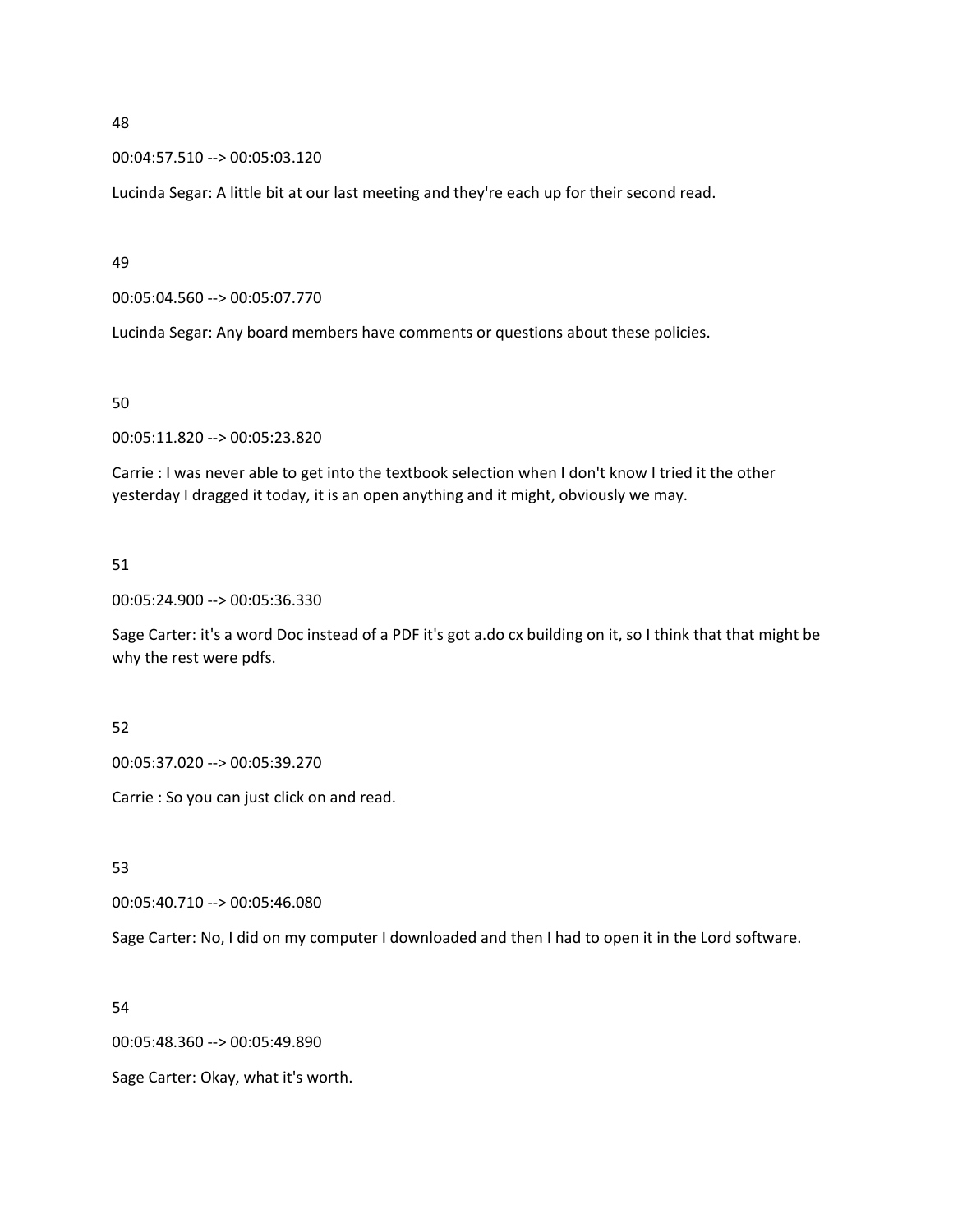00:05:50.610 --> 00:05:53.100

Lucinda Segar: share it with you so that you can take a look at it right now.

56

00:05:56.850 --> 00:06:12.810

Sage Carter: You know my only question was actually on the first two and I don't I mean, I suppose, is sort of covered in there, but um it also there's a let me, let me find the exact sentence um.

57

00:06:14.670 --> 00:06:17.610

Sage Carter: You know the the clauses that.

58

00:06:22.470 --> 00:06:23.880

Sage Carter: Sorry i'm trying to find it.

59

00:06:30.390 --> 00:06:44.130

Sage Carter: Well, basically that provide information on opposing sides of controversial issues, which is a great idea um or you know it's best practice, but I also wonder if it.

60

00:06:45.000 --> 00:06:59.250

Sage Carter: Sometimes that gives cover to have opposing sides on things that aren't necessarily up for debate, as in disregarding science and fact, and so I just I didn't know.

61

00:07:00.330 --> 00:07:15.540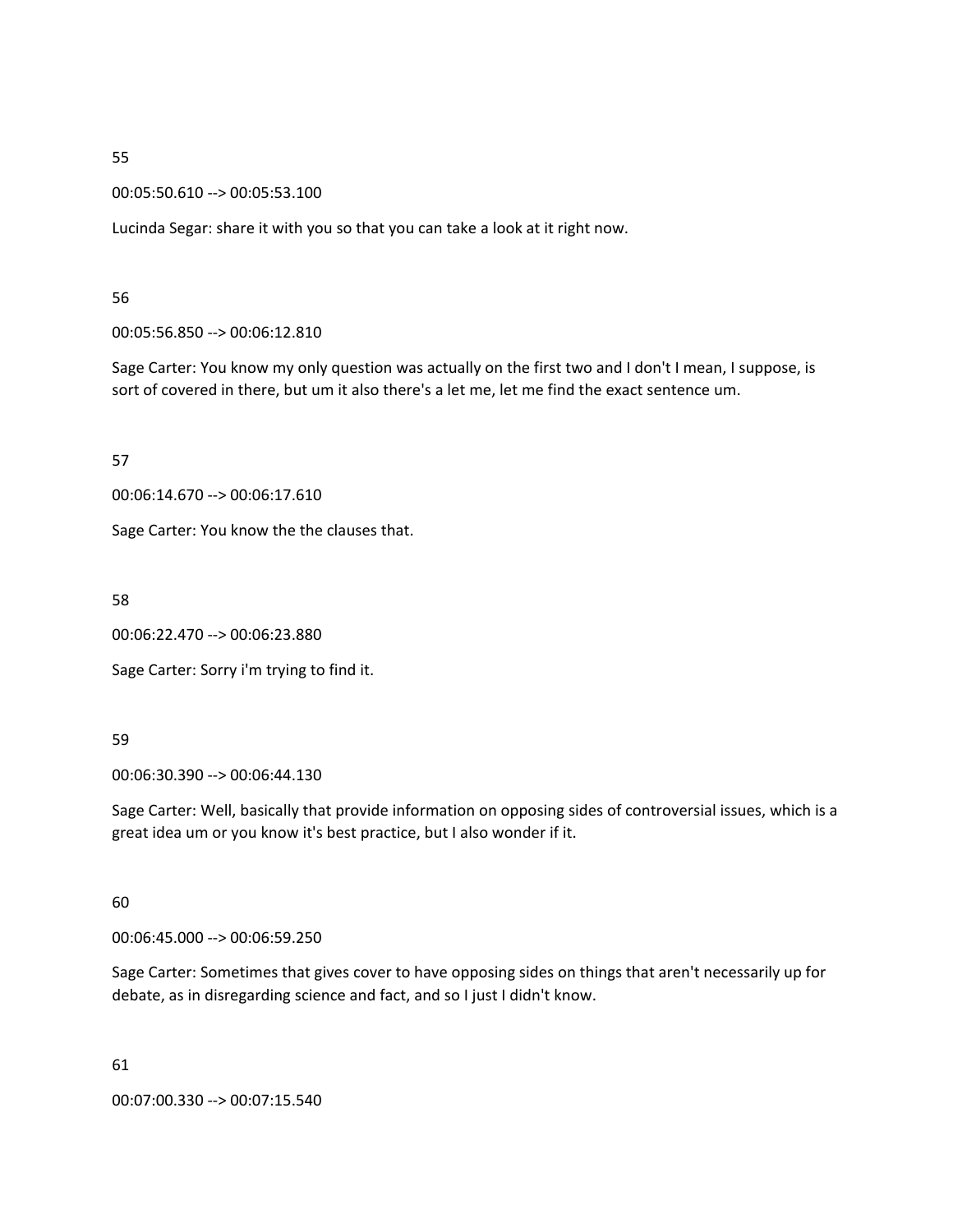Sage Carter: If you guys had discussed that are considered it, you know, showing both sides of an argument is understandable, but a lot of times that just gives cover to debate things that aren't necessarily up for debate.

62

00:07:17.220 --> 00:07:18.060

Sage Carter: So that was my.

63

00:07:18.330 --> 00:07:34.140

Lucinda Segar: Good point stage, you know it's a good point I read it in the opposite direction right, I read it as included, so that, to make sure that you know, things are given with context and they're given to be fair issues are presented fairly, but I hear what you're saying.

64

00:07:35.550 --> 00:07:36.420

Sage Carter: I mean, I know.

65

00:07:37.080 --> 00:07:39.060

Lucinda Segar: it's an is a suggestion so.

66

00:07:40.080 --> 00:07:41.790

Lucinda Segar: it's not mandatory, that we keep it in.

67

00:07:45.600 --> 00:07:45.900

Lucinda Segar: its own.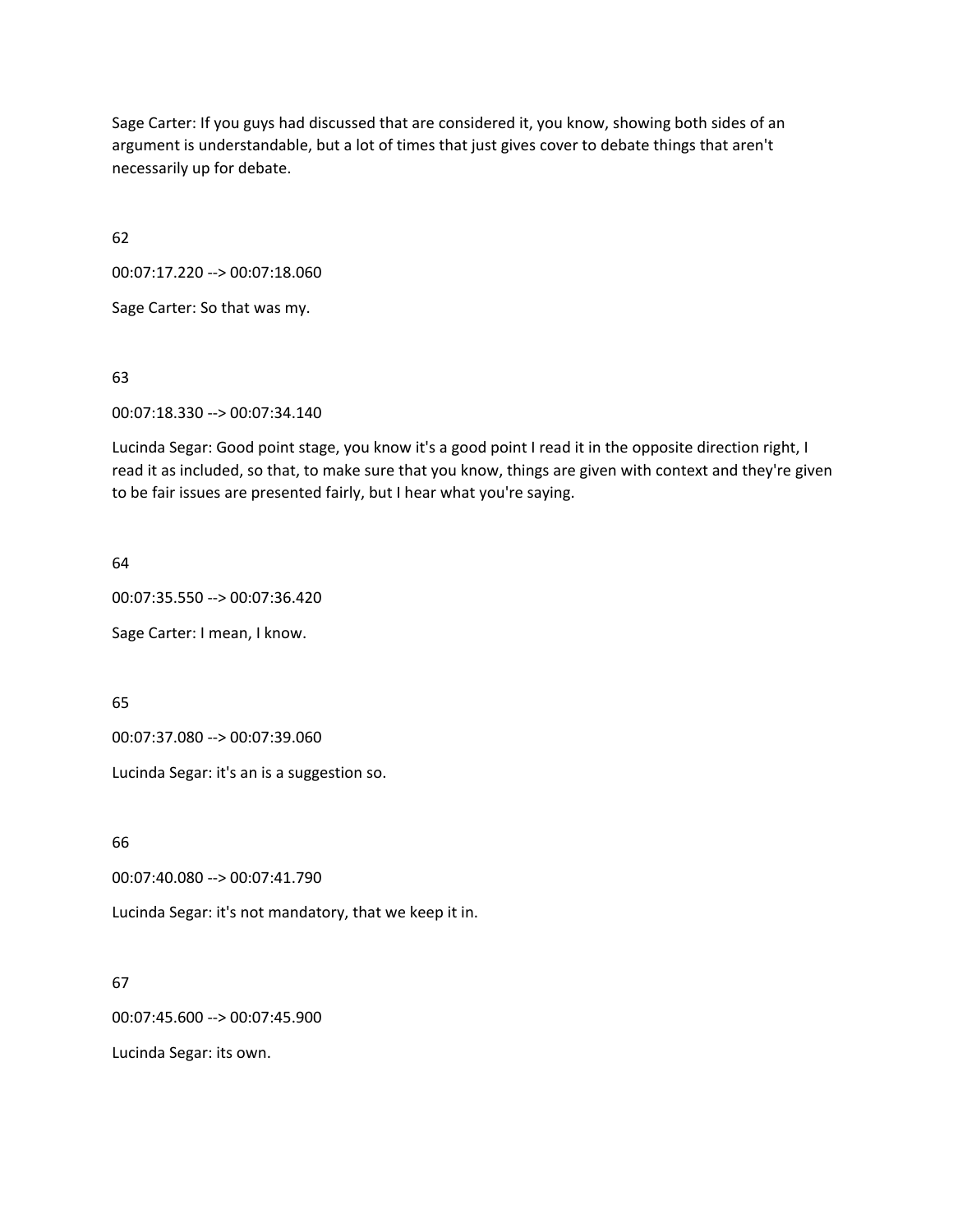00:07:45.960 --> 00:07:47.370

Sage Carter: Do you think it's important to have.

69

00:07:47.400 --> 00:07:56.970

Sage Carter: Both sides of any controversial issue you know available to students and stuff I just I don't know if there should be a you know.

70

00:07:58.770 --> 00:08:05.430

Sage Carter: A secondary statement saying that we're going to rely on science.

71

00:08:06.690 --> 00:08:07.080

Sage Carter: and

## 72

00:08:10.260 --> 00:08:17.670

Sage Carter: I don't know right, you know we live in a tricky world anyway, it just came to mind and I didn't know if we wanted to consider addressing it.

73

00:08:19.710 --> 00:08:21.120

Maria Suttmeier - Hudson City SD: Is it better to leave it.

#### 74

00:08:21.300 --> 00:08:28.380

Maria Suttmeier - Hudson City SD: On side, or is it better to address it and and words method of bits of that we're more comfortable with it, because if it's silent.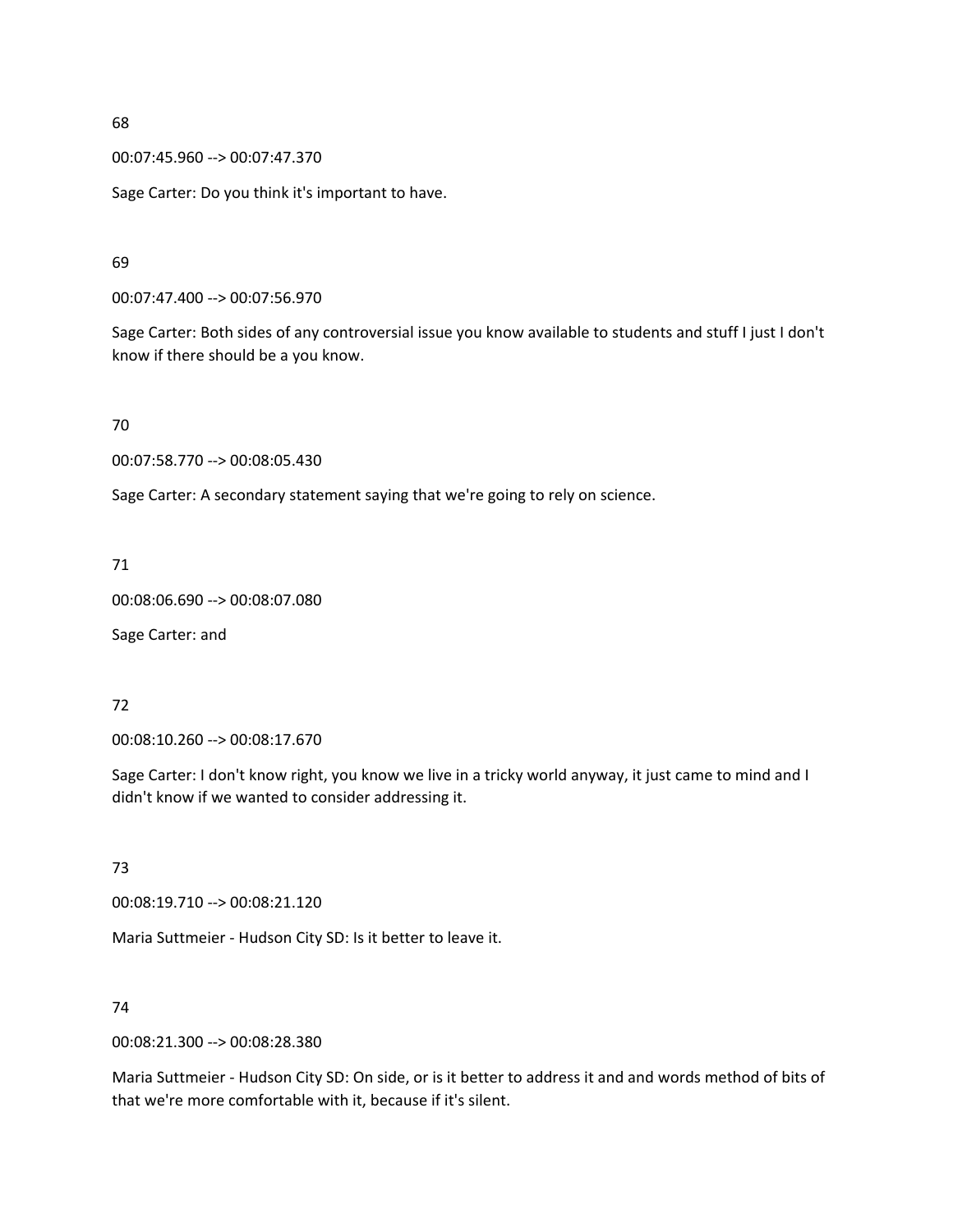#### 00:08:29.760 --> 00:08:35.760

Maria Suttmeier - Hudson City SD: isn't that almost the same thing we're we're opening ourselves up to any topic of debate.

# 76

## 00:08:37.590 --> 00:08:39.990

Lucinda Segar: I mean it does have that word reasonable in there.

## 77

00:08:41.130 --> 00:08:44.820

Lucinda Segar: which you could argue that reason kind of gives us.

## 78

00:08:46.350 --> 00:08:47.790

Lucinda Segar: leans on the side of science.

## 79

00:08:51.090 --> 00:08:54.150

Lucinda Segar: In terms of that particular issue that you I think you're referring to.

# 80

00:08:59.610 --> 00:09:01.140

Lucinda Segar: anyone else have thoughts about that.

# 81

00:09:10.350 --> 00:09:10.950

I agree.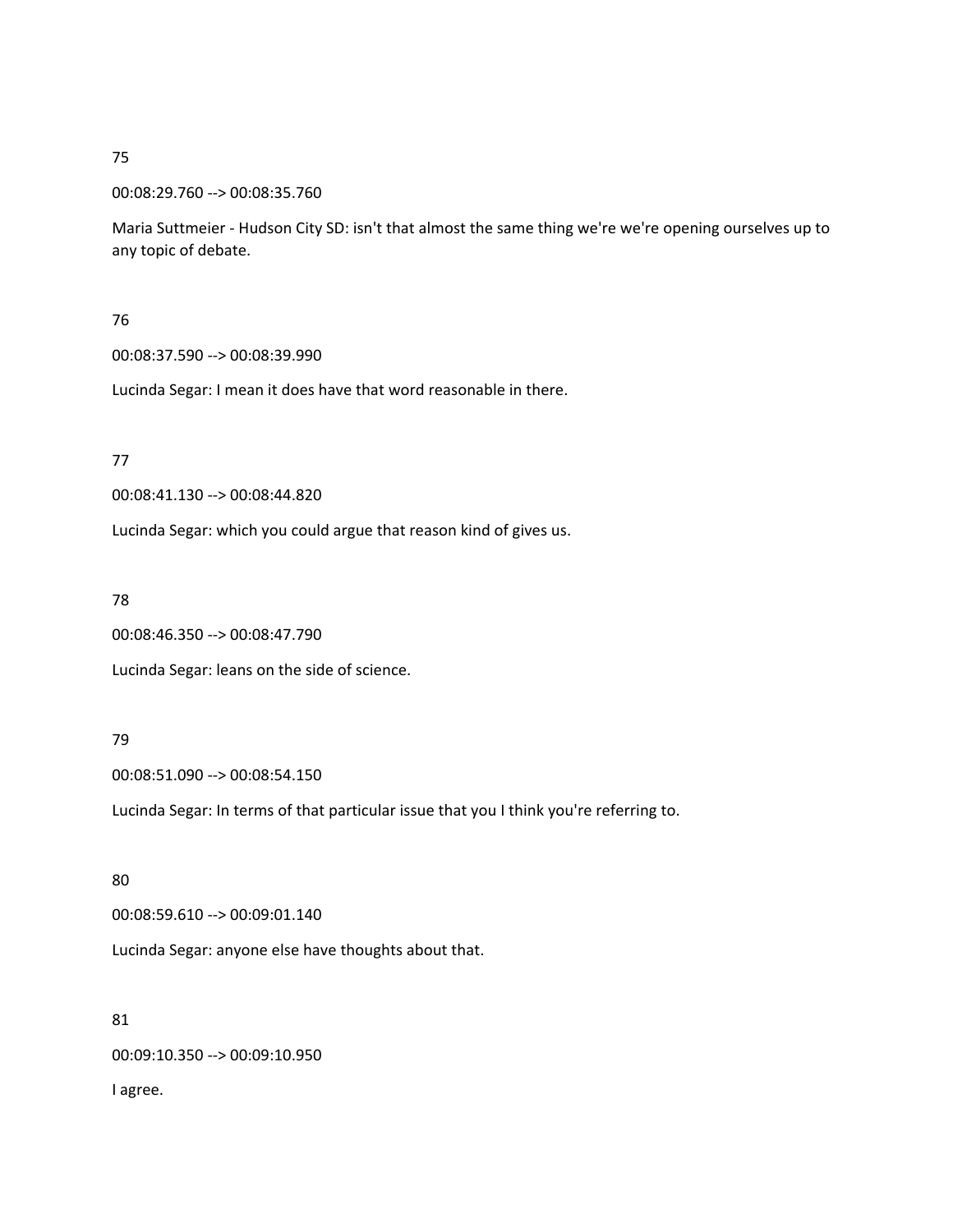00:09:12.480 --> 00:09:14.610

Sage Carter: It might make sense.

83

00:09:14.700 --> 00:09:26.370

Maria Suttmeier - Hudson City SD: It can go for a third read and you can have time to take a look at it and see if there's a way to word it in such a way that you know you feel like we're safeguarded, a little bit more.

#### 84

00:09:29.130 --> 00:09:42.240

Maria Suttmeier - Hudson City SD: find that it's defined what reasonable is right or who defines reasonable or national organizations and then the National Academy of Sciences there's i'm sure the history.

85

00:09:44.160 --> 00:09:45.690

86

Academy for.

00:09:47.520 --> 00:09:49.140

Social studies that kind of thing.

## 87

00:09:53.400 --> 00:09:58.290

Sage Carter: yeah I mean, to be honest, the one of the main things they came to mind was Holocaust deniers.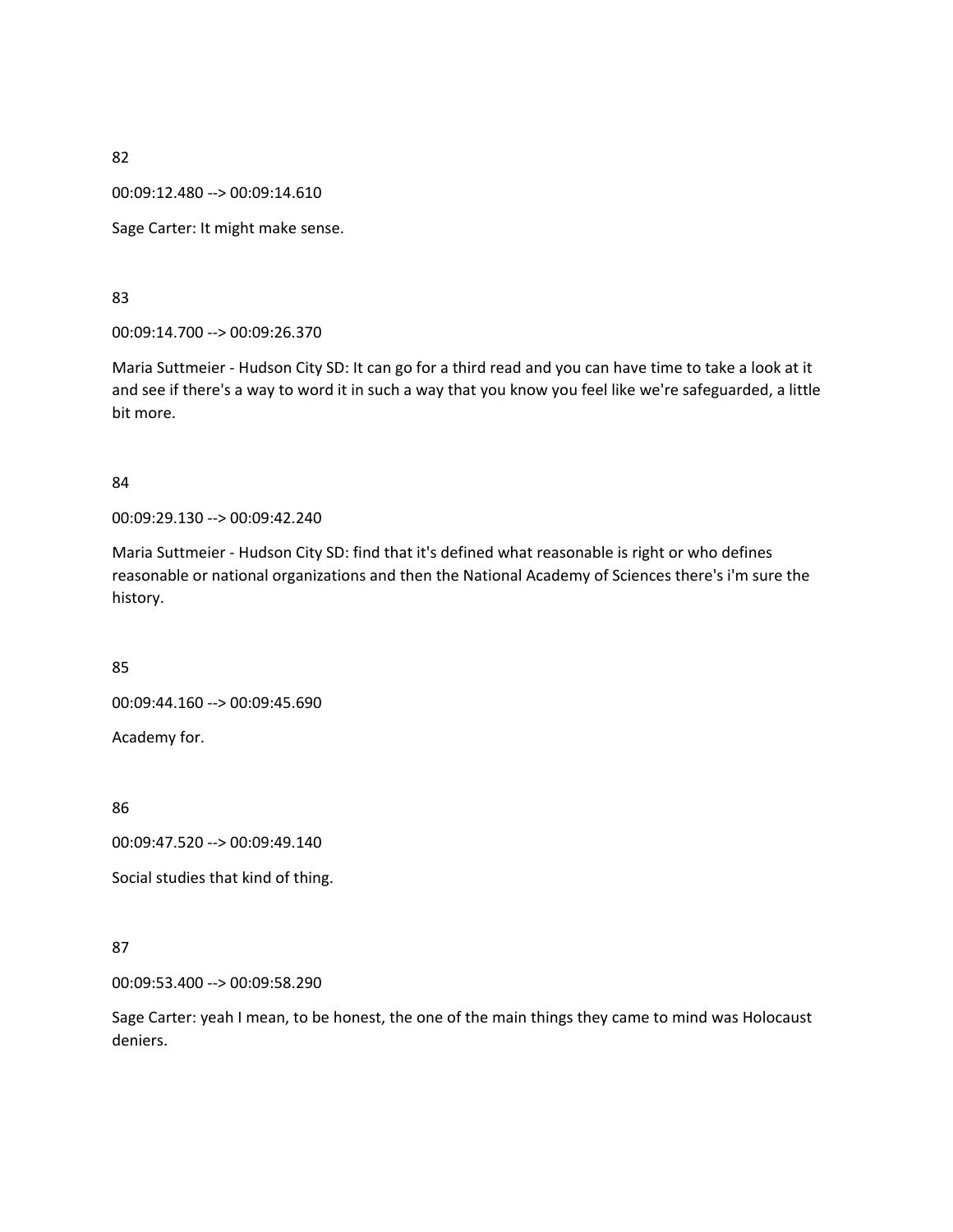00:09:59.580 --> 00:10:06.060

Sage Carter: And is that you know, does that deserve equal weight when you're talking about a controversial issue presenting both sides.

89

00:10:11.220 --> 00:10:11.730

Sage Carter: You know.

90

00:10:12.390 --> 00:10:14.130

Maria Suttmeier - Hudson City SD: but also in our.

## 91

00:10:17.580 --> 00:10:27.960

Maria Suttmeier - Hudson City SD: You know government class they're going to be talking about very heated debate issues you know we don't really want to censor that either no.

92

00:10:34.020 --> 00:10:37.230

Hopkins: that's the place to put it is in.

93

00:10:37.260 --> 00:10:44.430

Maria Suttmeier - Hudson City SD: When i'm having a hard time hearing you I don't know if anybody else's seems to be that you're far from the speaker or something.

## 94

00:10:46.740 --> 00:10:50.190

Hopkins: I think i'm having a problem with my MIC let me play with it a little.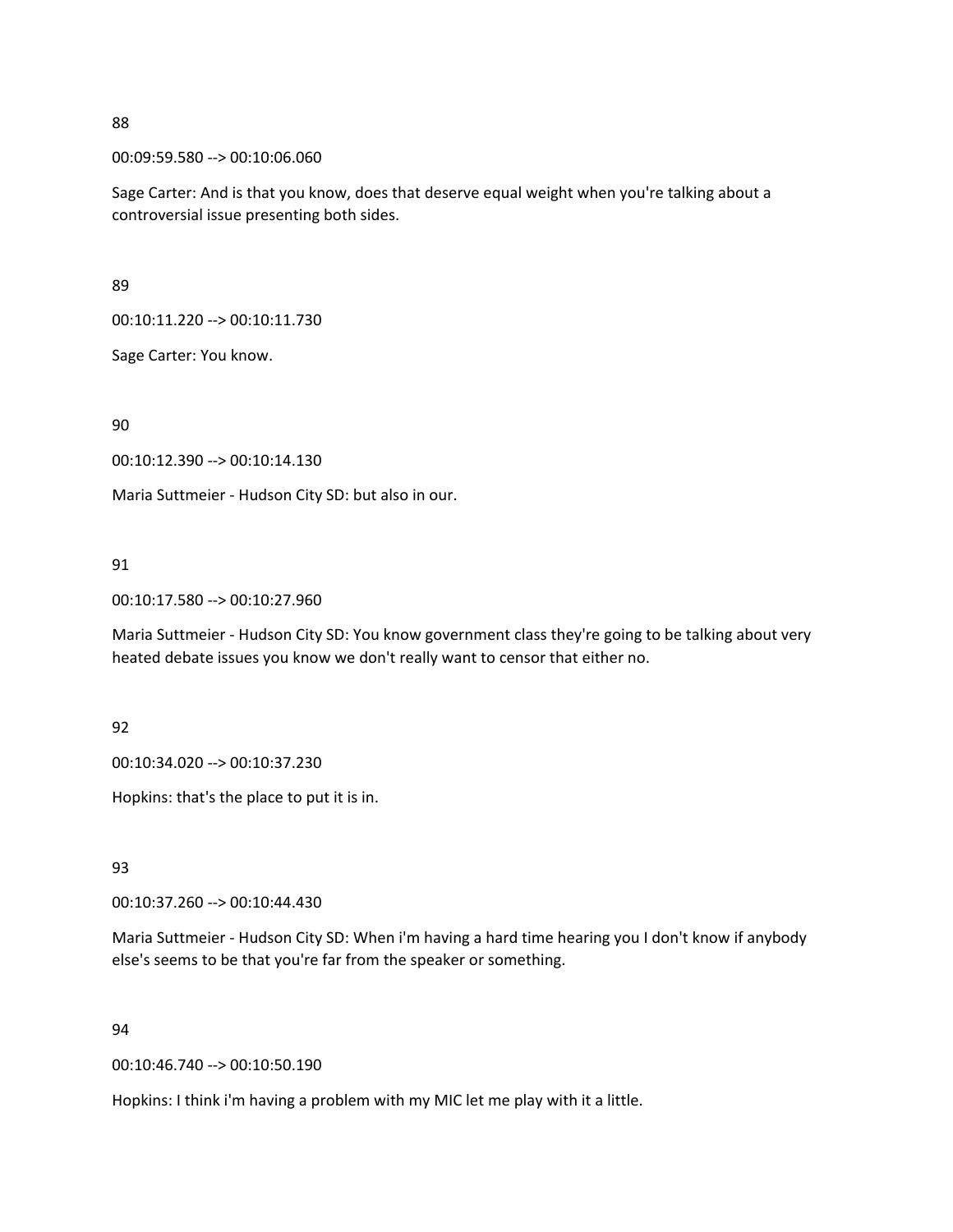#### 00:10:51.510 --> 00:10:55.950

Lucinda Segar: We can hear you a little better, when you do hold it close, if you want to share what you were thinking.

## 96

00:10:55.980 --> 00:10:57.570

Hopkins: Just shove, it right, in my face.

97

00:10:57.780 --> 00:10:58.170

yeah.

98

00:10:59.760 --> 00:11:00.660

Hopkins: Is that better.

99

00:11:01.050 --> 00:11:03.000

Lucinda Segar: yeah that's weird.

100

00:11:04.530 --> 00:11:23.010

Hopkins: All I was saying is maybe it needs to be more specific to the type of class because you know my job as a science teacher is not necessarily to bring up things that are open for debate, my job is to teach science as it is known by.

101

00:11:24.210 --> 00:11:37.020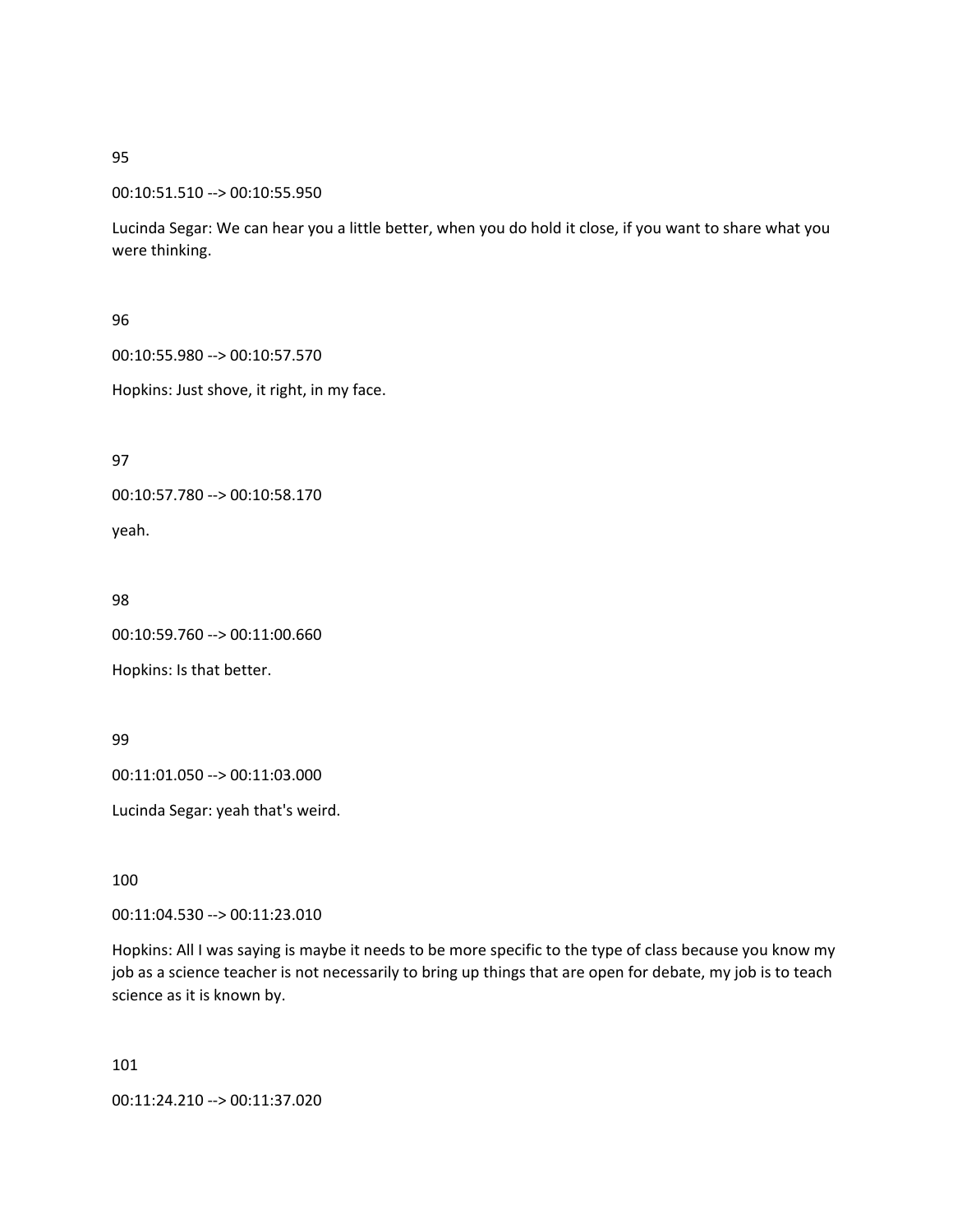Hopkins: The Community group of scientists, there are a few things that are still left sort of being figured out but it's not that's not about a debate that's about you know we don't know yet.

102

00:11:38.040 --> 00:11:41.880

Hopkins: So it could be narrowed down to subject.

103

00:11:43.980 --> 00:11:45.660

Sage Carter: What about climate change.

104

00:11:46.590 --> 00:11:48.180

Lucinda Segar: There aren't really any sides to that.

105

00:11:48.720 --> 00:11:51.420

Sage Carter: Well, some people would argue that's not true.

106

00:11:52.440 --> 00:11:54.750

Hopkins: right but that's what you're getting at is.

#### 107

00:11:54.780 --> 00:11:58.110

Sage Carter: It is, according to the Academy of Sciences.

#### 108

00:11:58.830 --> 00:12:10.560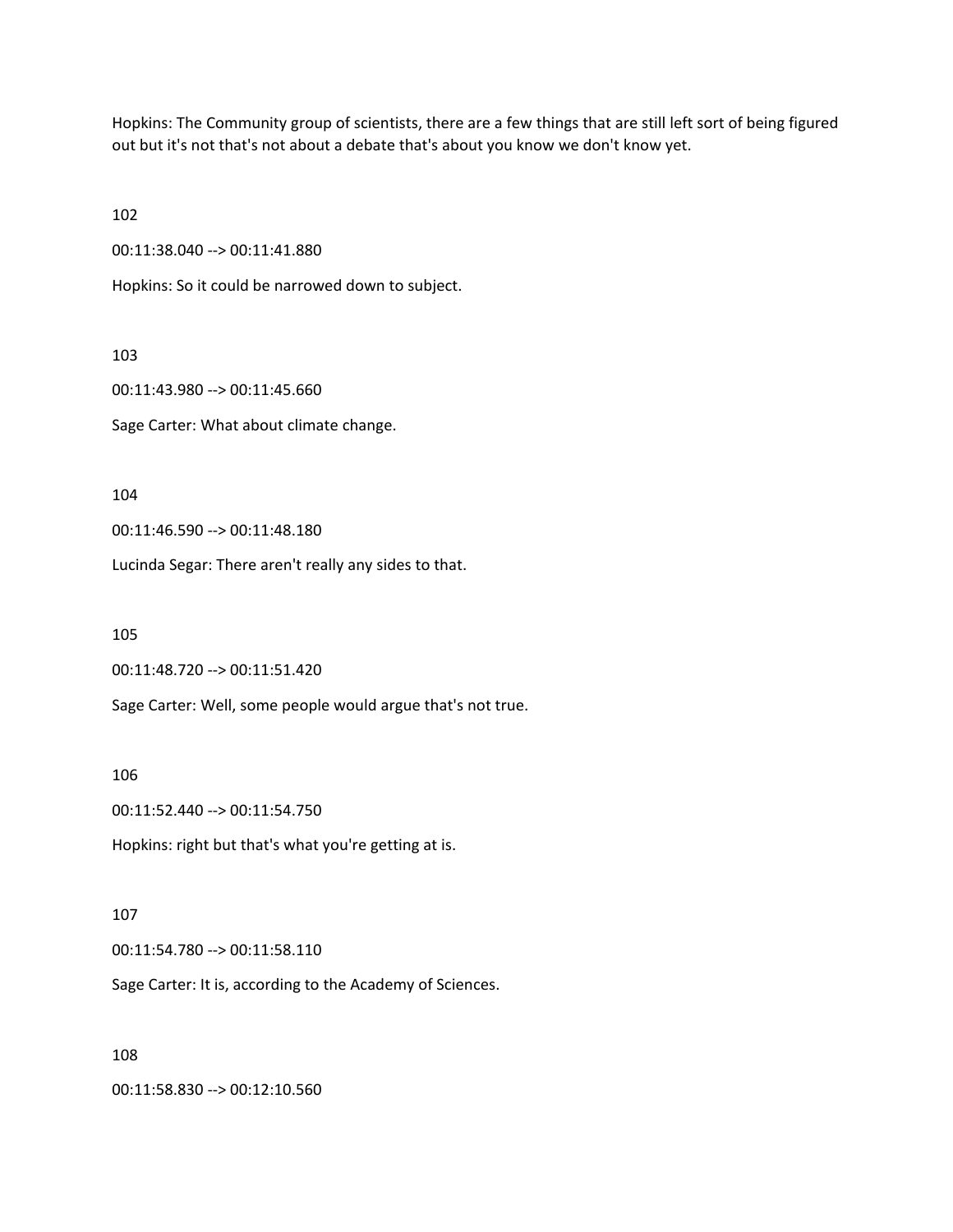Hopkins: There is a question about the data and there's what it means, but that's not a debate that's a conversation about the science, which is normal to science anyway.

109

00:12:14.010 --> 00:12:24.540

April Prestipino: So I just asked you to maybe clarify for me a little bit what is on your mind in terms of in general, you know, like it's not it's not unusual to have.

#### 110

00:12:25.200 --> 00:12:40.920

April Prestipino: Like a conversation about different viewpoints inside so i'm just I want to make sure that i'm understanding, where you're coming from Are you concerned about a teacher pushing a certain perspective I just I just want to understand better.

#### 111

00:12:41.580 --> 00:12:48.120

Sage Carter: yeah um it's in like, if you look at the textbook are sorry library material section.

112

00:12:49.560 --> 00:12:52.080

Sage Carter: of policy in the.

113

00:12:53.100 --> 00:12:54.090

Sage Carter: section eight.

114

00:12:55.560 --> 00:13:02.220

Sage Carter: or no sorry not section eight section for provide information on opposing sides of controversial issues.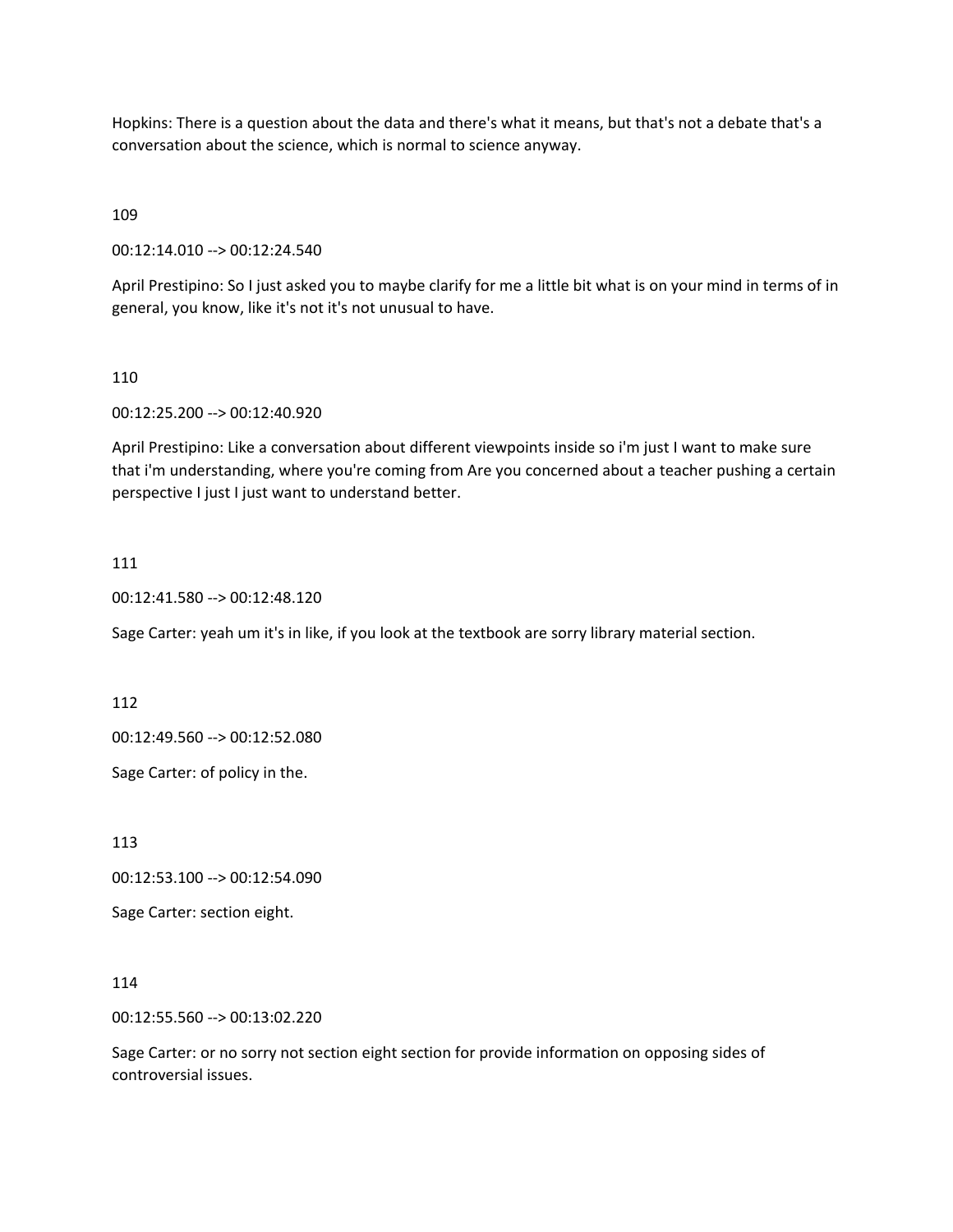00:13:03.210 --> 00:13:09.030

Sage Carter: I agree, and I think that students absolutely need the opportunity to develop critical and.

# 116

00:13:09.480 --> 00:13:17.040

Sage Carter: Thinking but what i'm concerned about is whether a teacher or let's say the teaching materials that are chosen, or what is in the library.

# 117

00:13:17.490 --> 00:13:33.180

Sage Carter: Is weighted to provide both sides of what's being called a controversial issue when in fact it's not necessarily a controversial issue it's like a denial of fact and we see that a lot in the country, right now, and.

## 118

00:13:34.980 --> 00:13:40.770

Sage Carter: You know, it concerns me that the kids might be told that climate.

# 119

00:13:42.330 --> 00:13:53.190

Sage Carter: Climate change deniers have equal weight as in, we need to give equal time to that argument as we do to the science of climate change.

## 120

00:13:53.910 --> 00:14:05.490

Sage Carter: Or that people who deny that the Holocaust happened should have equal time in a textbook or in a source material as discussing what happened during the Holocaust.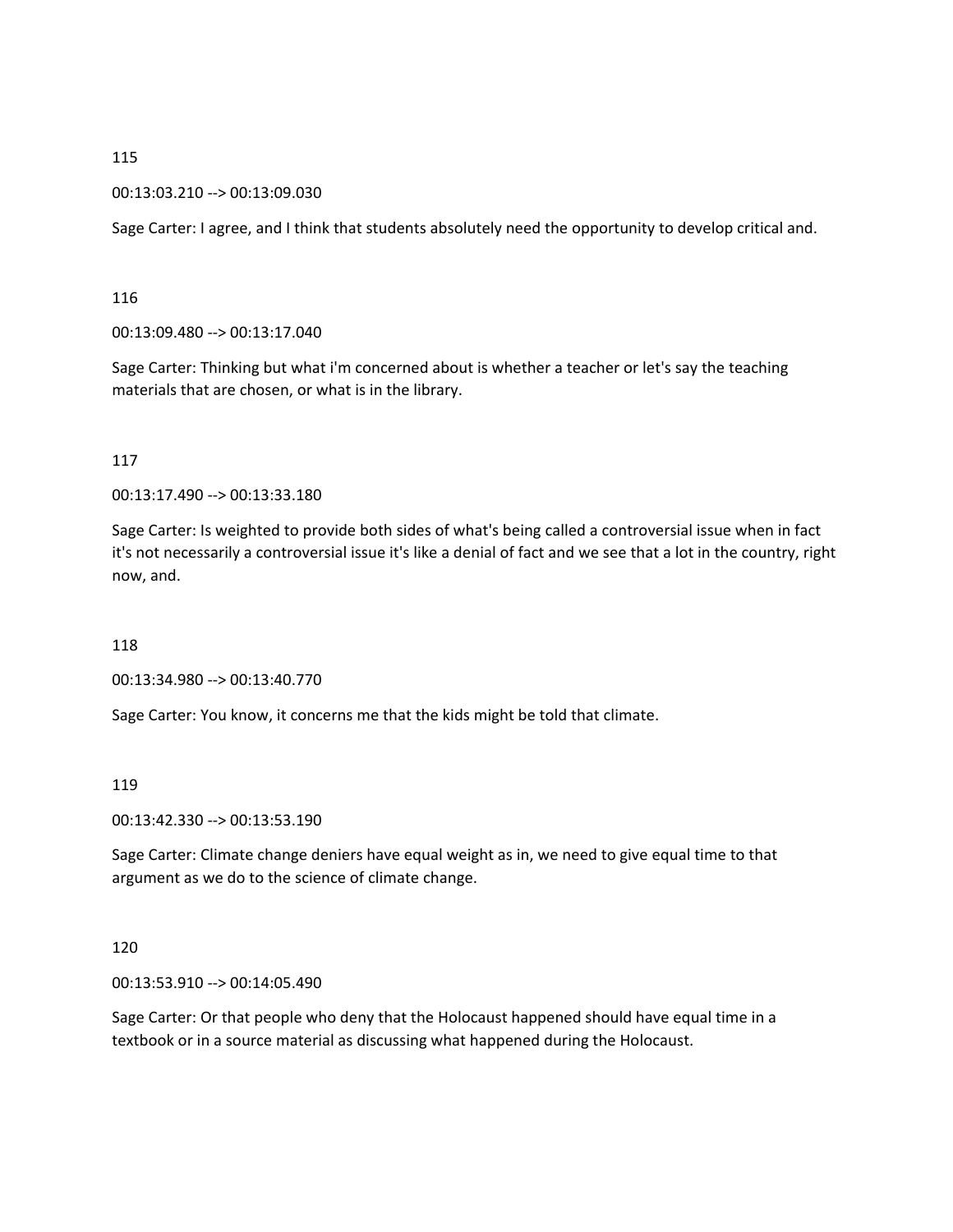00:14:06.180 --> 00:14:14.880

Sage Carter: Because I mean we haven't seen that so much in your state, but in certainly in other states, we have seen this issue for sure in teaching materials.

## 122

00:14:16.050 --> 00:14:24.030

Sage Carter: And so i'm just I don't know how we codify it I don't know if we should really be worried about or not, but it definitely came to mind.

123

00:14:26.190 --> 00:14:29.610

Lucinda Segar: I thought you were talking about textbook selection, because it has similar language.

124

00:14:29.640 --> 00:14:31.110

Sage Carter: But it is in both.

125

00:14:31.470 --> 00:14:33.780

Sage Carter: In both parties yeah OK.

126

00:14:35.880 --> 00:14:44.670

Sage Carter: So, again I don't know if we should address it here, but it was on my mind and I didn't know if there was a way to think about it.

127

00:14:48.120 --> 00:14:48.750

Lucinda Segar: Sorry go ahead.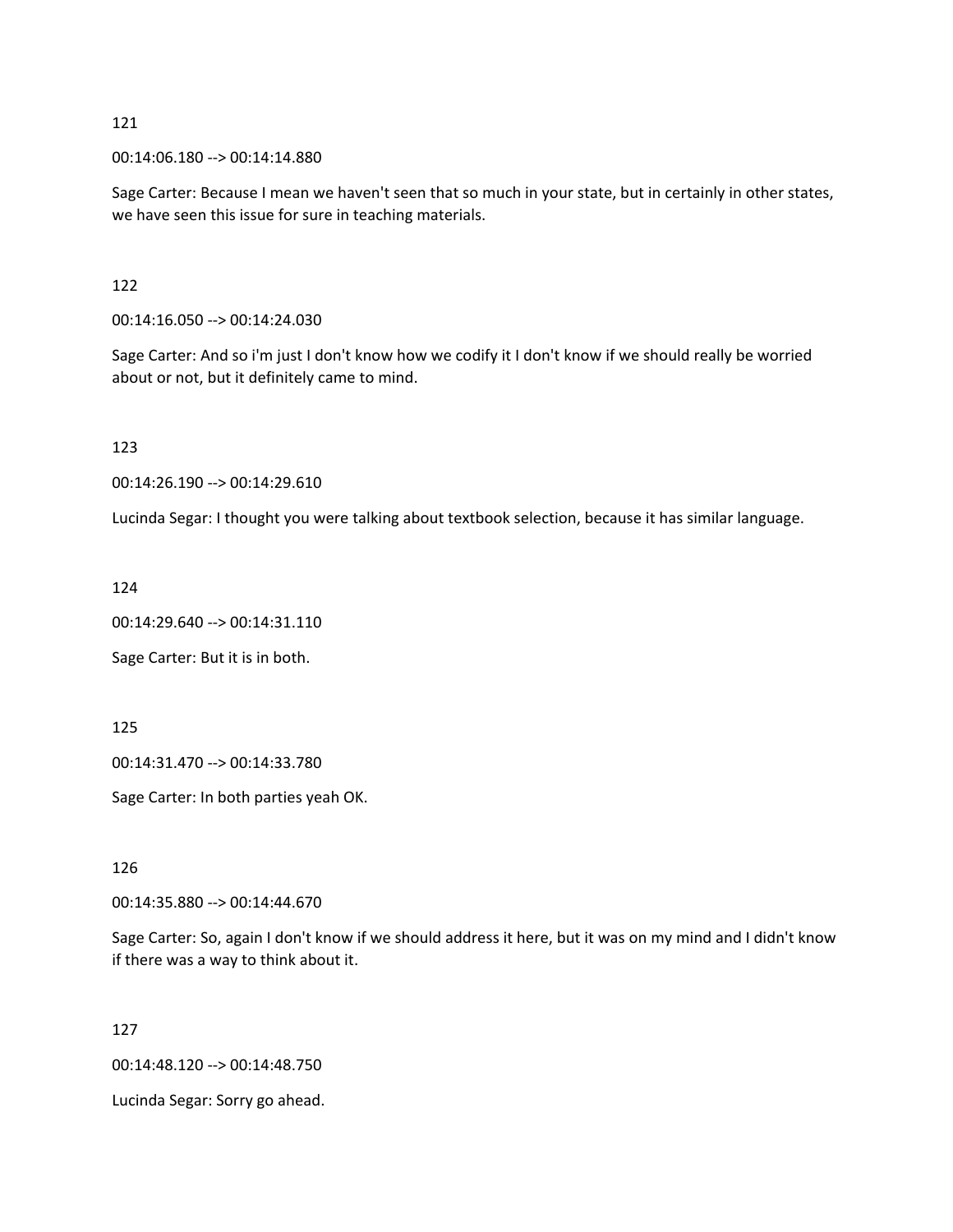00:14:49.500 --> 00:14:58.800

Chuck?s iPhone: No, I was just gonna say you know, obviously there's a difference between encouraging open discussion in a classroom setting about a particular issue.

129

00:14:59.400 --> 00:15:11.880

Chuck?s iPhone: And you know the selection of course materials or textbooks and what's presented in them, so you know, certainly, I don't think we're suggesting that.

#### 130

00:15:12.510 --> 00:15:29.160

Chuck?s iPhone: Every textbook or every reference material in the library has to present all sides of an issue like climate change or evolution, or you know something else that could be seen from different perspectives when you discuss it in the classroom.

131

00:15:30.480 --> 00:15:31.140

Chuck?s iPhone: So.

132

00:15:32.400 --> 00:15:36.420

Chuck?s iPhone: I mean I you know I I would almost be in favor of just eliminating that.

#### 133

00:15:37.440 --> 00:15:39.330

Chuck?s iPhone: That particular sentence.

134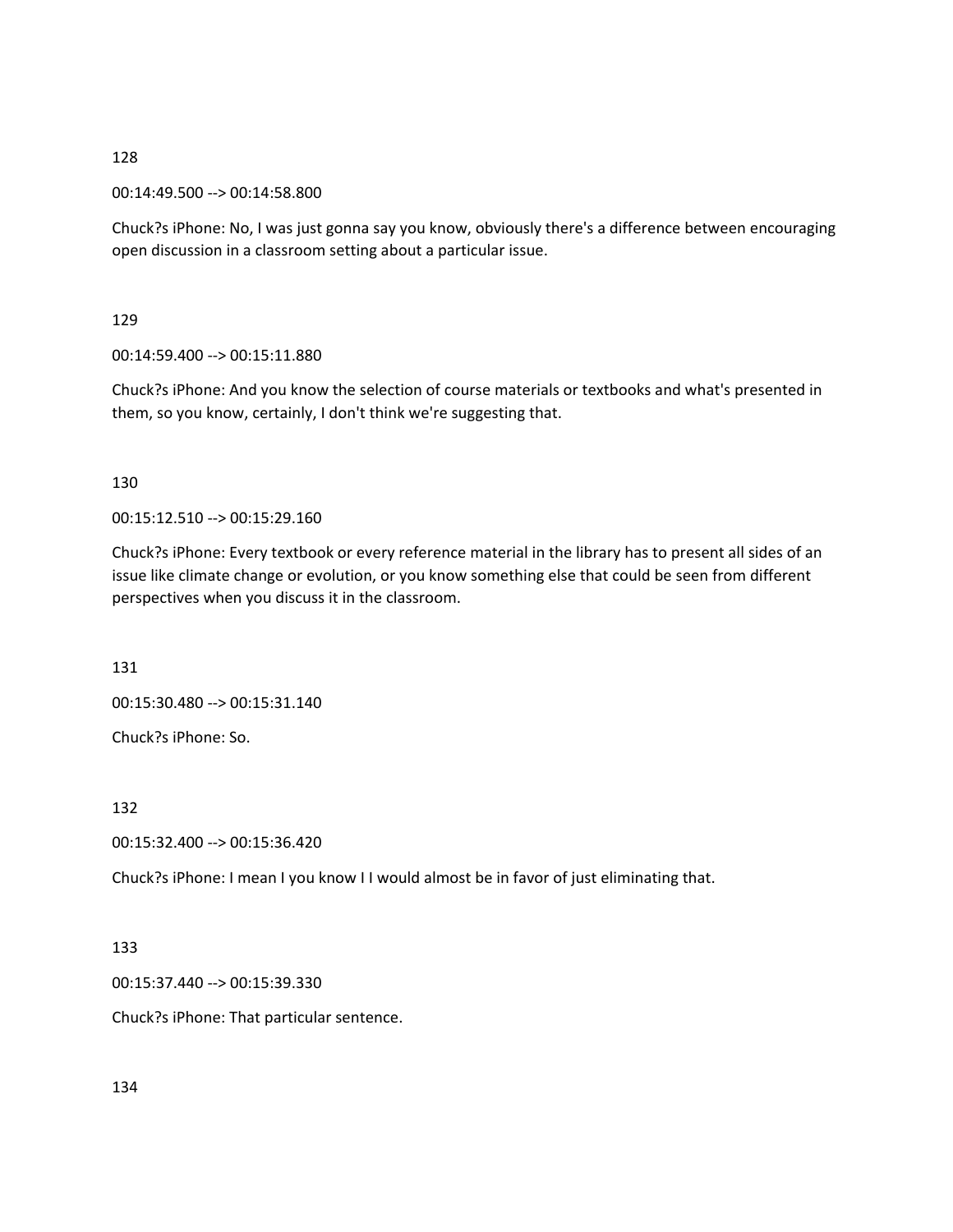00:15:41.460 --> 00:15:51.240

Chuck?s iPhone: Because it obviously you want to encourage open discussion in the classroom but you do want your your textbooks and reference materials to be based in fact.

135

00:15:52.890 --> 00:15:53.280

that's.

136

00:15:54.570 --> 00:15:54.900

Lucinda Segar: Another.

137

00:15:55.380 --> 00:16:06.090

Maria Suttmeier - Hudson City SD: As part of debates, usually students need to cite their resources and site facts, and now I know that you can spin anything and come up with facts that aren't really facts but.

138

00:16:07.560 --> 00:16:11.940

Maria Suttmeier - Hudson City SD: You know, as part of any debate, they should be citing their resources inciting.

139

00:16:12.210 --> 00:16:21.510

Maria Suttmeier - Hudson City SD: Why they think that it can't just be a feeling, it has to be based on something that they've read and you, you always question where your resources are coming from and whether it's a valid resource.

140

00:16:21.990 --> 00:16:26.880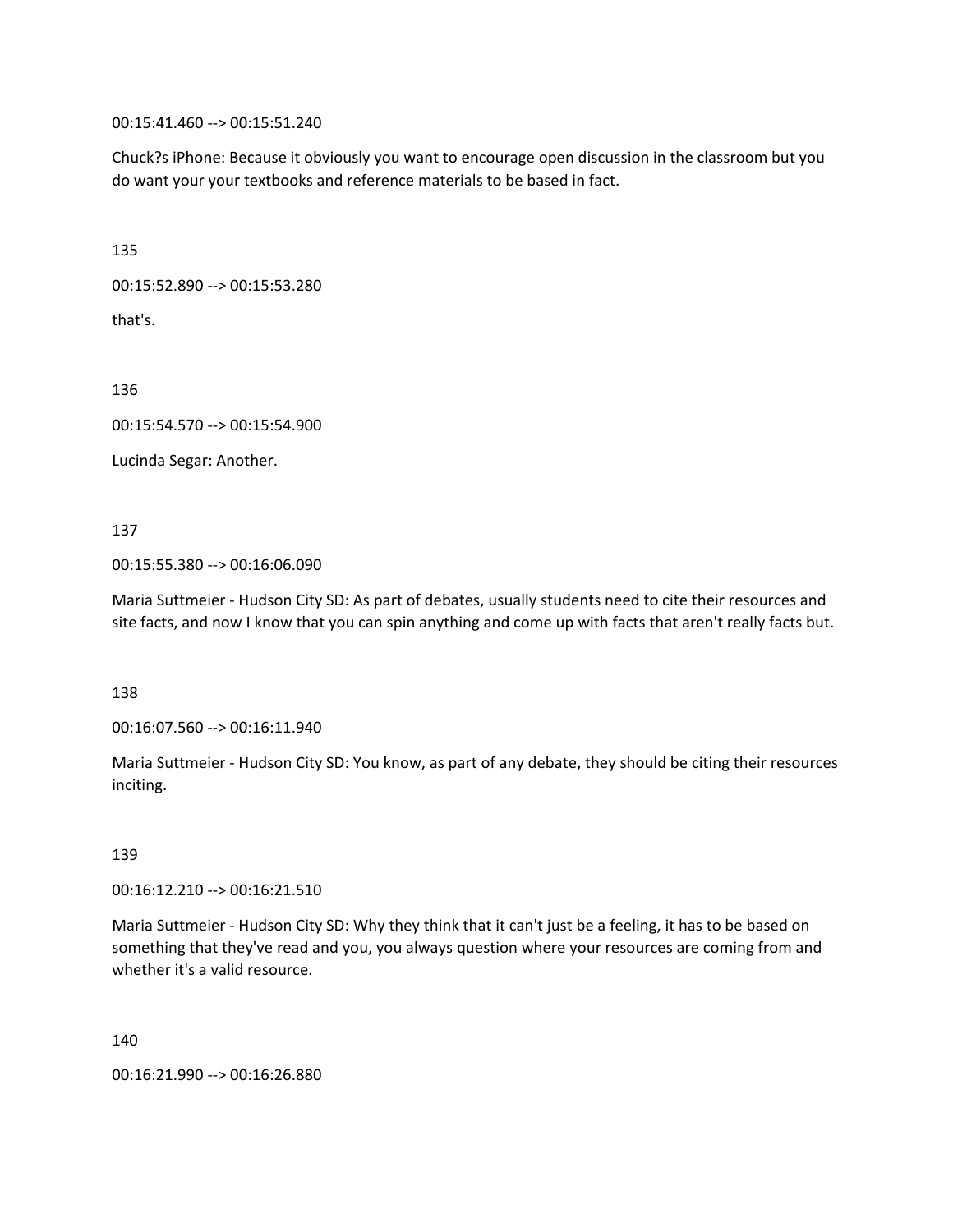Maria Suttmeier - Hudson City SD: So isn't that part of the process, I think it's you know, maybe we have to come up with careful wording of that.

# 141

00:16:27.630 --> 00:16:38.910

Maria Suttmeier - Hudson City SD: But I don't want to stifle the conversations that happened because sometimes you're on one side of an argument and then you learn through the resources and your research that.

#### 142

00:16:39.480 --> 00:16:45.750

Maria Suttmeier - Hudson City SD: you're not necessarily on the right side or you've learned something from that process, and now you don't always think the way that you always did.

#### 143

00:16:46.860 --> 00:16:47.940

Maria Suttmeier - Hudson City SD: I have an idea.

#### 144

00:16:48.060 --> 00:16:48.960

Carrie : Can you hear me okay.

145

00:16:50.910 --> 00:16:52.560

Maria Suttmeier - Hudson City SD: We lost your sound again Linda.

146

00:16:53.700 --> 00:16:55.980

Lucinda Segar: I have an idea to go ahead, Linda.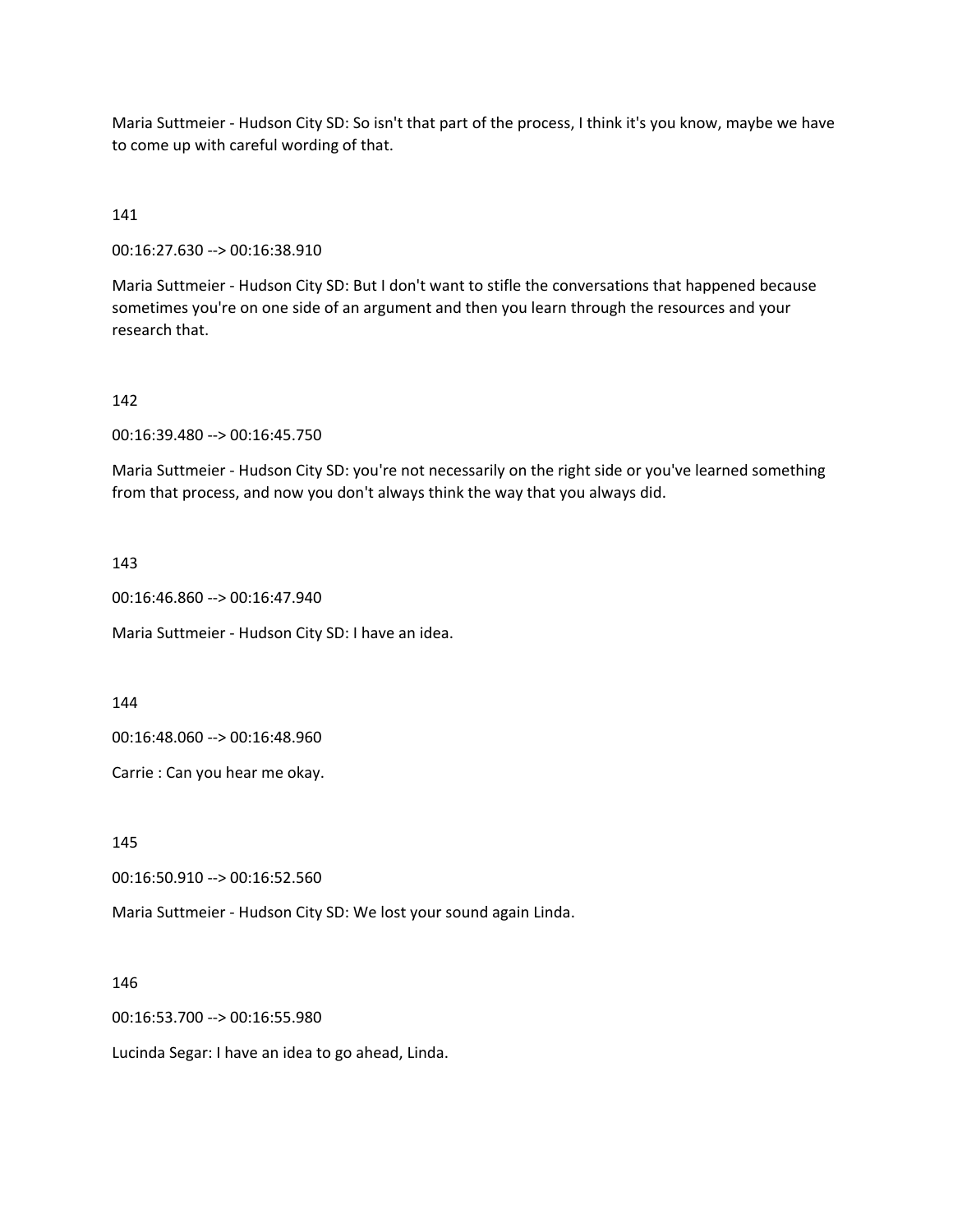```
147
```
00:16:56.400 --> 00:16:57.180

Hopkins: Is this better.

148

00:16:58.110 --> 00:16:58.650 Yes.

149

00:16:59.940 --> 00:17:01.230

Hopkins: So I was looking at.

150

00:17:01.230 --> 00:17:03.330 Sage Carter: The list, instead of modifying the.

151

00:17:03.390 --> 00:17:10.770

Hopkins: bullet that stages concerned about we add another bullet that simply says that materials.

152

00:17:10.830 --> 00:17:11.520 will be.

# 153

00:17:12.540 --> 00:17:14.610

Lucinda Segar: You know, consistent.

154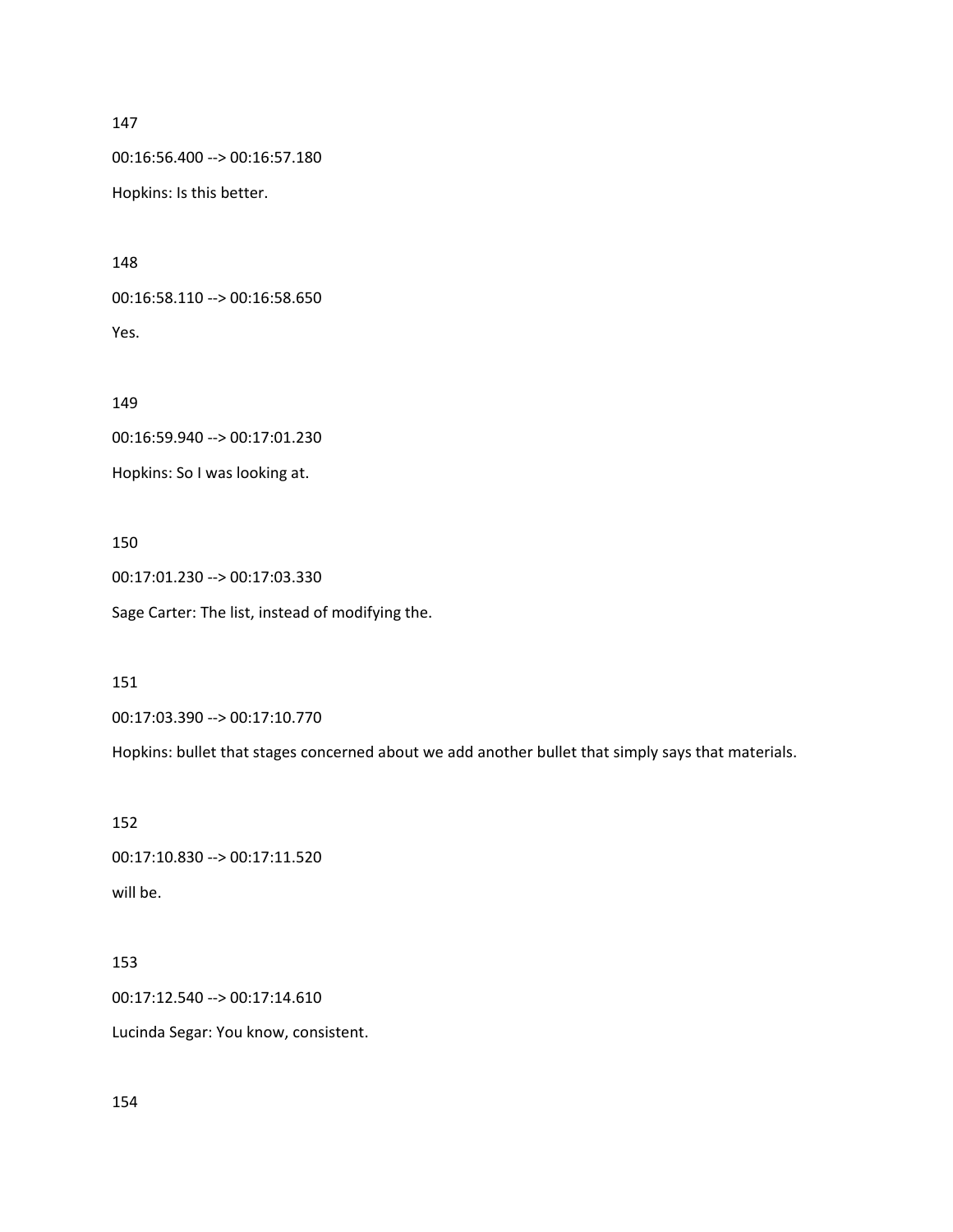00:17:14.670 --> 00:17:18.420

Hopkins: With the facts as understood by the no.

155

00:17:20.250 --> 00:17:23.460

Hopkins: Major association I don't know how to word this.

156

00:17:23.460 --> 00:17:29.280

Hopkins: Next part but you know that would imply things like the American sign associations and all the rest of it.

#### 157

00:17:29.700 --> 00:17:30.930

Lucinda Segar: There is a.

158

00:17:31.770 --> 00:17:32.220

reason.

159

00:17:33.300 --> 00:17:47.370

Lucinda Segar: There is a number eight down below says place principal above personal opinion and reason above prejudice and the selection of materials of the highest quality, in order to assure a comprehensive collection appropriate for the users of the library.

160

00:17:47.820 --> 00:17:54.990

Lucinda Segar: And I feel like that bullet does a really good job kind of reiterating the importance of.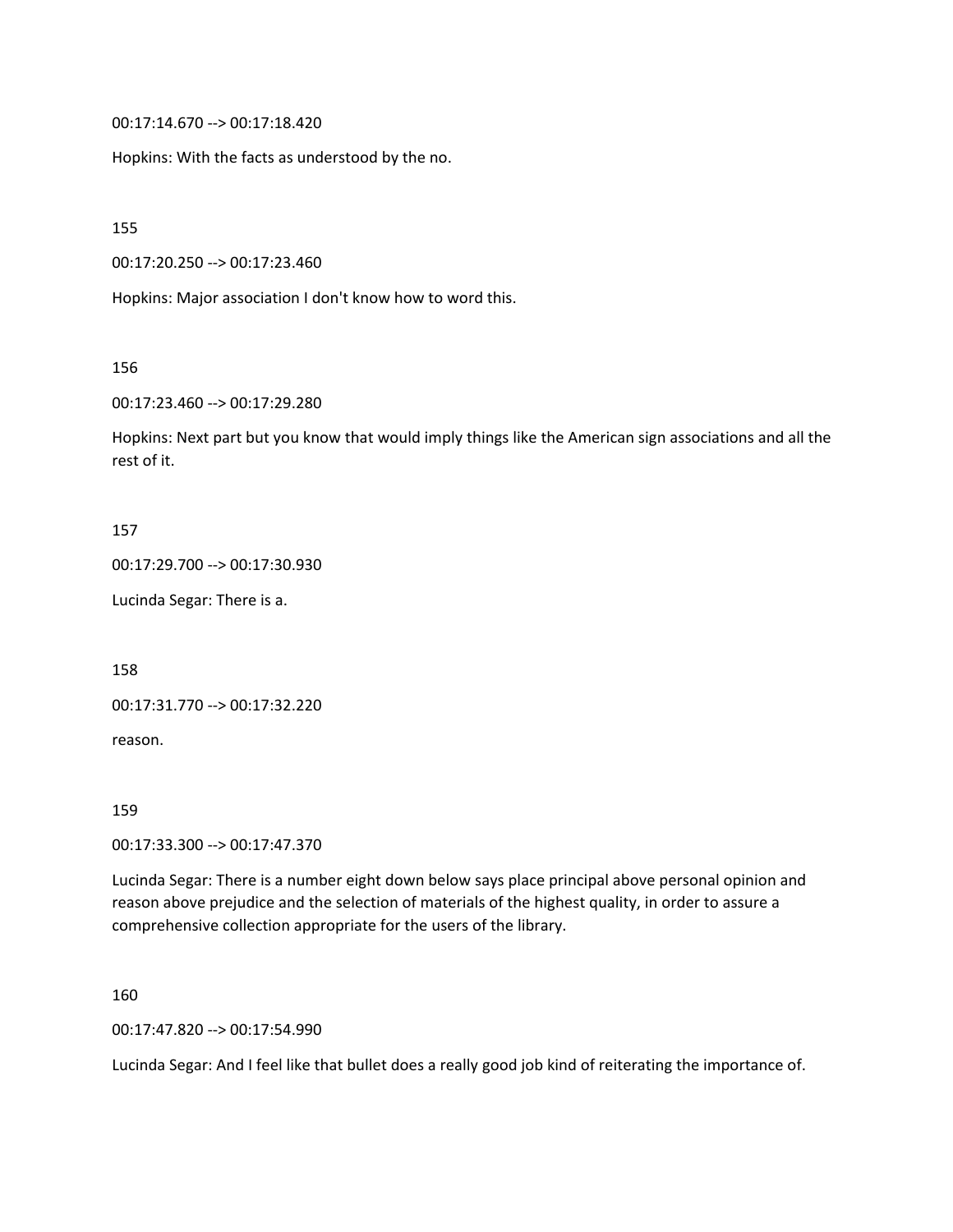00:17:56.250 --> 00:18:02.820

Lucinda Segar: You know, reason and you know the the lack of prejudice in our in our collections of books.

162

00:18:04.170 --> 00:18:12.690

Lucinda Segar: So that is in library material selection i'm not sure that it's in textbooks election, and it could get added to textbook selection.

## 163

00:18:13.560 --> 00:18:26.370

Lucinda Segar: And then the other idea I had is for number four What if we just said, provide information on controversial issues so that young citizens may develop under guidance, the practice of critical reading and thinking.

164

00:18:26.670 --> 00:18:34.800

Lucinda Segar: And we take out this on opposing sides because that presents it as opposing sides when often there's a whole cloud.

#### 165

00:18:35.370 --> 00:18:46.800

Lucinda Segar: of opinions about controversial issues that exists, not just in a binary but in you know, a more complex structure and that might solve kind of this concern that I think is coming up.

# 166

00:18:48.420 --> 00:18:52.380

Chuck?s iPhone: yeah it's a good suggestion that sounds good okay.

167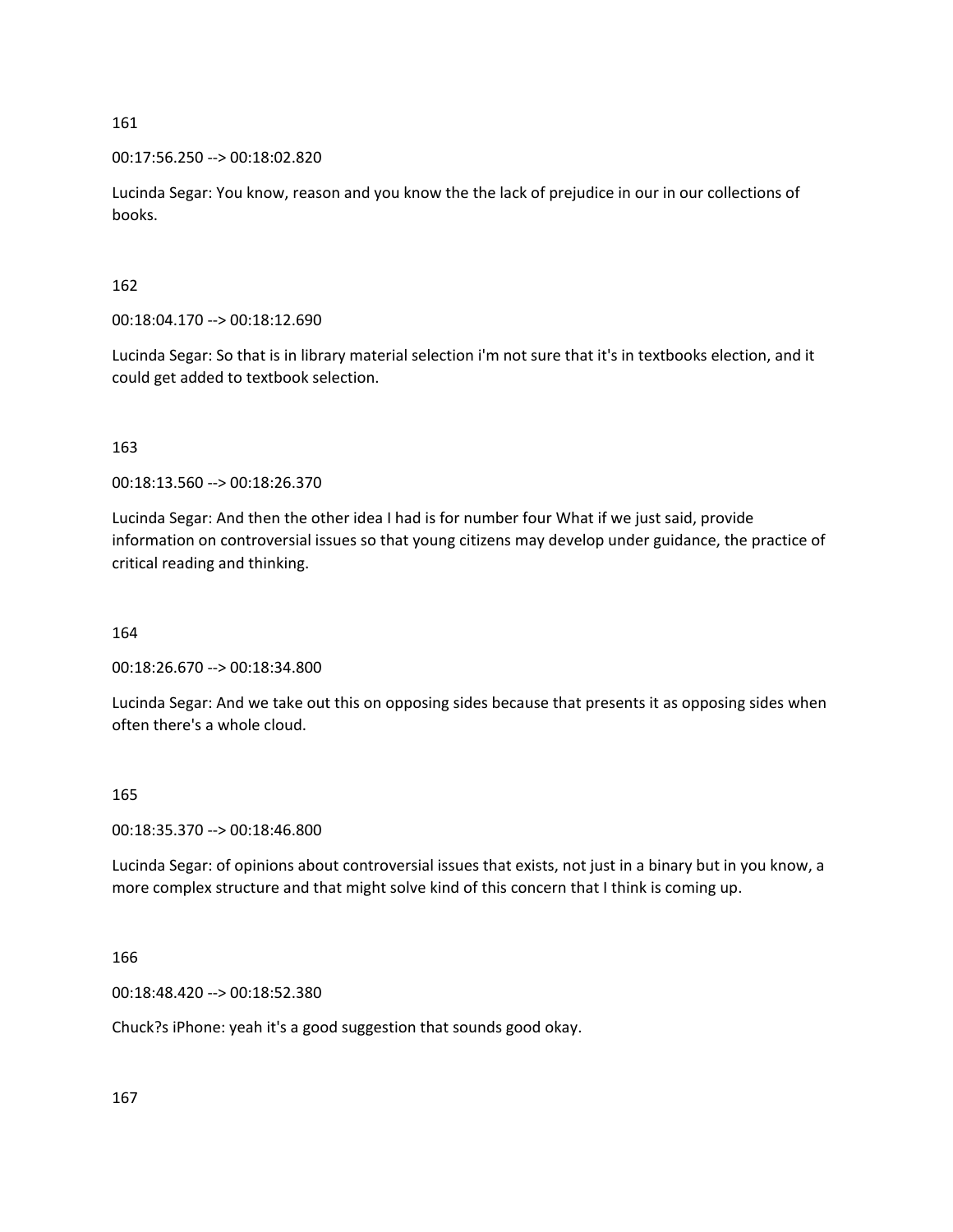00:18:53.010 --> 00:18:56.550

Lucinda Segar: So i'm happy to take out on opposing sides, and then we can bring it back up.

168

00:18:57.720 --> 00:19:04.860

Lucinda Segar: For a third read and i'll also look at adding this last bullet point to the textbook selection policy.

169

00:19:05.370 --> 00:19:06.210

Maria Suttmeier - Hudson City SD: Thank you Lucy.

170

00:19:06.540 --> 00:19:07.290

Sage Carter: Thank you.

171

00:19:11.790 --> 00:19:17.070

Lucinda Segar: How about the other to do we want to make emotion about the other two policies.

172

00:19:24.390 --> 00:19:30.630

Lucinda Segar: online learning Course Credit and recruiting and hiring 4765 and 9240.

173

00:19:34.290 --> 00:19:34.800

Lucinda Segar: Was look good.

174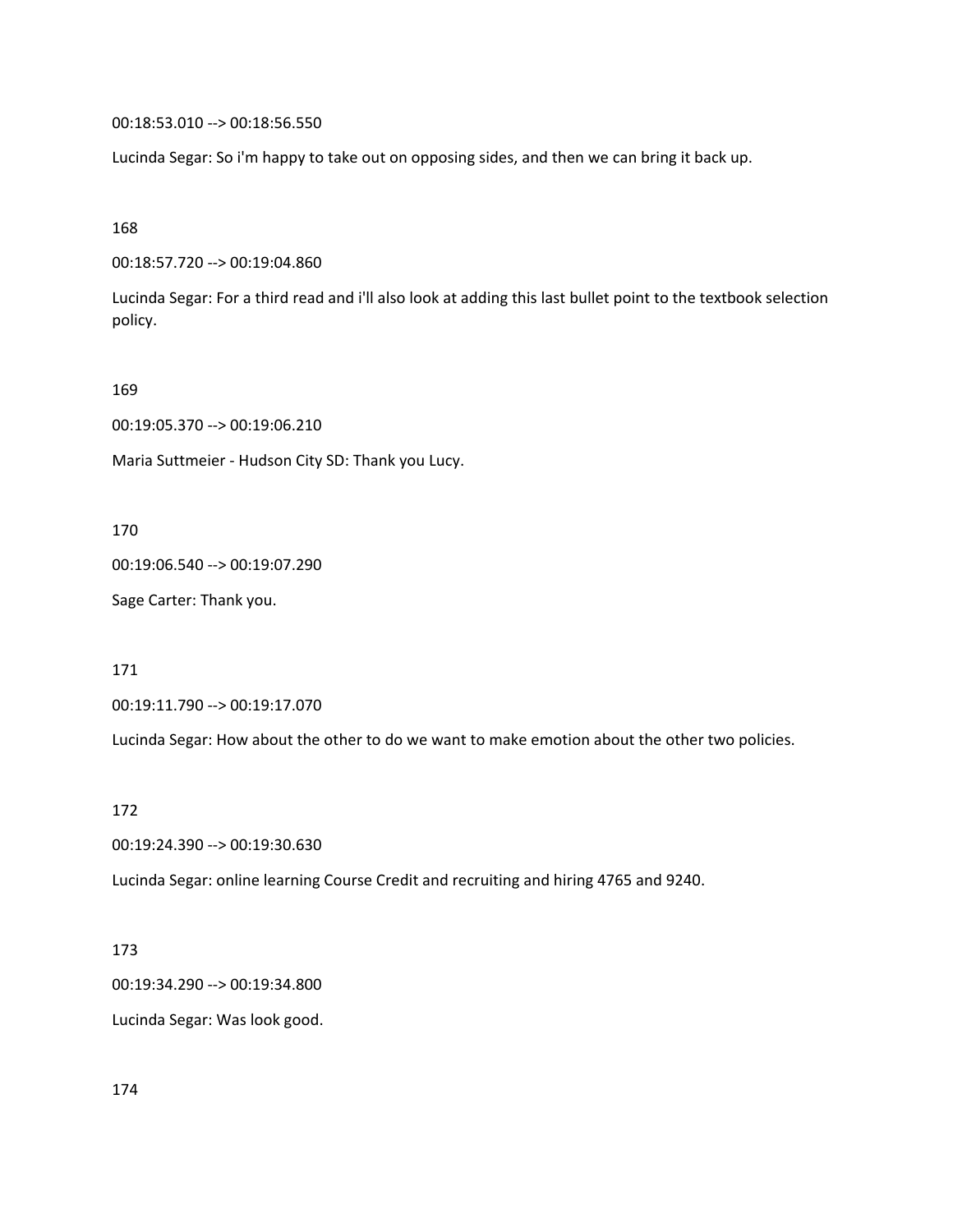00:19:37.200 --> 00:19:37.500

Chuck?s iPhone: All right.

175

00:19:38.340 --> 00:19:45.390

Lucinda Segar: Okay, so I make a motion to accept policy 4765 online learning and Course Credit.

176 00:19:46.470 --> 00:19:47.580 Lucinda Segar: And policy.

177 00:19:48.720 --> 00:19:50.070

Lucinda Segar: recruiting and hiring.

178 00:19:51.990 --> 00:19:52.320 Chuck?s iPhone: Second.

179 00:19:56.760 --> 00:19:57.300 Lucinda Segar: All in favor.

00:20:03.540 --> 00:20:04.080 Lucinda Segar: Thanks guys.

181

180

00:20:11.760 --> 00:20:12.570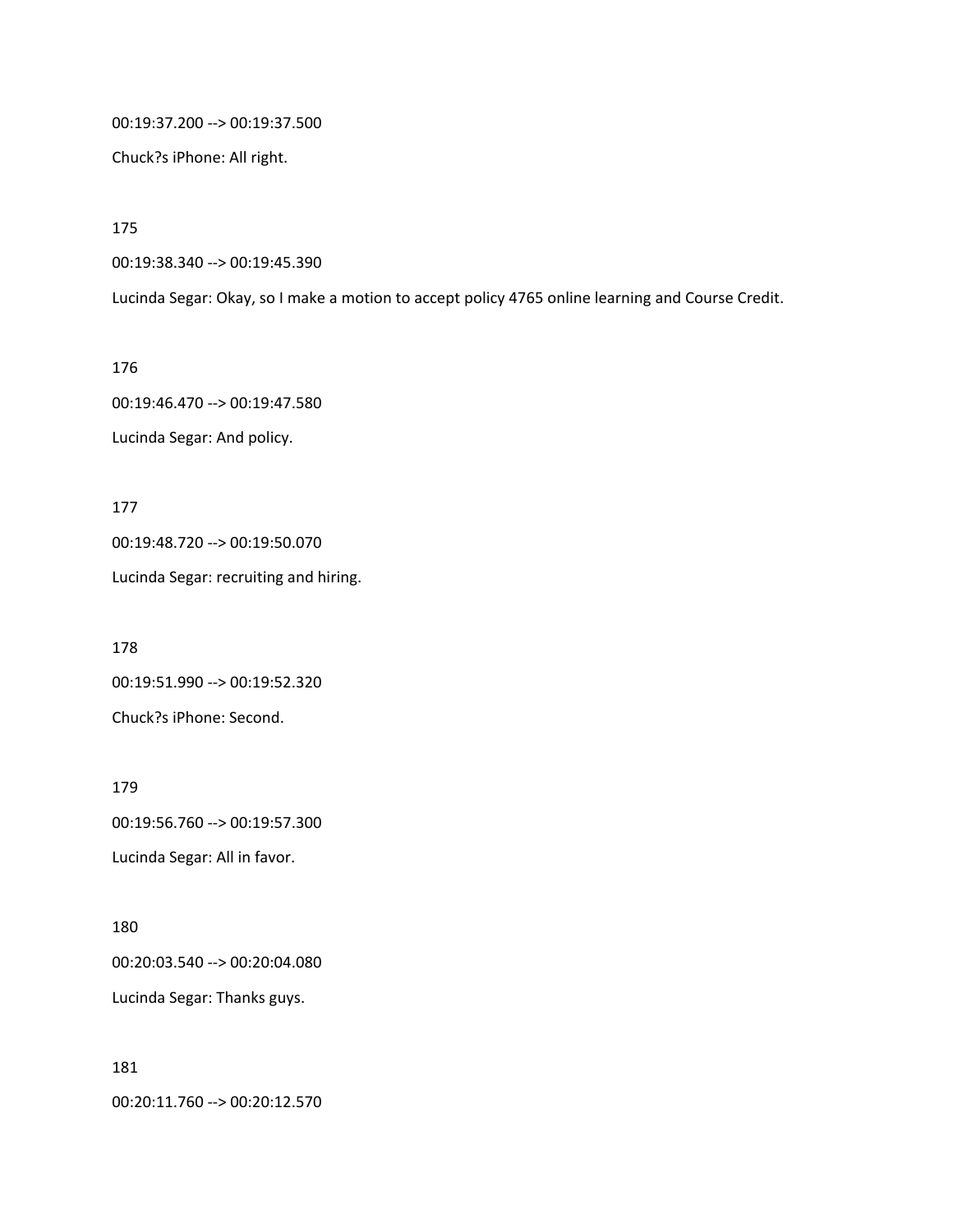Carrie : i'm unstable.

182

00:20:18.360 --> 00:20:19.200

Sage Carter: don't tell anyone.

183

00:20:21.300 --> 00:20:22.950 Carrie : So figure it out on their own, I think.

184

00:20:24.840 --> 00:20:26.970

Carrie : If you can hear me that brings us to public forum.

185

00:20:29.370 --> 00:20:32.160

LESLIE COONS: We didn't have any emails submitted.

186

00:20:33.150 --> 00:20:33.930

Thank you.

187

00:20:35.430 --> 00:20:39.360

Carrie : That brings us to our business administrators report Jesse.

188

00:20:41.430 --> 00:20:51.150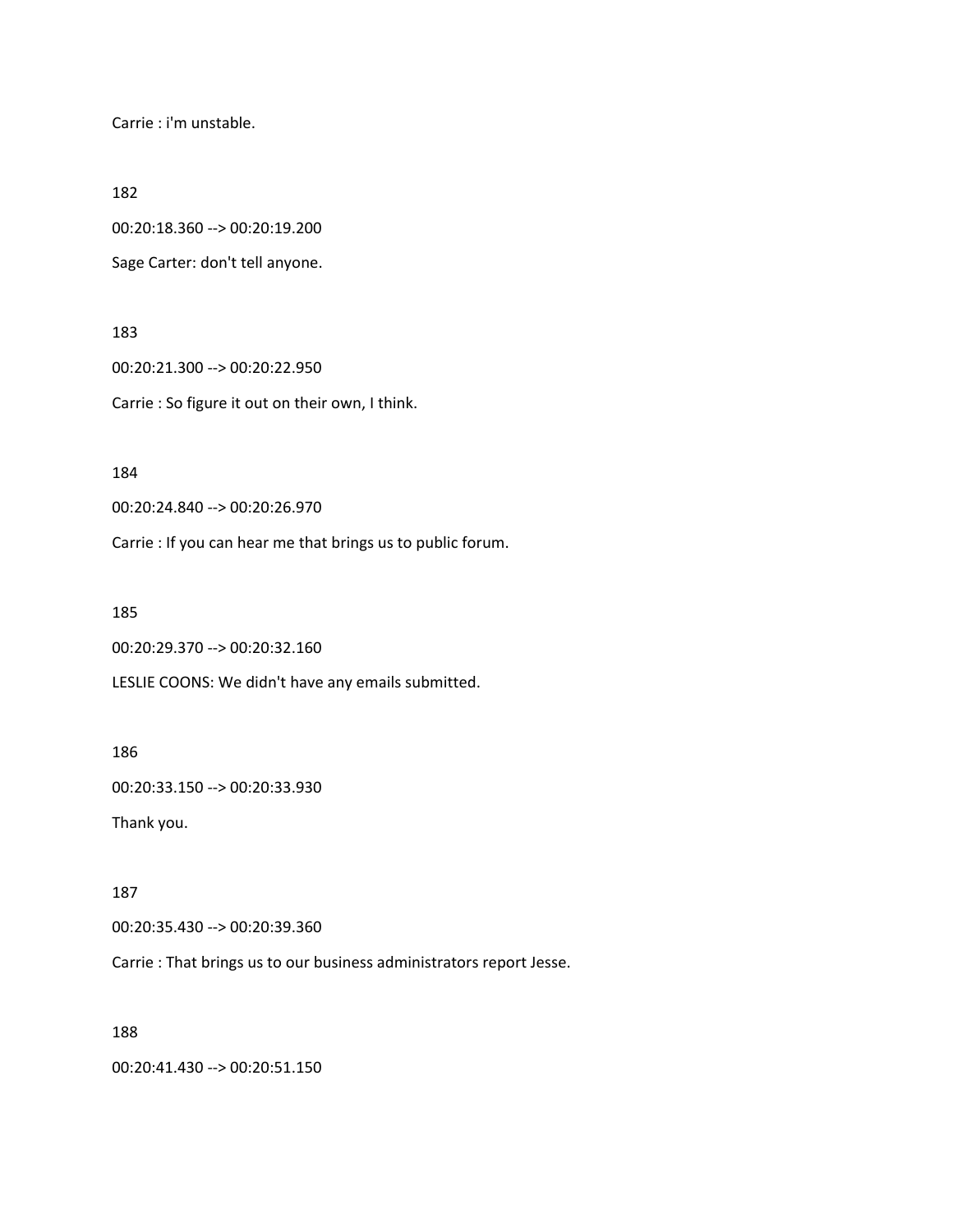Jesse Boehme: Good evening everybody i'm since we last met got a lot of information guarding state aid finally actually some good news and then.

189

00:20:51.810 --> 00:20:59.340

Jesse Boehme: New York State Department of the budget, said that schools will receive all their state aid for the 2021 school year so.

#### 190

00:21:00.120 --> 00:21:17.910

Jesse Boehme: You know, we had that looming over a head for a long time, you know, at one point 20% cut which could have been you know \$4.7 million or Hudson so could have been catastrophic so getting that news from them was good did hear something right before we got on here that.

#### 191

00:21:18.930 --> 00:21:25.560

Jesse Boehme: Today, the new New York state ED education department or remind the school districts that they.

192

00:21:27.120 --> 00:21:28.830

Jesse Boehme: must first get approval.

193

00:21:29.880 --> 00:21:41.280

Jesse Boehme: To make the state agent state aid payments from the Department of the budget and they had not received that yet they also need to give a date when those payments are.

194

00:21:41.940 --> 00:21:58.290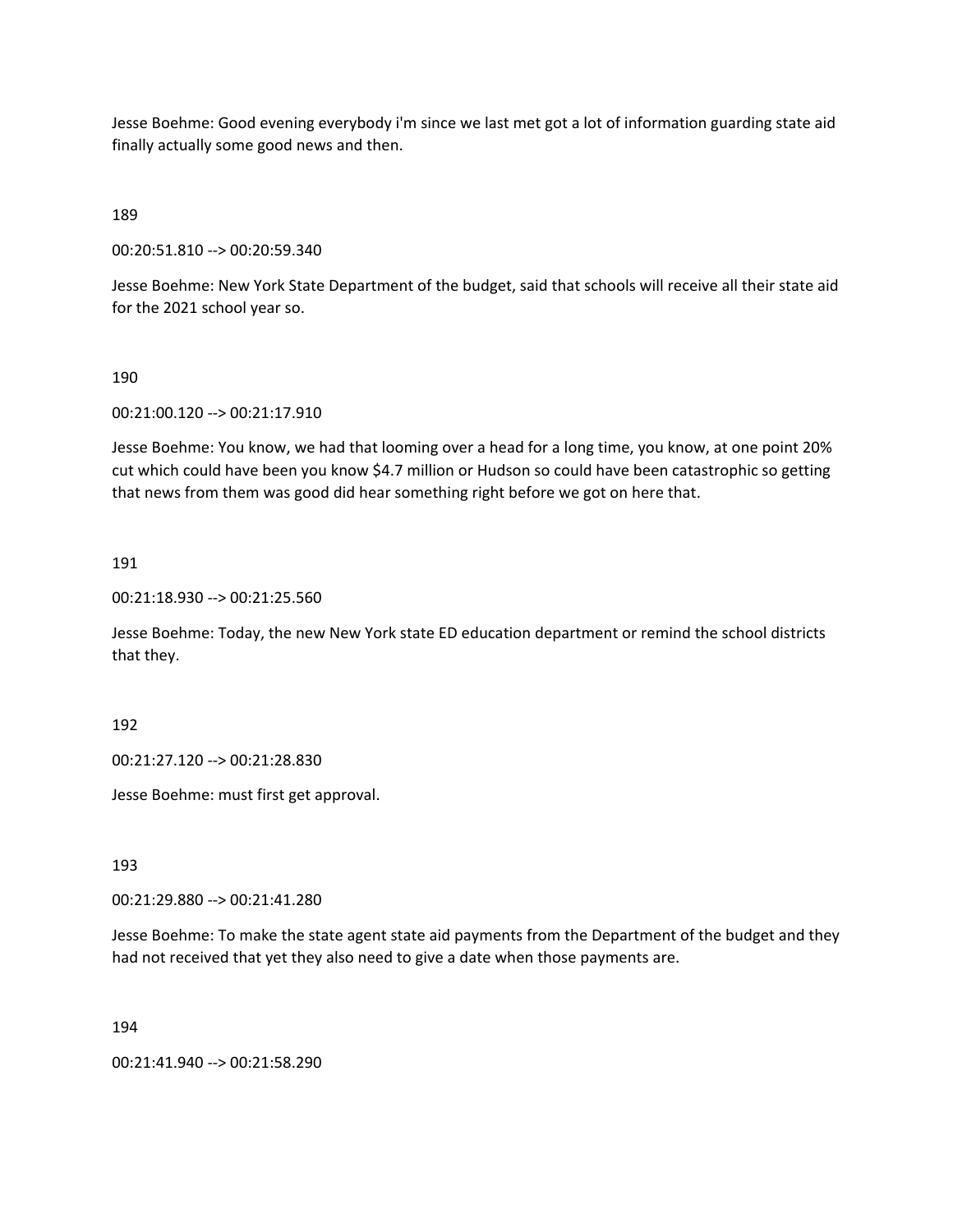Jesse Boehme: supposed to be given out so they are still waiting on that so First they give us some good news, and then they give us this word still kind of up in the air, but I haven't heard anything other other than that today that we are not going to receive our full 2021 payments.

195

00:22:00.750 --> 00:22:12.810

Jesse Boehme: what's it hasn't had any of its 2021 state to reduce this year as of yet, but the biggest state aid payments are at the end of the state's fiscal years, which is March.

196

00:22:13.740 --> 00:22:20.670

Jesse Boehme: So you know again hopefully we don't see any delays, but it seems like we should be receiving all of our our money, as of today.

197

00:22:21.780 --> 00:22:29.670

Jesse Boehme: The New York Florida department of the budget also has said that they are expected to release all their educational grant money.

198

00:22:30.750 --> 00:22:34.470

Jesse Boehme: which was withheld earlier this year to help with their cash flow.

199

00:22:36.390 --> 00:22:40.440

Jesse Boehme: They have not yet approved a timeline so release of these funds, either.

200

00:22:41.580 --> 00:22:48.510

Jesse Boehme: But Hudson does have about right around \$2.2 million in grants for instructional Community assistance so.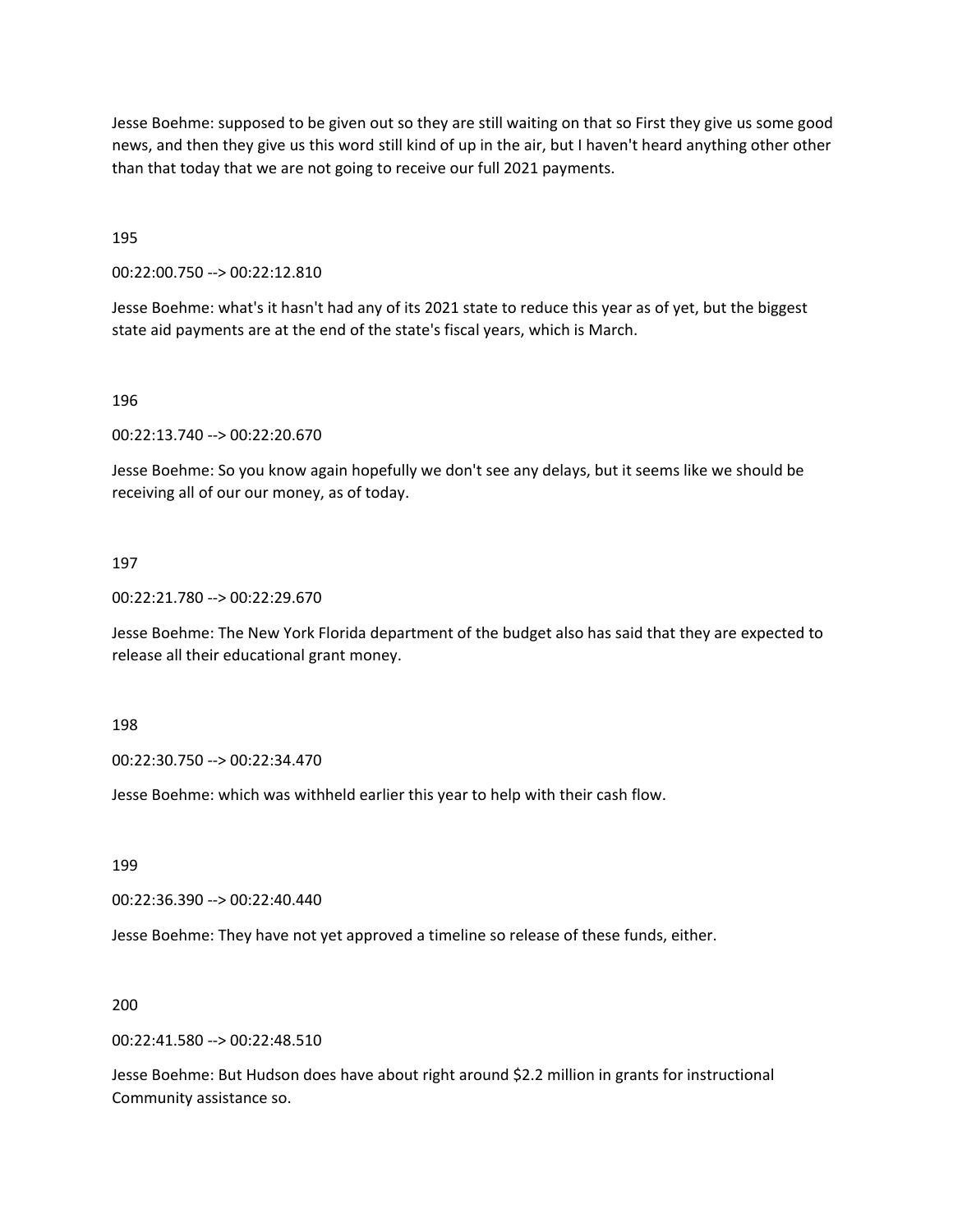00:22:49.440 --> 00:22:58.230

Jesse Boehme: We you know we've gone for doing all the applications and to get that stuff and I know April does a lot, and that this does not include.

## 202

00:22:58.860 --> 00:23:09.150

Jesse Boehme: The 2.3 million does not include the Kazakh money which was also applied for us that would put it over about \$3 million so getting that money to would you know, also be great.

## 203

00:23:10.410 --> 00:23:23.010

Jesse Boehme: Last week, the executive budget for the 2021 state aid for schools came out, overall, the statewide increased aid for all schools by about \$2.1 billion.

204

00:23:24.300 --> 00:23:31.530

Jesse Boehme: This increase was driven entirely by the Federal coronavirus response relief supplement, which was an.

205

00:23:32.580 --> 00:23:34.170

Jesse Boehme: approved back in December.

206

00:23:36.120 --> 00:23:54.750

Jesse Boehme: State also introduced a new local district fund adjustment, which reduces the state's portion of schools aid by about \$1.35 billion this local district funding adjustment would be restored to the schools with the Federal money that I just mentioned.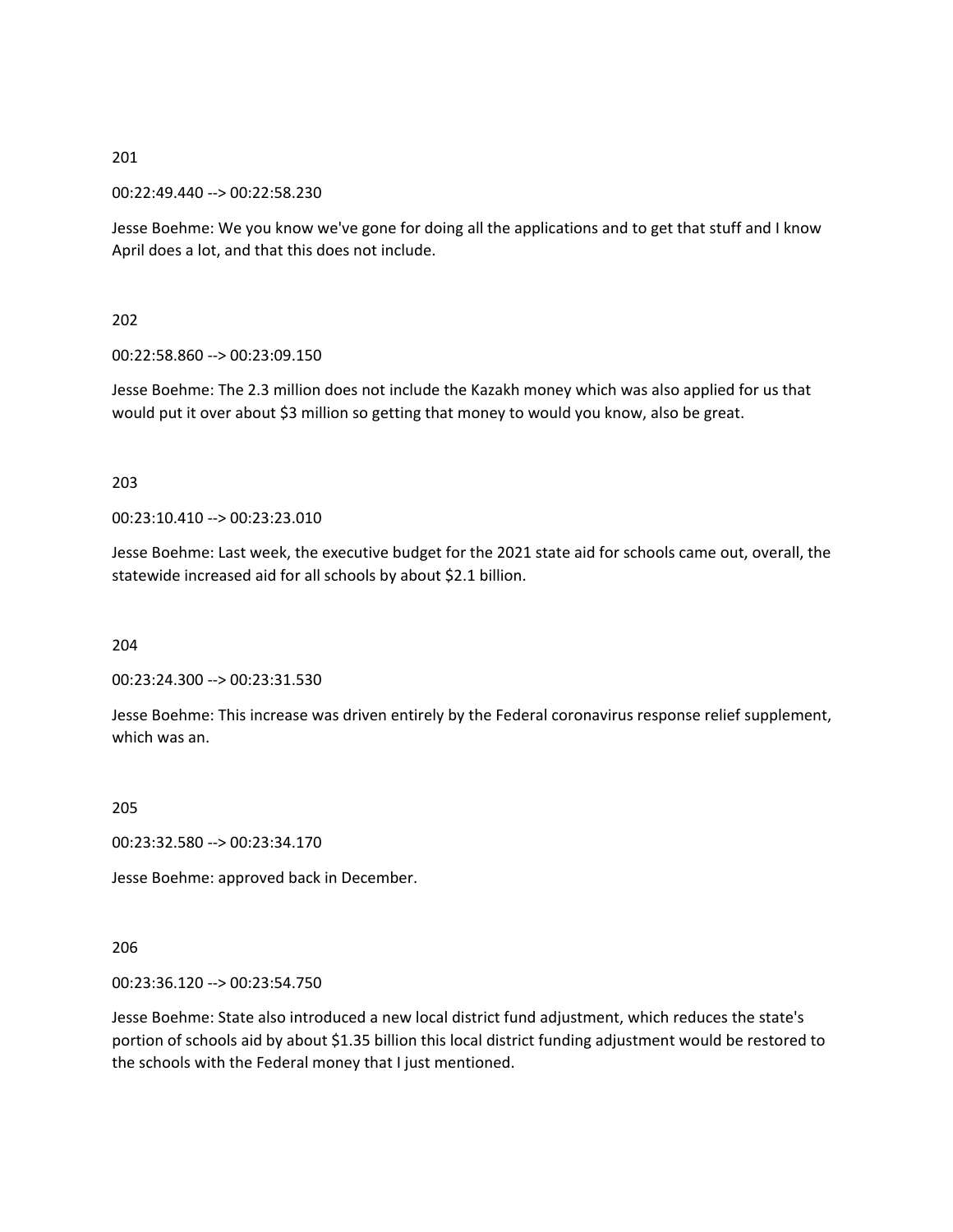00:23:56.220 --> 00:24:07.110

Jesse Boehme: This is very similar to what the State did last year with the charismatic funding, where they took a pandemic adjusted away from us which lowered our state aid, but then it was refilled with the care zach funding.

208

00:24:08.910 --> 00:24:17.760

Jesse Boehme: foundation aid of which is the largest state aid categories for schools that has been frozen frozen at the 1920 rates.

209

00:24:19.980 --> 00:24:28.680

Jesse Boehme: State also create a new service a category which consolidates and eliminates multiple expense based AIDS, including bonuses and transportation aid.

210

00:24:29.820 --> 00:24:33.750

Jesse Boehme: This service a will be based on enrollment and it also includes a wealth based.

211

00:24:34.890 --> 00:24:35.610

Jesse Boehme: reduction.

212

00:24:36.930 --> 00:24:38.490

Jesse Boehme: So the governor tried to.

213

00:24:40.050 --> 00:24:55.890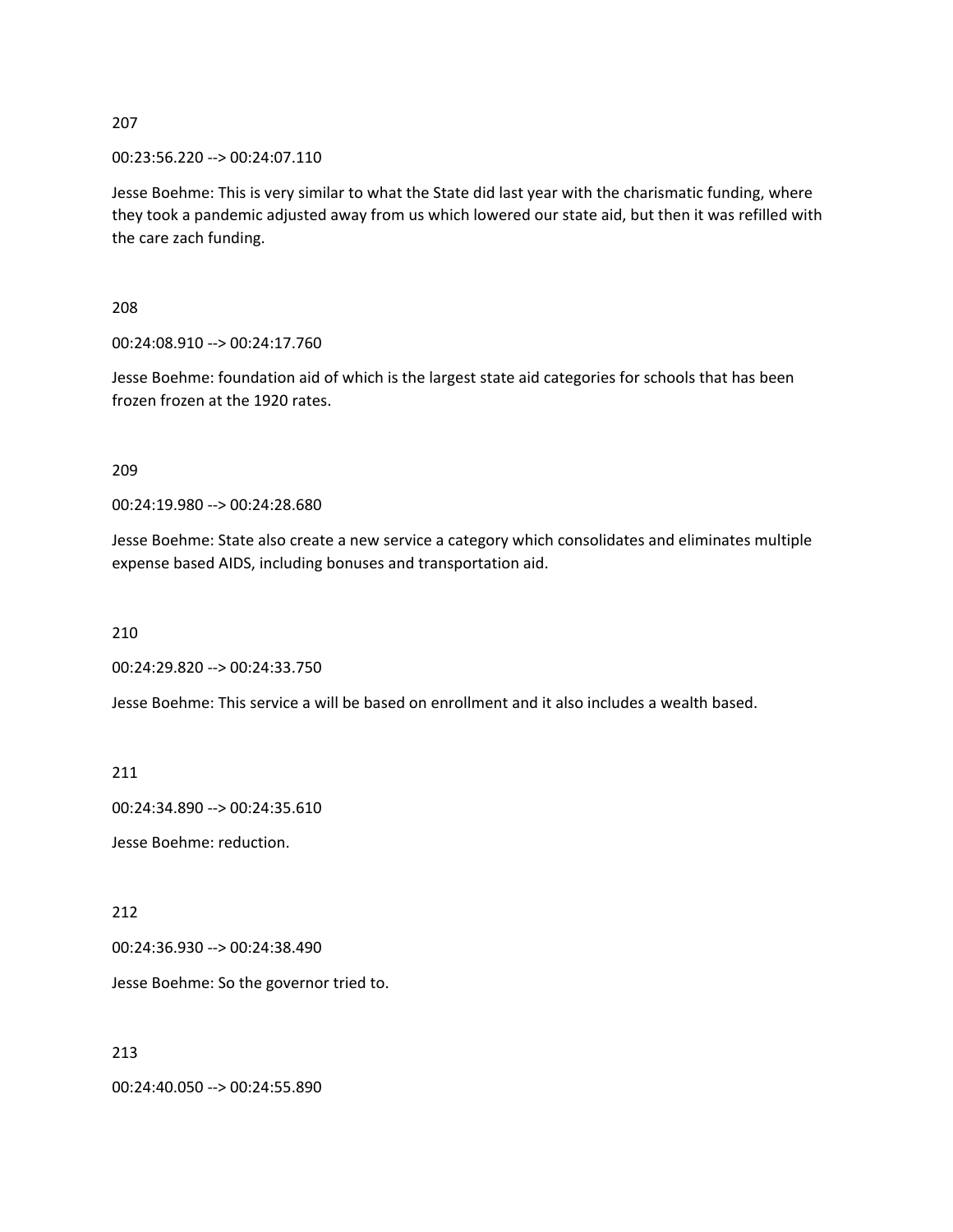Jesse Boehme: put this type of aid in last year, and it was shut down and districts around the state or lobby against the service aid, because it would really limit districts ability to estimate state state aid, because it will all be based on how much.

214

00:24:57.270 --> 00:25:04.830

Jesse Boehme: The Governor would like to give us, so the expense, with special needs, we least have an estimate on some of the money we received back.

# 215

00:25:07.080 --> 00:25:18.630

Jesse Boehme: um I definitely will be going in a lot more detail on exactly what Hudson is expected to get i'm going to do that we're not in our first budget worktop workshop, which is going to be on February 16.

## 216

00:25:20.040 --> 00:25:25.050

Jesse Boehme: that's all I have tonight i'm glad i'm able to give you guys some good news regarding stated, for the first time.

# 217

00:25:26.760 --> 00:25:28.200

Jesse Boehme: Does anybody have any questions.

218

00:25:29.940 --> 00:25:31.620

Maria Suttmeier - Hudson City SD: So there's still preliminary right.

219

00:25:32.160 --> 00:25:33.480

Jesse Boehme: Yes, yes yeah there's.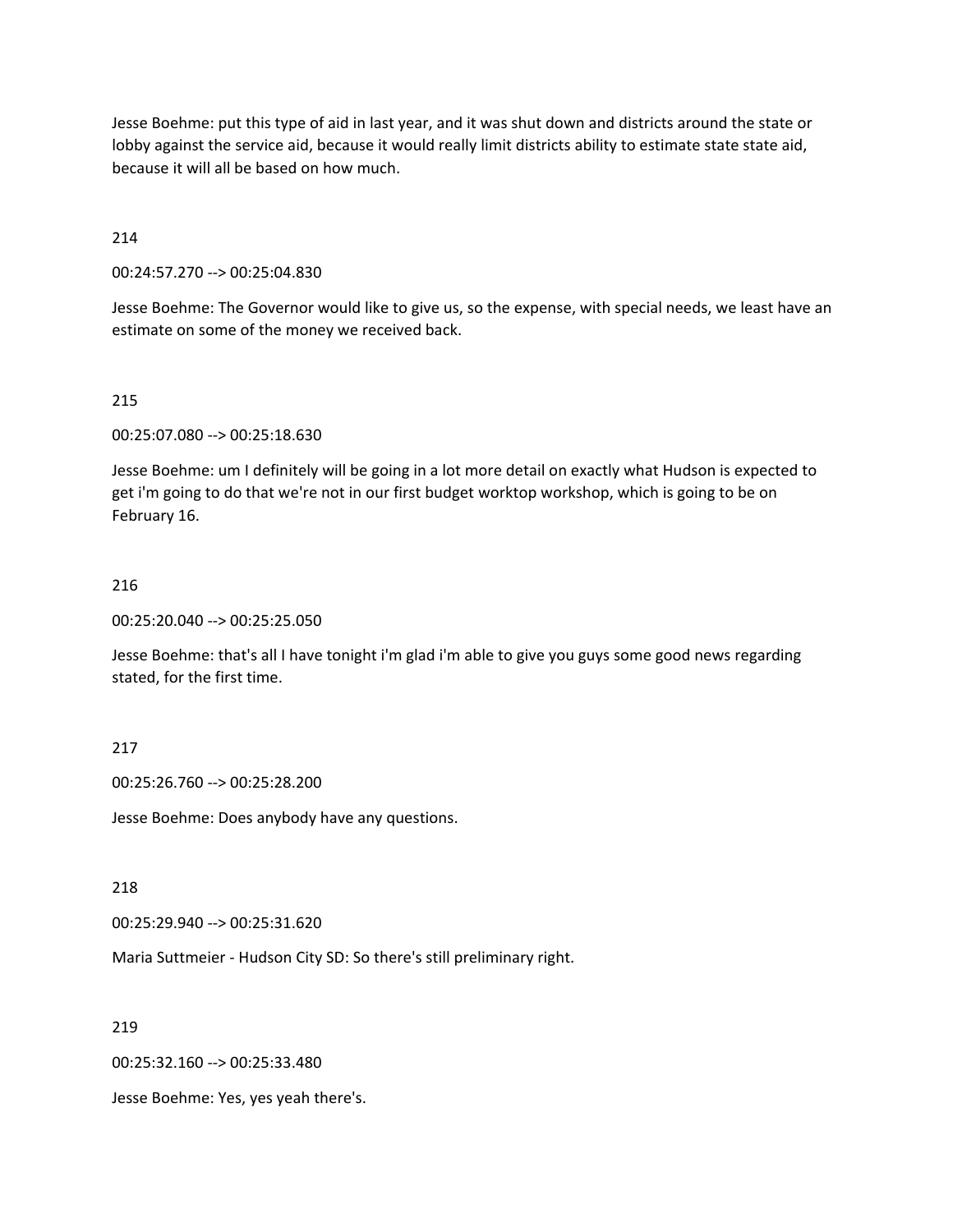00:25:33.480 --> 00:25:33.660

Maria Suttmeier - Hudson City SD: been.

221

00:25:33.690 --> 00:25:35.910

Maria Suttmeier - Hudson City SD: A dramatic change in our state aid.

222

00:25:36.240 --> 00:25:38.100

Maria Suttmeier - Hudson City SD: And when will they be final I go.

223

00:25:39.060 --> 00:25:54.450

Jesse Boehme: i'm while the legislation still has to approve it so it's we still have to wait till April, so we still have some time this is the first step, the first time, seeing it, this was just as proposals, so you know, but it was some good signs, it could have went the other way.

#### 224

00:25:59.310 --> 00:26:00.300

Maria Suttmeier - Hudson City SD: Okay, thank you.

225

00:26:00.690 --> 00:26:01.830

Jesse Boehme: yep thanks guys.

226

00:26:14.250 --> 00:26:14.820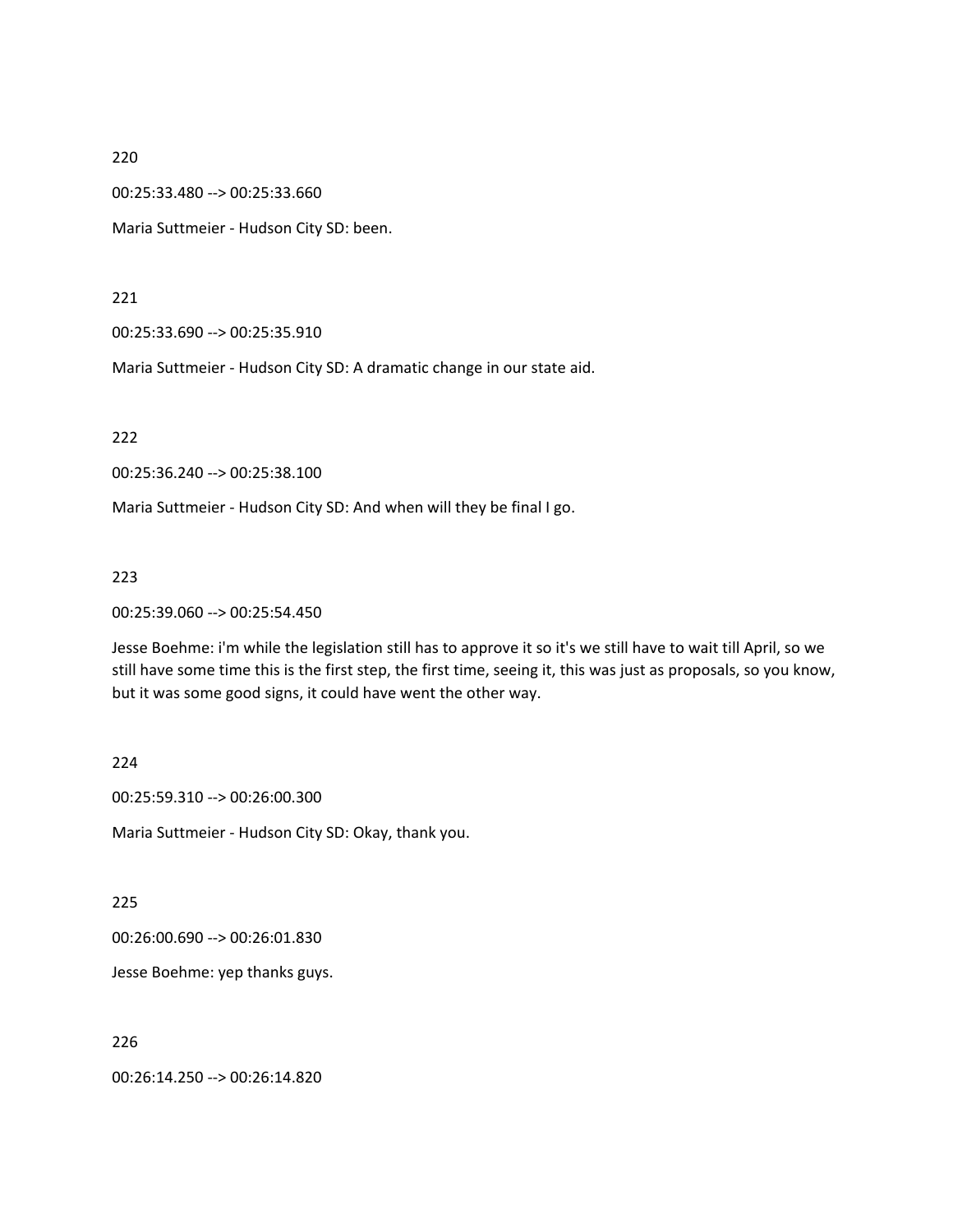Carrie : myself.

#### 227

00:26:17.430 --> 00:26:19.680

Carrie : or assistant superintendent through.

228

00:26:22.080 --> 00:26:22.770

Carrie : April.

229

00:26:25.980 --> 00:26:31.560

April Prestipino: Good evening everyone I hope everyone's doing Okay, and has survived a dust storm um.

230

00:26:32.760 --> 00:26:41.520

April Prestipino: It was pretty interesting yesterday it started snowing down in Hudson before daybreak but it didn't start snowing any screen Bush until like 115 so.

231

00:26:42.870 --> 00:27:00.720

April Prestipino: We could have gotten a lot done otherwise um so a few things to jesse's point the state was busy yesterday they approved several of the things that we had submitted, so one of them being the title grants which just reminder that was due August 31 so.

232

00:27:01.290 --> 00:27:18.630

April Prestipino: we've ever had a delayed like this, usually we have approval by October November, at the very latest, so to have absolutely no information or timeline or anything like that was very, very frustrating um.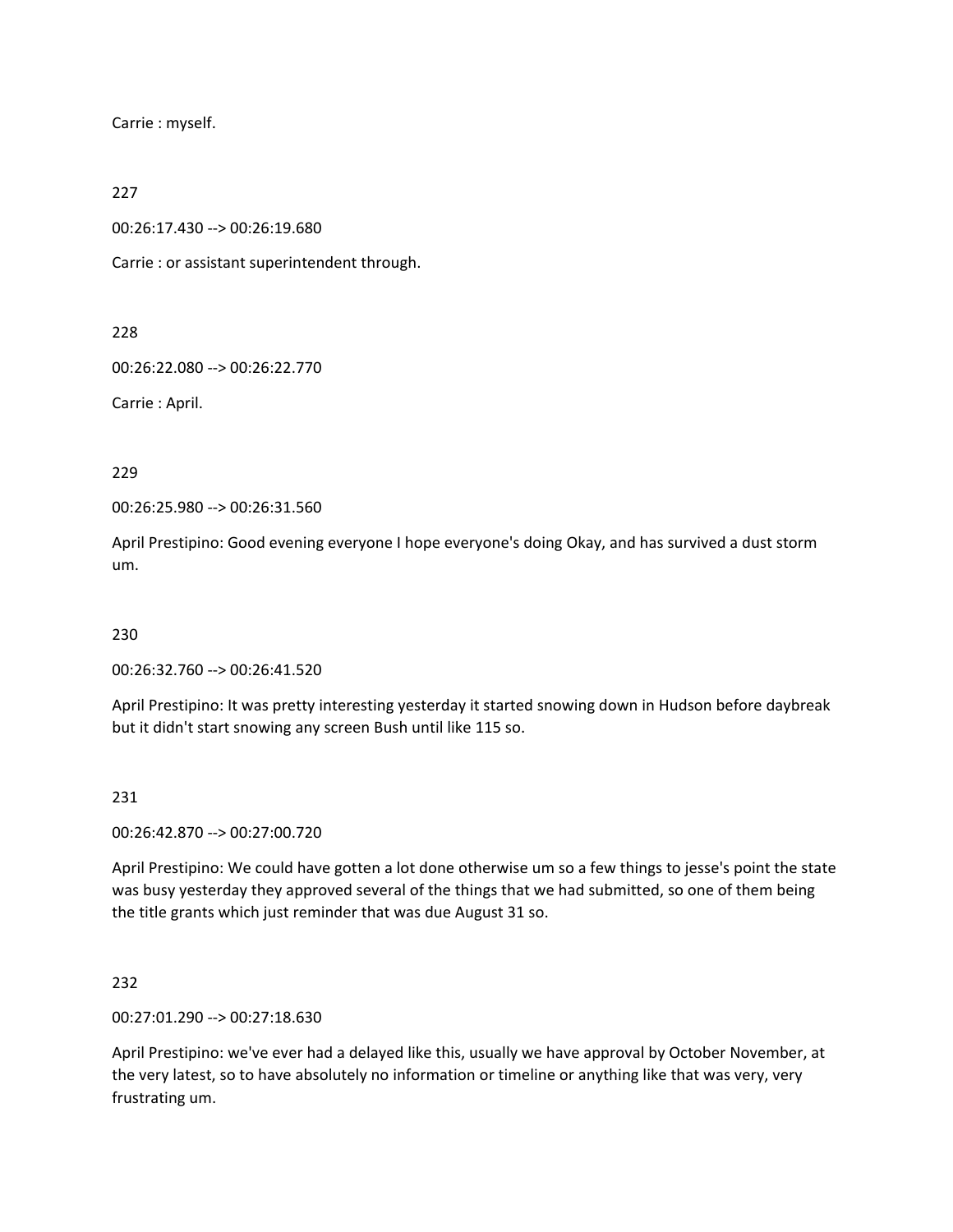00:27:19.710 --> 00:27:27.450

April Prestipino: So, especially since we were perceiving as if we had the money, because we really didn't have a whole lot of choice um so.

# 234

00:27:28.050 --> 00:27:38.160

April Prestipino: Fortunately, the edits that needed to be made were very, very minor and once we have that taken care of we had our approval by the very next day, which was yesterday.

## 235

00:27:39.090 --> 00:27:47.520

April Prestipino: So, finally, we have that taken care of they also approved yesterday, our APR waiver request so.

## 236

00:27:48.060 --> 00:27:55.590

April Prestipino: For the purposes of the Kobe pandemic we submitted a waiver that would allow us to change our observation process.

## 237

00:27:56.490 --> 00:28:13.860

April Prestipino: Typically tenured and non tenure teachers all have the same type of observation one announced or observation process, I guess, I should say one announced observation, one on announced observation and then some shorter informally, where the administrators can walk through.

238

00:28:15.120 --> 00:28:22.320

April Prestipino: At their leisure and you know kind of jot that information down and submit it so we requested that.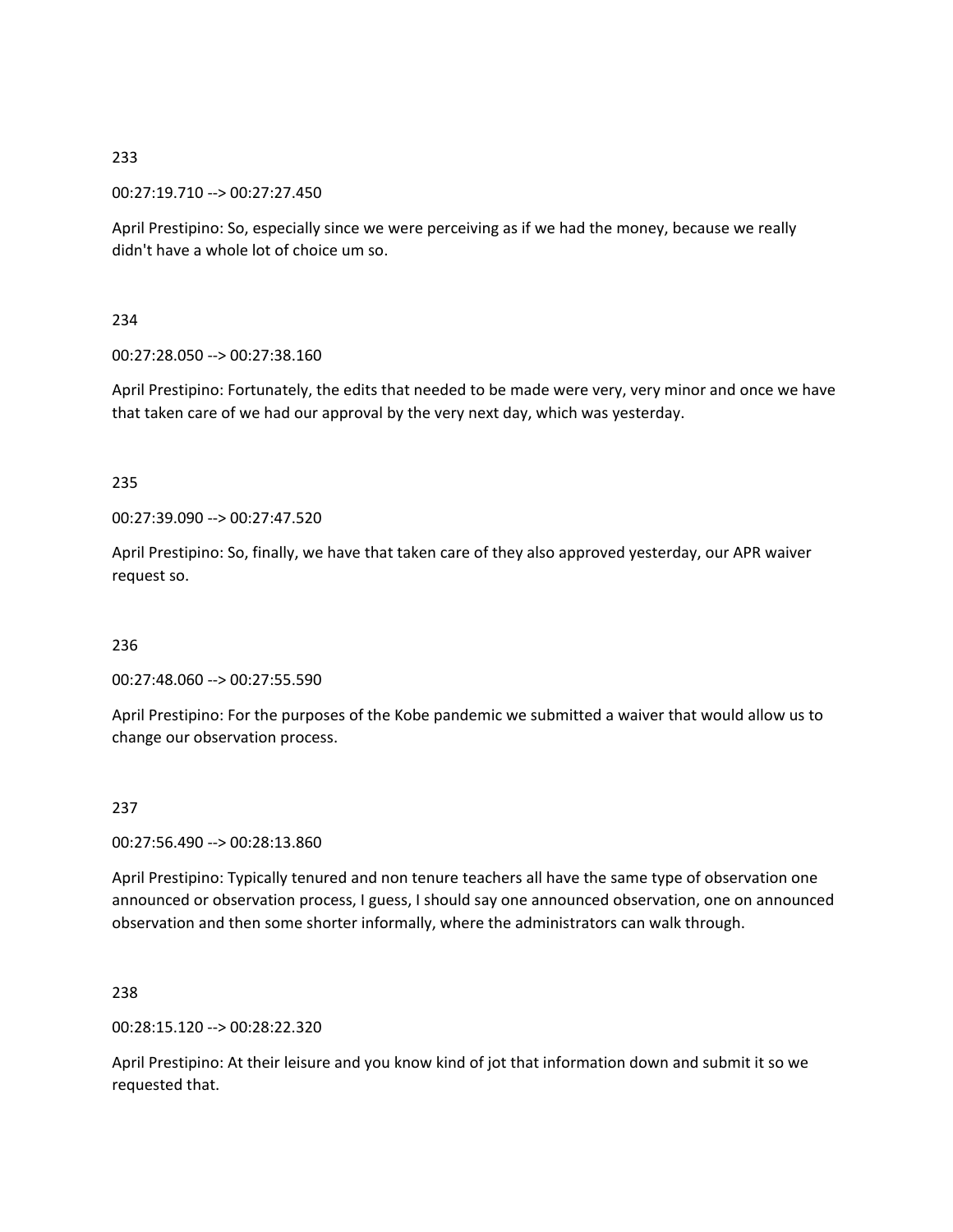00:28:23.430 --> 00:28:34.500

April Prestipino: 10 year teachers receive one observation only that is announced and non tenure teachers received two observations both of them being announced and that.

240

00:28:34.920 --> 00:28:51.690

April Prestipino: We actually had to move forward with that process, because we couldn't wait for the state to get around to approving that so fortunately yesterday we received the notification that that waiver was granted as well, which is all fake news for us um.

241

00:28:53.280 --> 00:29:03.150

April Prestipino: So, going back to the title grants, now that those things have been approved i'll be sitting down with Jesse to review if what we submitted in August is actually still relevant.

242

00:29:03.780 --> 00:29:10.380

April Prestipino: And, or if there's a better way for us to adjust our funds in the different codes that would allow us to use it.

243

00:29:10.920 --> 00:29:15.720

April Prestipino: To use it to more effectively address the issues that we dealt with related to the pandemic.

244

00:29:16.050 --> 00:29:28.440

April Prestipino: there's a lot of flexibility in these grants that has not existed previously so they can be used a lot to really help offset the costs that we've had specific to the pandemic and so we're going to take full advantage of that.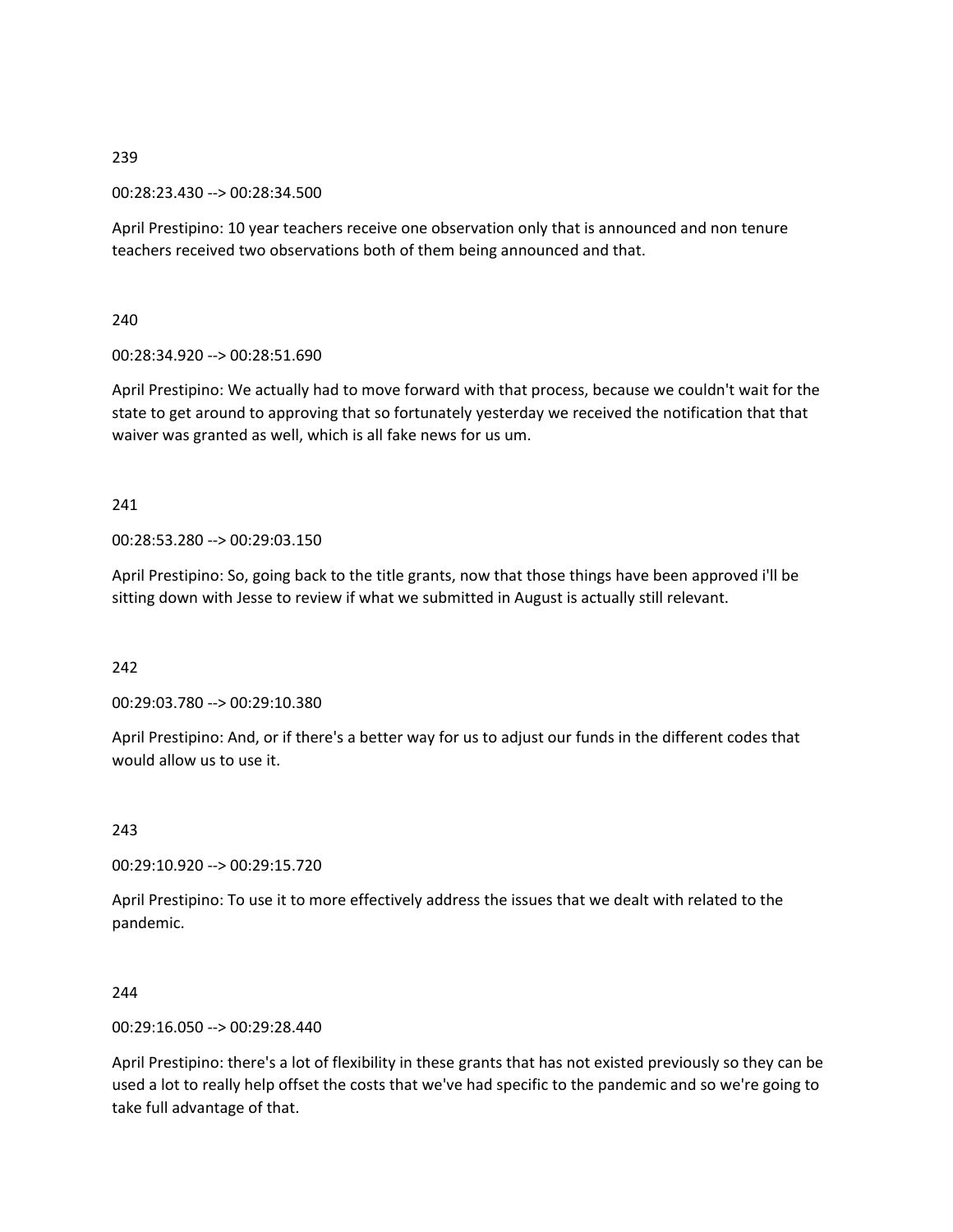#### 00:29:32.400 --> 00:29:43.080

April Prestipino: We are getting into testing season, so the question of course on everyone's mind is will we have state assessments this year and, as you know, the January region's exams were cancelled.

#### 246

#### 00:29:43.860 --> 00:29:50.790

April Prestipino: But obviously the region's exams are given multiple times and so canceling January is assessments was really not that big of a deal.

#### 247

00:29:51.750 --> 00:29:59.190

April Prestipino: The assessments that are on everyone's mind, of course, are the three through eight assessments and because those are mandated by the Federal Government.

#### 248

00:30:00.180 --> 00:30:14.550

April Prestipino: Every year for la math and students in grades three through eight, the only the federal government can allow those to not take place in September, the stated submitted a waiver requesting that.

## 249

00:30:15.870 --> 00:30:31.470

April Prestipino: We did not have to administer them this year that waiver was denied we knew it would be there um the former administration, made it very clear that they would deny any requests, so now there's a new administration in the White House and so.

#### 250

## 00:30:31.860 --> 00:30:43.860

April Prestipino: The state has prepared another waiver basically requesting the same thing for the school year um One of the interesting caveats to this request.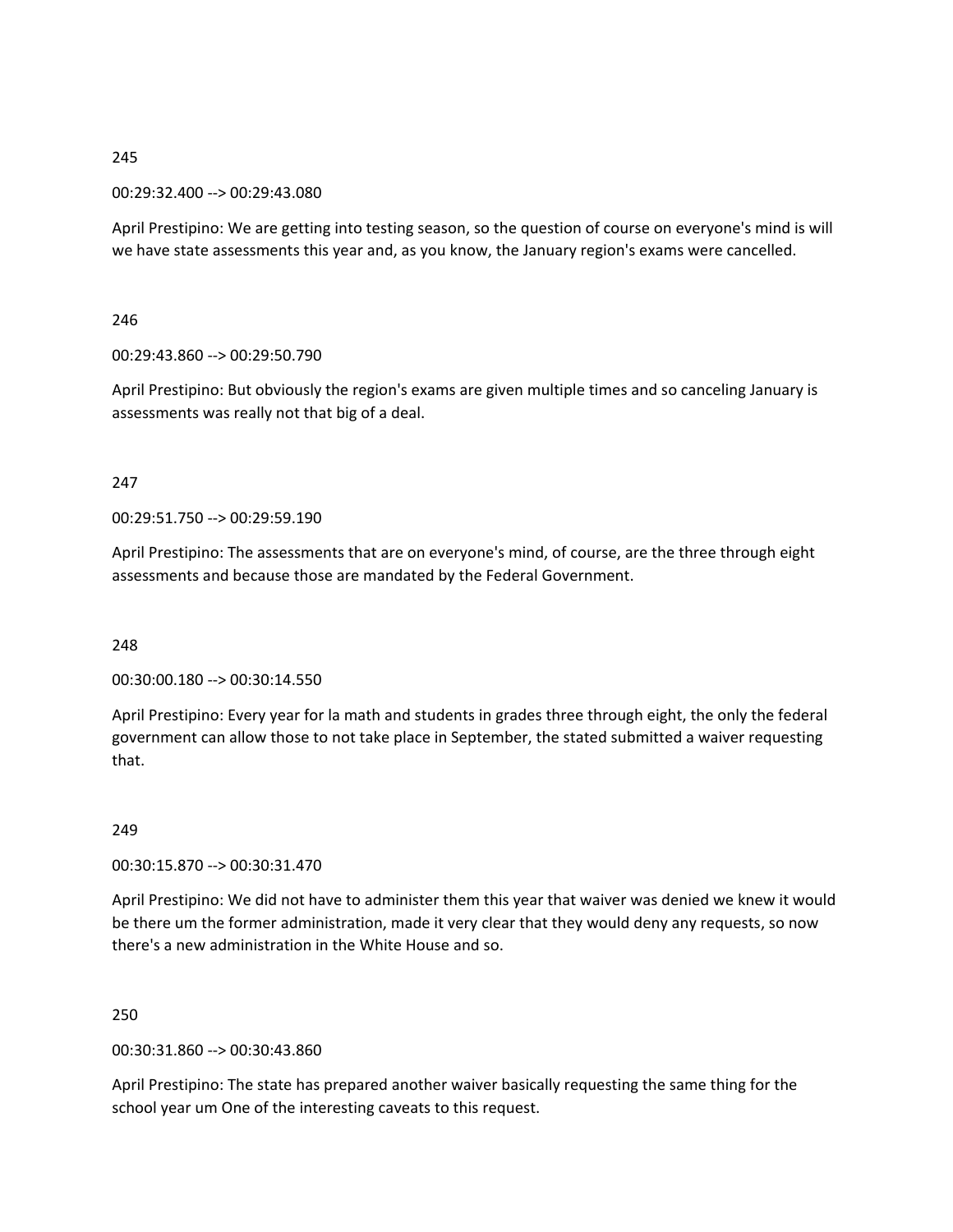00:30:44.820 --> 00:30:53.430

April Prestipino: Is that yes, they're requesting to not have to administer three through eight la and math or the region's exams, however, the one thing that they are.

252

00:30:53.970 --> 00:31:00.090

April Prestipino: Asking for flexibility on is the assessment that's for the English language learners the nicest slot.

# 253

00:31:00.630 --> 00:31:14.310

April Prestipino: That assessment was not given last year, however, they do in their waiver requests, as they do want to still administer the assessment to our English language learners as long as they were coming to school, at least.

## 254

00:31:14.760 --> 00:31:28.050

April Prestipino: A little bit, basically, is what it says so, the interesting thing is, is that we can very easily and run very easily have our English language learners students who have been remote the entire year.

255

00:31:29.430 --> 00:31:42.390

April Prestipino: Or maybe have been remote, for the second semester, when the assessment is given, and they would not be required to come, take the test, however, we would be required to administer it to our else that are attending school.

256

00:31:43.560 --> 00:31:45.990

April Prestipino: So what that would mean is that we would have.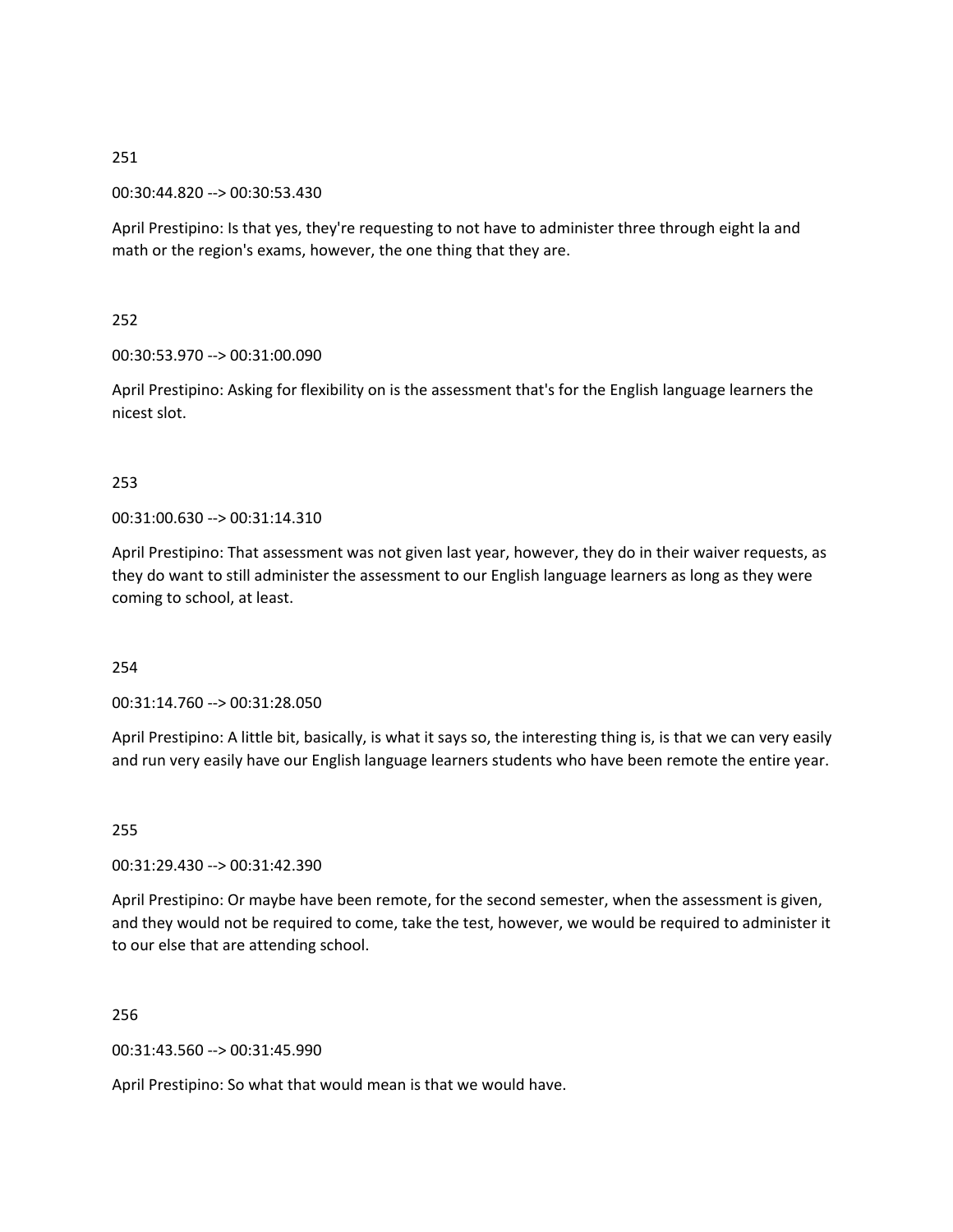00:31:47.670 --> 00:31:53.310

April Prestipino: Two years of old data on some of our English language learners and maybe current more current data on.

258

00:31:53.820 --> 00:32:03.960

April Prestipino: On another part of our English language learner population so that's something that we're trying to wrap our head around but that's what's also your waiver request going to the Federal Government.

259

00:32:05.760 --> 00:32:14.790

April Prestipino: And that it has to be open for public comment until February 5 and then i'm assuming shortly after that they will submit it to the US to eat.

260

00:32:17.700 --> 00:32:27.660

April Prestipino: And the other item I wanted to talk to you about or to just bring you up to speed on is how things are going with the parent workshops so far we've had two out of the five.

261

00:32:28.770 --> 00:32:37.170

April Prestipino: i'm unfortunately we haven't had we've had fewer than 20 participants both times, so the topics are.

262

00:32:37.770 --> 00:32:50.460

April Prestipino: And the information is beneficial and there are plenty of people who are actually reaching out and asking for more on it, I guess, I just could use your guidance, if you have any suggestions on how to.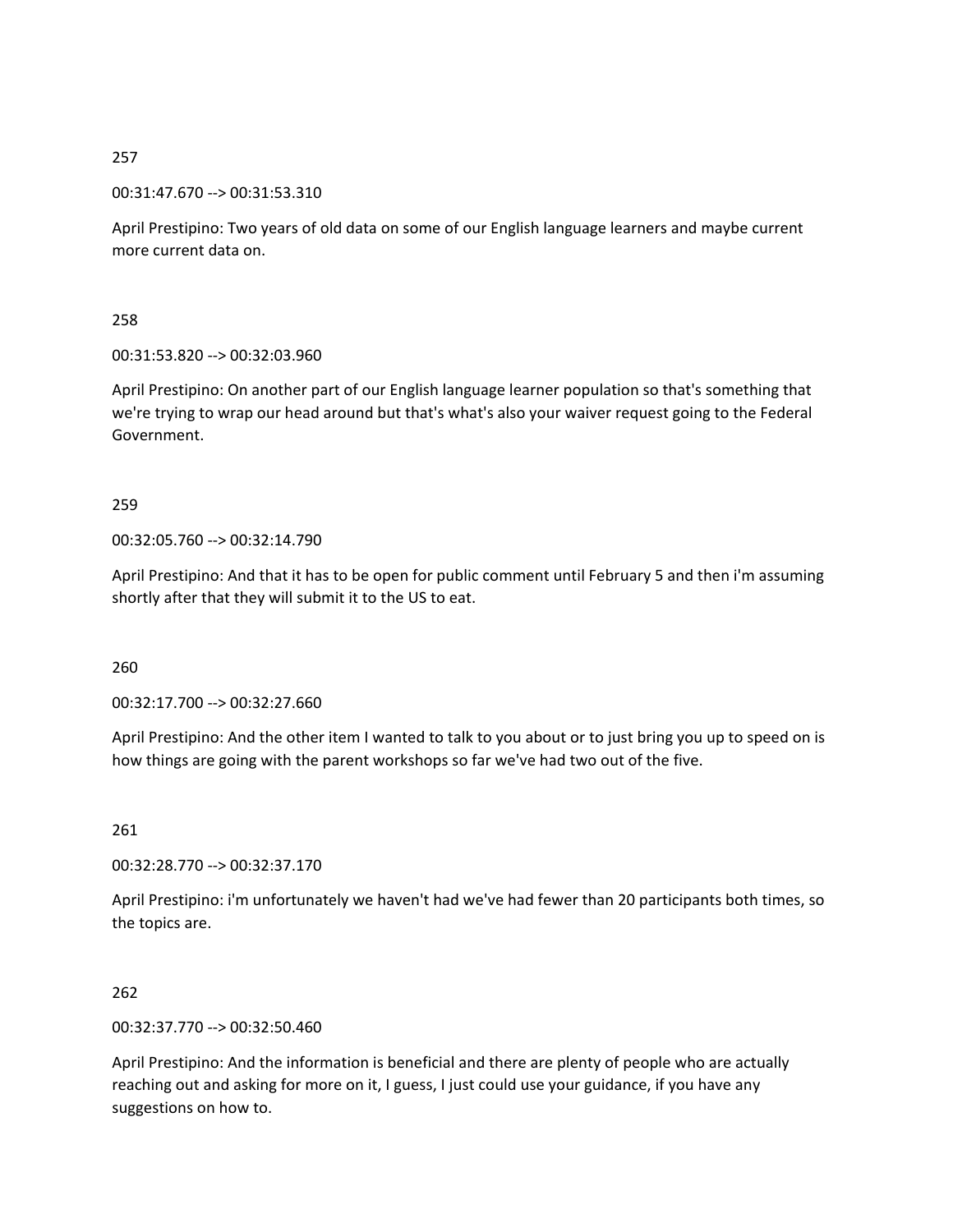00:32:51.030 --> 00:33:09.810

April Prestipino: increase the number of people who signed on um is there an audience that we're not hitting, how can I get it to them what do I need to do so i'm i'm open to any suggestions that you have to try to increase the number of people that sign on the next parent workshop is.

## 264

00:33:12.300 --> 00:33:27.840

April Prestipino: And I think that's what to say so and that one is um The topic is more kind of about you know self taking care of self it's not about Kobe or bad behavior or academics it's just more about self.

#### 265

00:33:29.760 --> 00:33:32.760

April Prestipino: But I again i'm open to suggestions, if you have any.

266

00:33:34.050 --> 00:33:35.940

April Prestipino: And those are my items for tonight.

#### 267

00:33:38.100 --> 00:33:40.380

Maria Suttmeier - Hudson City SD: that's a Tuesday, right after the February break.

# 268

00:33:40.800 --> 00:33:43.140

April Prestipino: It is yes, it is yeah.

## 269

00:33:44.040 --> 00:33:55.710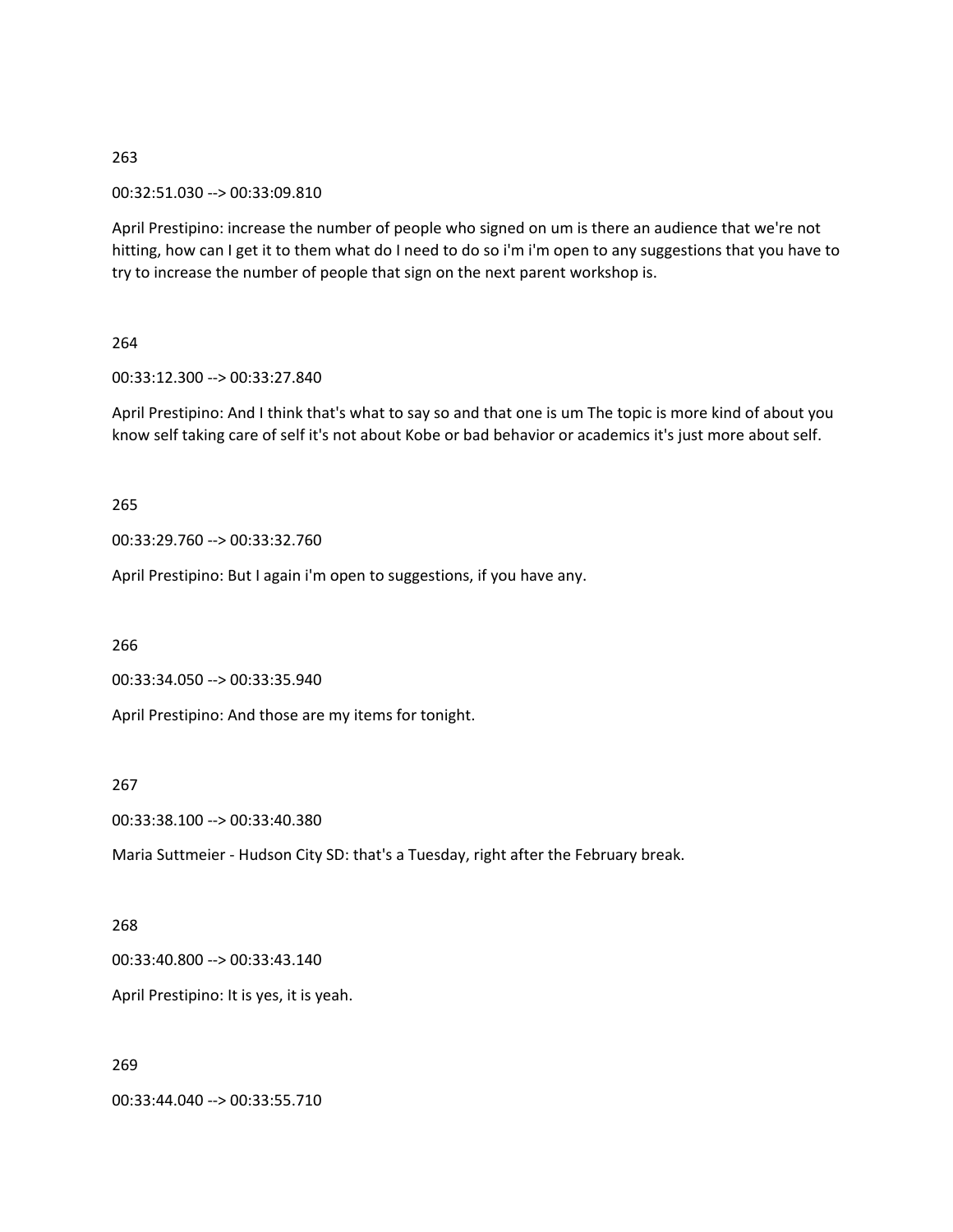Maria Suttmeier - Hudson City SD: So we have time if you see parents and can help us to spread the word, it would be great to have more people engaged in this i'm self care is so important, so maybe that's a good place to start.

270

00:33:57.060 --> 00:34:03.600

Lucinda Segar: Maybe there's like a this is kind of silly but maybe there's like a self care raffle item that you could.

271

00:34:04.680 --> 00:34:11.070

Lucinda Segar: incentivize the parents to sign in like if you know you sign in will pull your name out of the hat and you'll win a.

272

00:34:12.660 --> 00:34:14.160

Lucinda Segar: New I don't know.

273

00:34:14.460 --> 00:34:15.990

April Prestipino: Face lotion or something that.

274

00:34:15.990 --> 00:34:18.180

Lucinda Segar: way, but you know.

275

00:34:19.200 --> 00:34:25.110

Lucinda Segar: I feel like adults actually respond to those kinds of incentives, just as much as children and I don't know if that might work.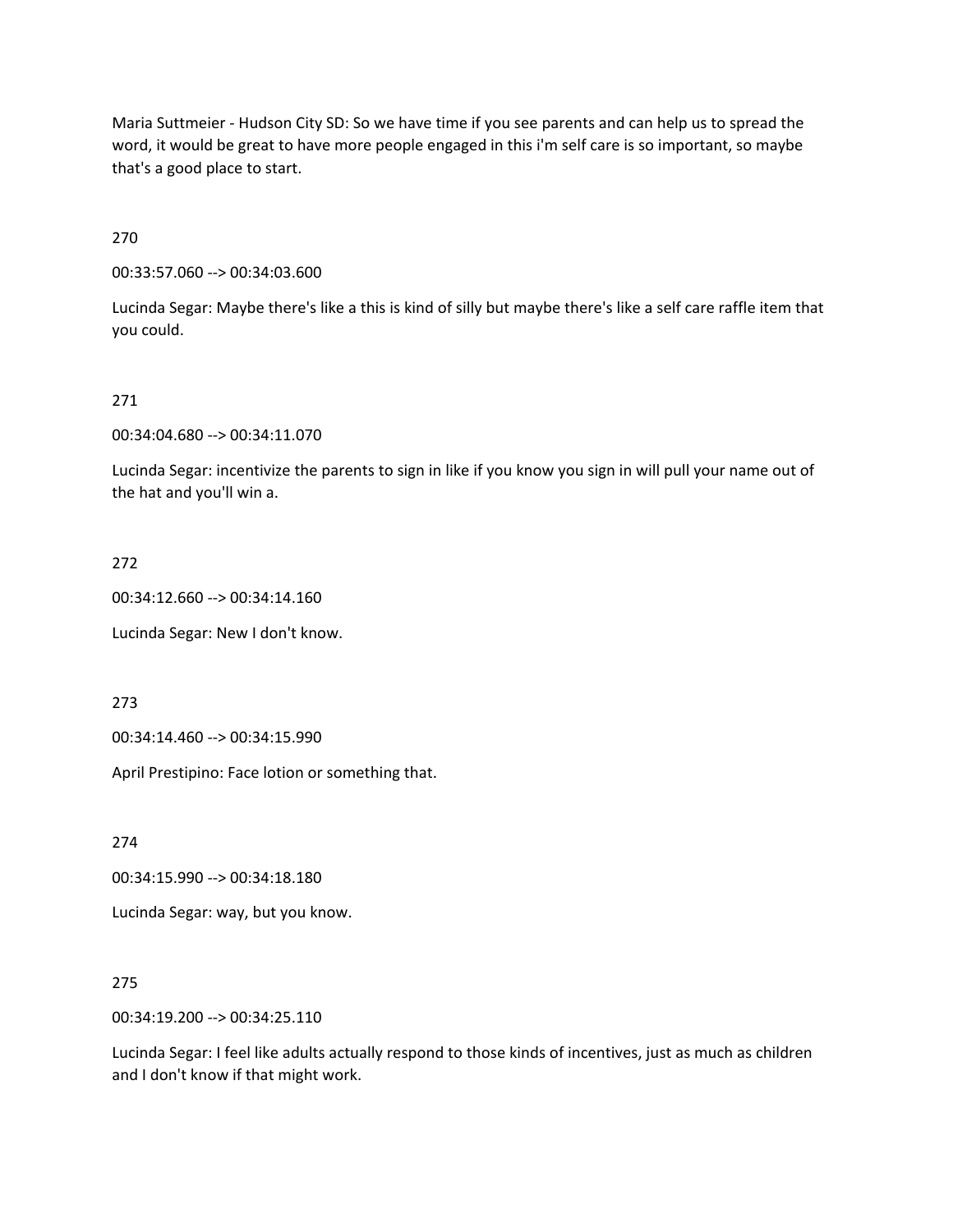00:34:26.520 --> 00:34:27.690

April Prestipino: that's a nice idea.

277

00:34:30.000 --> 00:34:37.650

jones: yeah i'll be with that that's how we get a lot of people to different media stuff by offering something.

278

00:34:39.600 --> 00:34:47.010

April Prestipino: i'll definitely look into and see if I can find something that's gender neutral or even like a kind of a thing.

279

00:34:50.490 --> 00:34:51.030

April Prestipino: Thank you.

280

00:34:53.940 --> 00:34:54.270

Carrie : Thank you.

281

00:34:55.380 --> 00:34:57.090

Lucinda Segar: One of those silly head massagers.

282

00:34:59.190 --> 00:35:01.260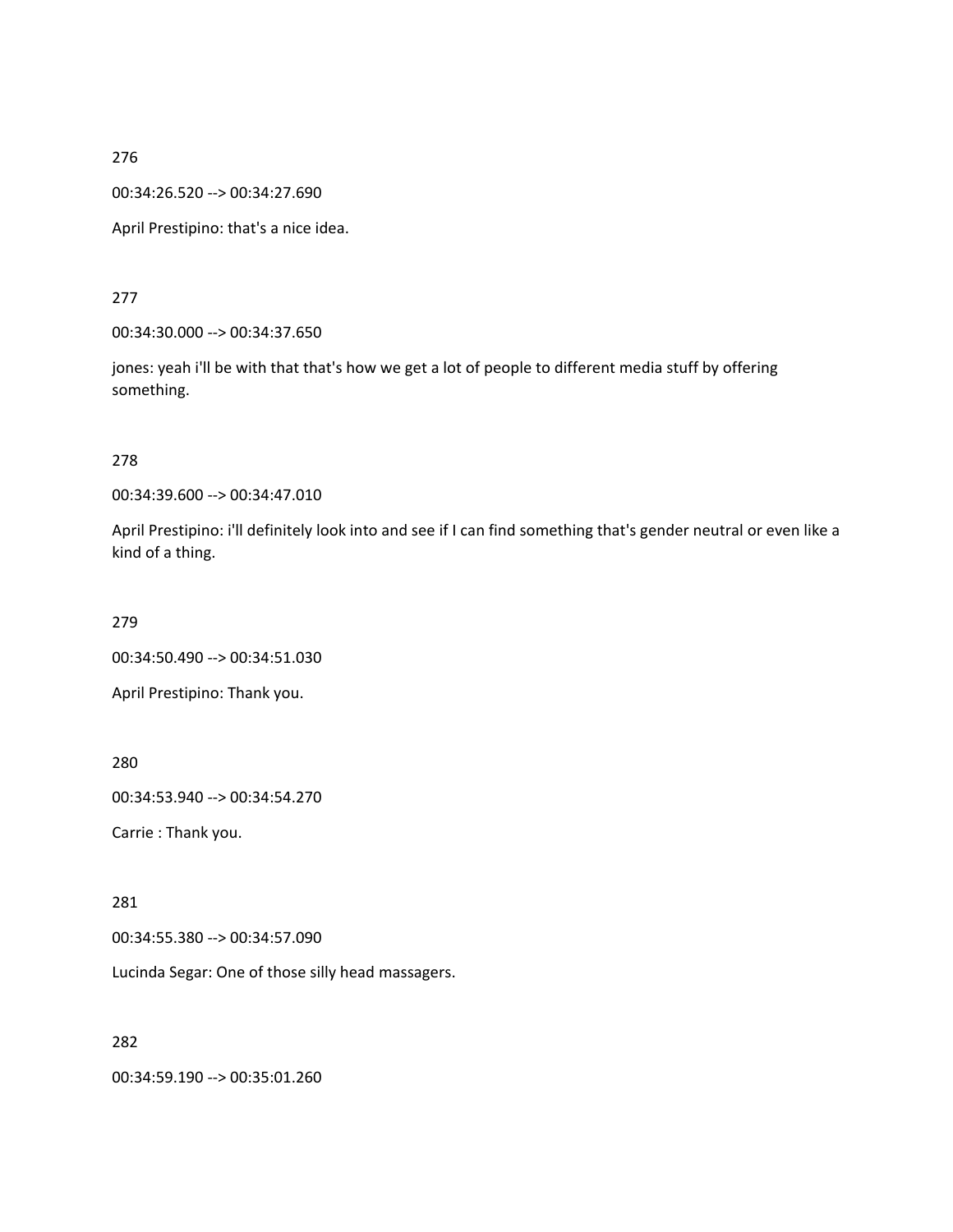April Prestipino: silly though right because they feel amazing.

283

00:35:01.410 --> 00:35:02.400

Lucinda Segar: I feel so good yeah.

284

00:35:04.020 --> 00:35:04.620

April Prestipino: Thanks.

285

00:35:06.510 --> 00:35:11.520

Carrie : Thank you grace the doors if we're attendance report, Dr supplier.

286

00:35:12.330 --> 00:35:15.960

Maria Suttmeier - Hudson City SD: So, good evening hope everybody's dug out now.

287

00:35:17.040 --> 00:35:27.930

Maria Suttmeier - Hudson City SD: It just felt like a double whammy not only two days of having to close, but like I was saying, to know shane it was just awful to know that we couldn't welcome back our seniors after being out for so long.

288

00:35:28.350 --> 00:35:39.030

Maria Suttmeier - Hudson City SD: but also the fact that we had pivoted our entire elementary school for remote learning due to co good reasons and not being able to staff are building properly for safety.

289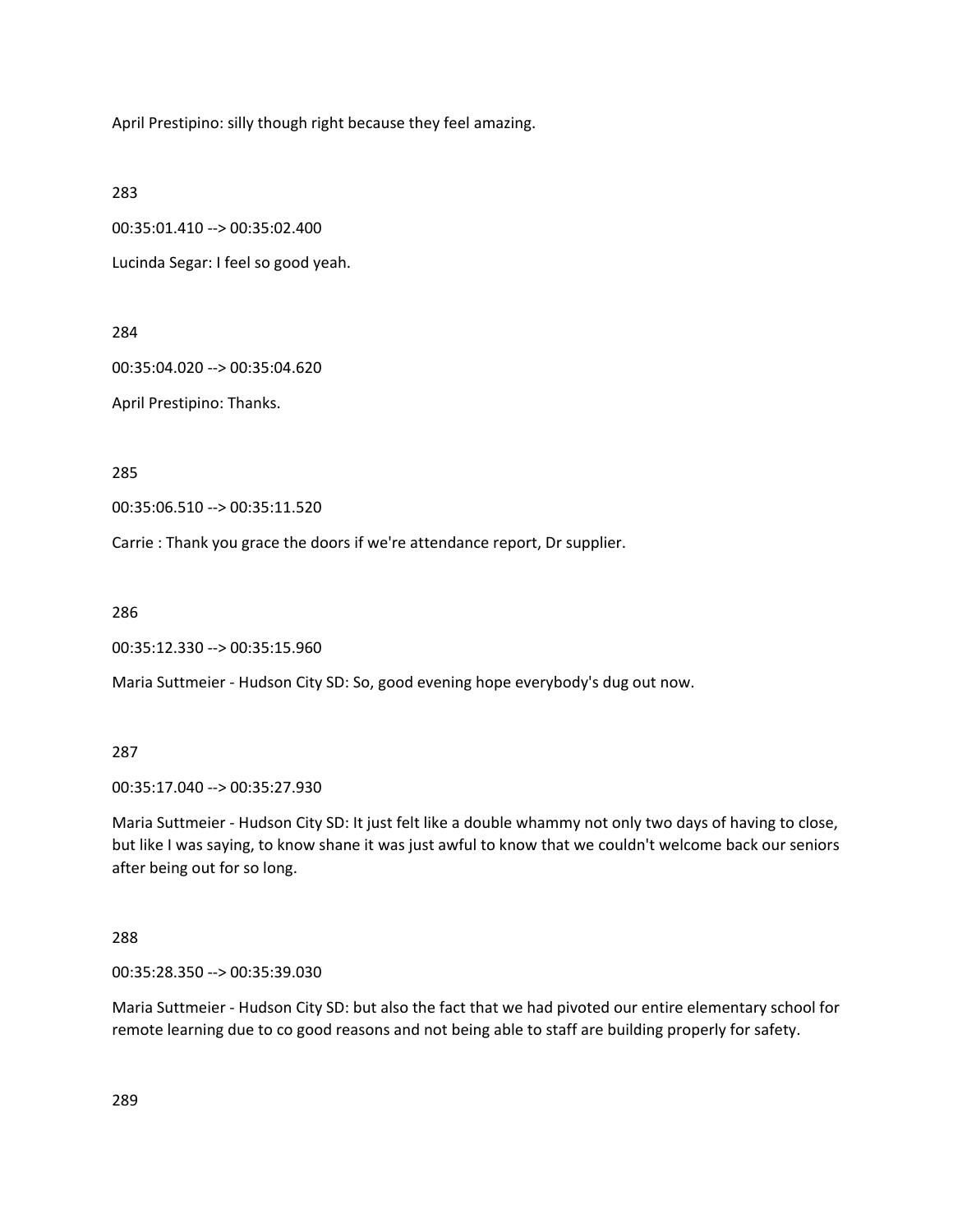00:35:39.420 --> 00:35:42.150

Maria Suttmeier - Hudson City SD: And then, our students were out for two extra days.

290

00:35:42.600 --> 00:35:51.690

Maria Suttmeier - Hudson City SD: I am glad that we are doing traditional snow days and that we are encouraging our students to curl up with a book or go out and play in the snow safely because.

291

00:35:52.020 --> 00:36:01.350

Maria Suttmeier - Hudson City SD: A lot of districts are just saying get right back on that screen, but I think we all need to step away from the screen and that self care because you know it's just.

#### 292

00:36:02.400 --> 00:36:08.340

Maria Suttmeier - Hudson City SD: amazing if you ever look on you know your device of how much screen time you're using it's it's almost scary.

#### 293

00:36:09.540 --> 00:36:15.930

Maria Suttmeier - Hudson City SD: But it's a way of life, right now, so we are looking forward to seeing our best students back on site.

294

00:36:17.070 --> 00:36:27.180

Maria Suttmeier - Hudson City SD: On Thursday, because tomorrow we're in again because it's a remote Wednesday day so just wanted to mention that it was just a matter of circumstances, this time around.

295

00:36:28.260 --> 00:36:33.120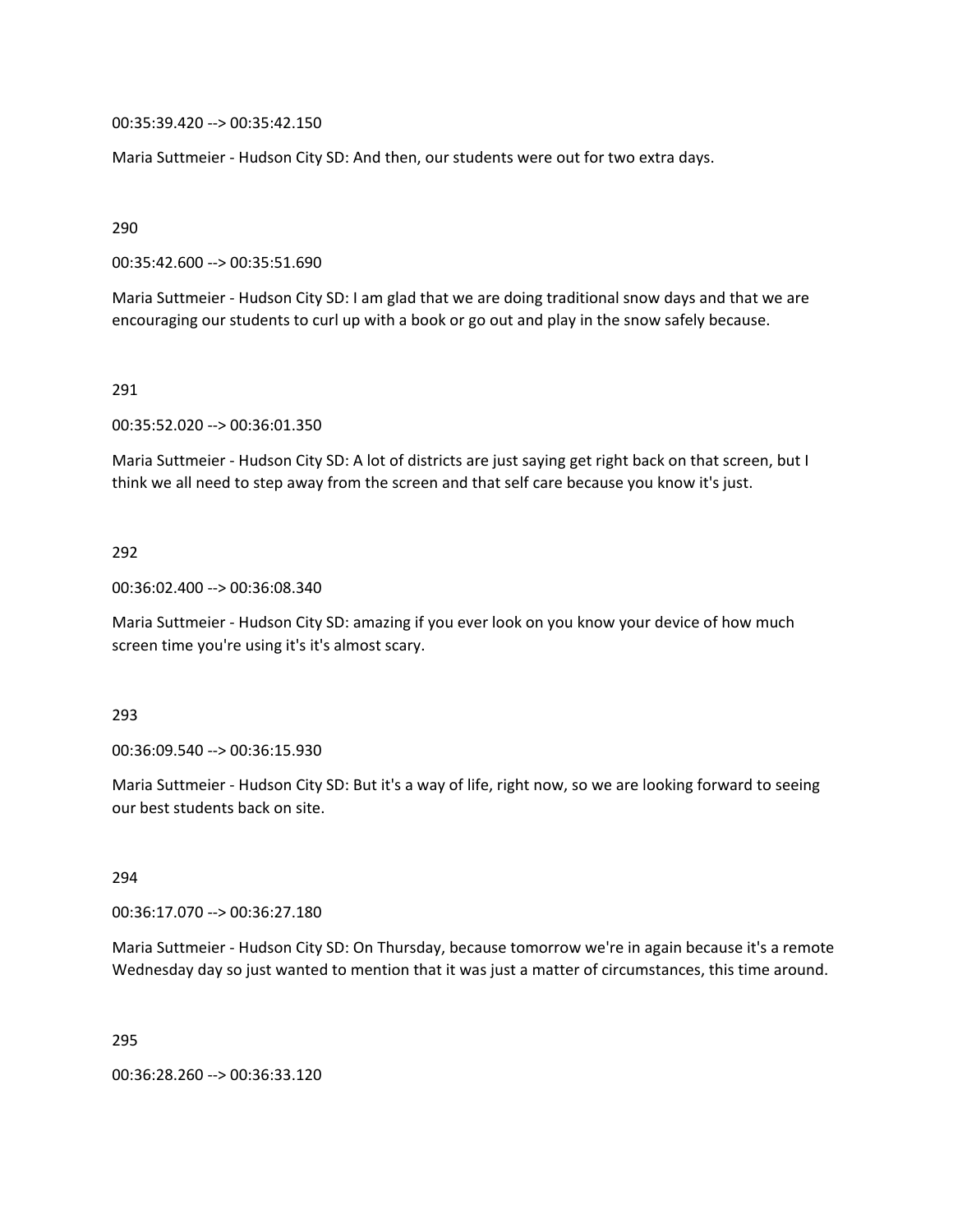Maria Suttmeier - Hudson City SD: I have to tell you that I am enjoying being on the Commissioners advisory council.

# 296

00:36:33.840 --> 00:36:45.360

Maria Suttmeier - Hudson City SD: More than anything, I have done in a long time I loved being on cast I love being on the House of delegates, but I really like being in the thick of things on the Commissioners Advisory Council I helped.

## 297

00:36:45.930 --> 00:36:59.430

Maria Suttmeier - Hudson City SD: Co chair the curriculum and assessment breakout session and you learn a lot of things firsthand so i'm able to bring that back to our administrative team i'm able to bring it back to my colleagues in the region, my fellow superintendents.

#### 298

00:37:00.210 --> 00:37:05.250

Maria Suttmeier - Hudson City SD: So we know that we're holding tight on the three through eight and regions exams they're looking for a waiver.

## 299

00:37:05.520 --> 00:37:12.180

Maria Suttmeier - Hudson City SD: But we don't know anything, and we have to march forward as if those tests are going to take place so we're looking at you know.

#### 300

00:37:12.600 --> 00:37:22.770

Maria Suttmeier - Hudson City SD: Sending teachers for scoring or however else might be doing that and ordering exams and, like the state said they're doing the same thing at their level until there's a waiver.

301

00:37:23.310 --> 00:37:35.280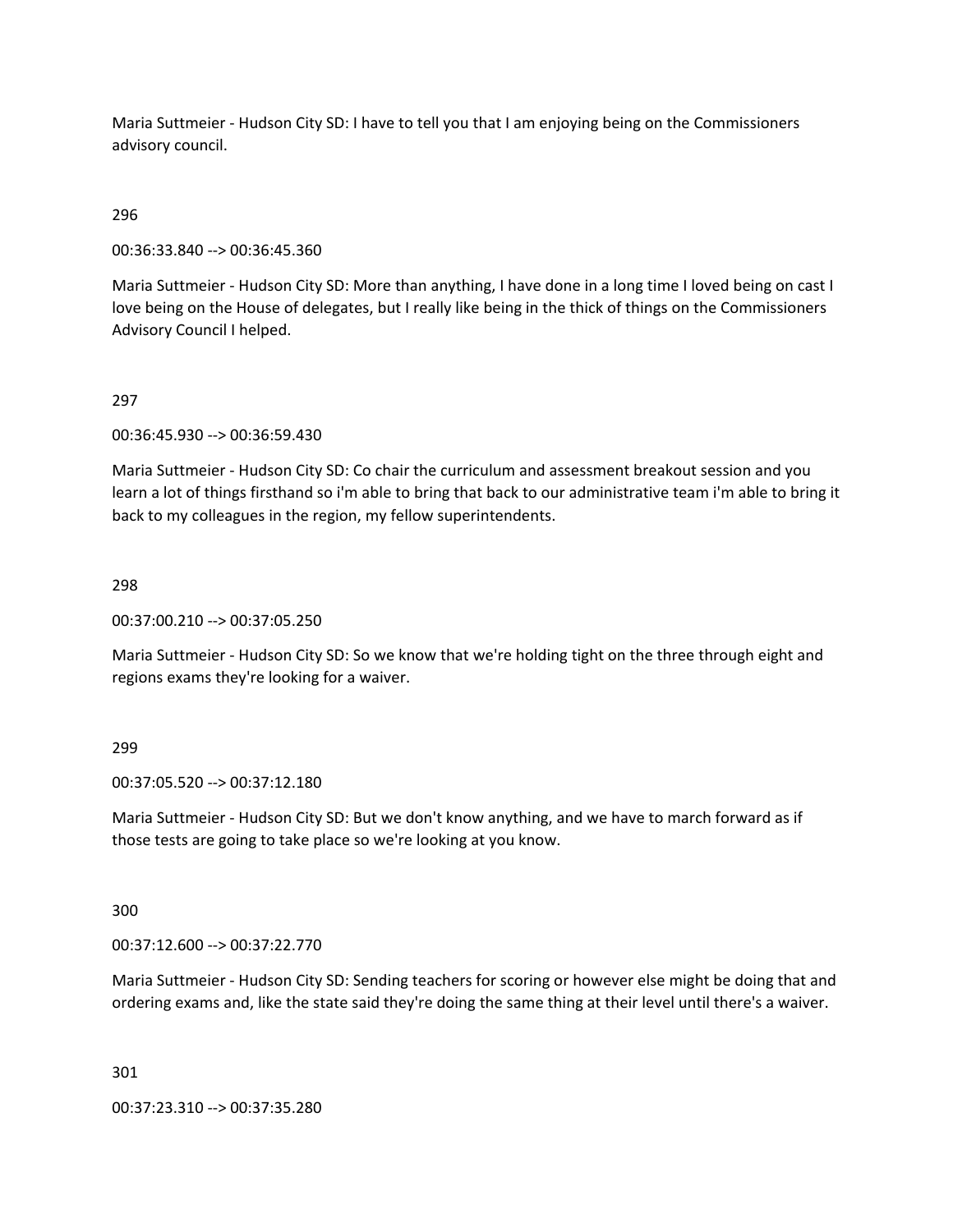Maria Suttmeier - Hudson City SD: They need to move forward, as if those exams are going to take place and others, we talked about is that we need to be budgeting for P P, even though we're seeing people getting vaccinated and.

302

00:37:36.480 --> 00:37:45.480

Maria Suttmeier - Hudson City SD: there's hope for less social distancing next year, one of the things that the state is hoping to do is get away from the six feet and.

303

00:37:45.750 --> 00:37:59.670

Maria Suttmeier - Hudson City SD: A mask and with the vaccinations and the distance between the pandemic and next fall they're hoping that it's an or the Department of Health came out with guidance That said, six feet.

304

00:38:00.090 --> 00:38:07.770

Maria Suttmeier - Hudson City SD: Apart or a mask But then when the state education department sent out their red line memo stating that it had to be and.

305

00:38:08.100 --> 00:38:19.530

Maria Suttmeier - Hudson City SD: Of course that's you know what we followed so they're looking at things being slightly different next year, the one thing that they would like to get away from is the hybrid learning with students only coming in two days a week.

306

00:38:19.890 --> 00:38:35.970

Maria Suttmeier - Hudson City SD: Even if we're in two days out remote in two days at least they'd like to see the students in four days a week in person, so I keep my ear to the ground and you know really listen to what's happening at the State level, so I can bring it down to the region level.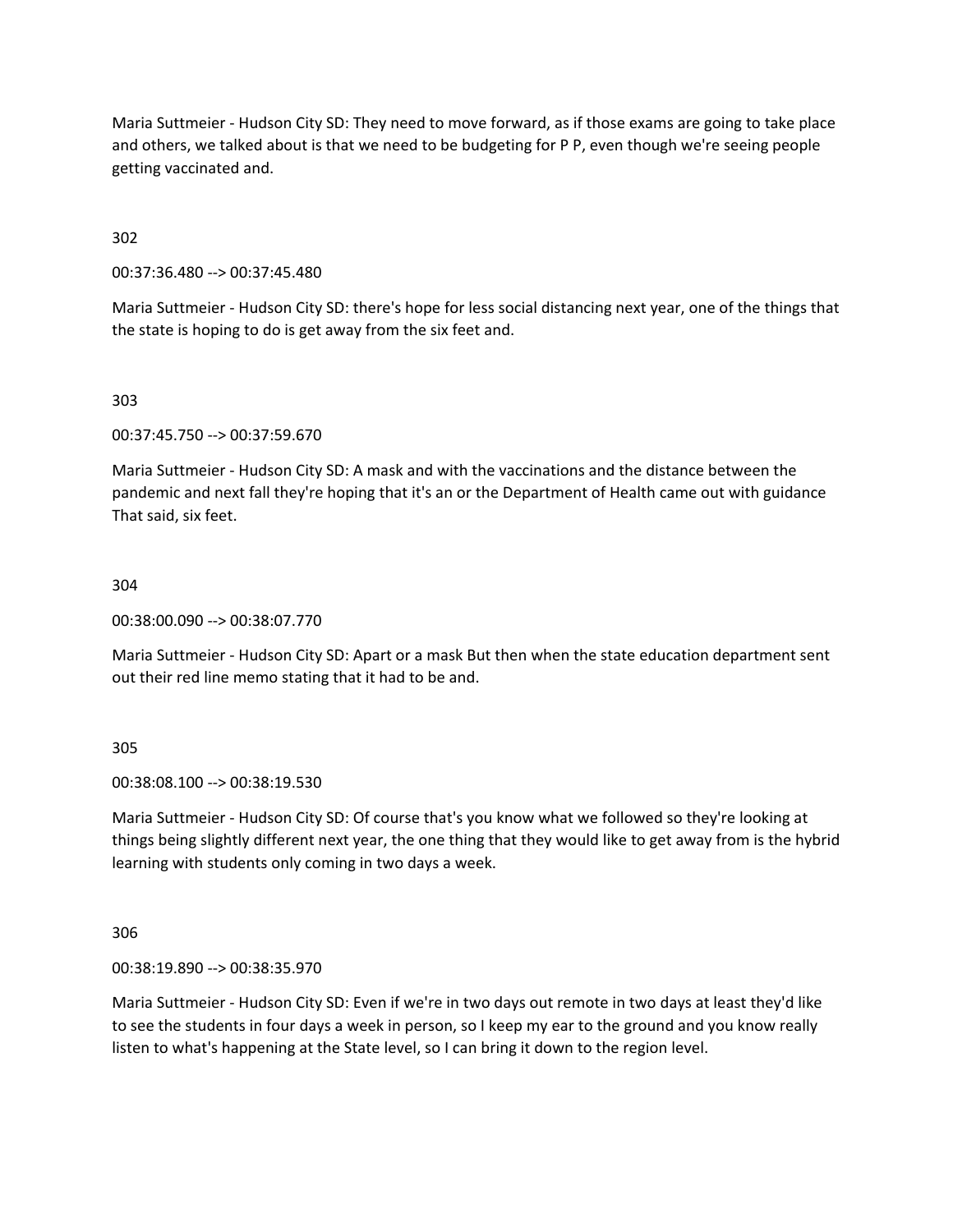00:38:37.260 --> 00:38:41.430

Maria Suttmeier - Hudson City SD: They do think that they will always I shouldn't say always but next year.

308

00:38:42.180 --> 00:38:47.160

Maria Suttmeier - Hudson City SD: The likelihood of parents having a choice for virtual learning will still exist.

309

00:38:47.520 --> 00:38:53.460

Maria Suttmeier - Hudson City SD: And we don't think we're ever going to reset the button and education be exactly like it was before, nor do we think it should be.

310

00:38:53.820 --> 00:39:00.600

Maria Suttmeier - Hudson City SD: Were you know lessons learned, what have we learned that as good what have we learned that we need to improve so that's.

311

00:39:01.140 --> 00:39:06.060

Maria Suttmeier - Hudson City SD: really great and I have another meeting coming up next quarter so i'm looking forward to that.

312

00:39:06.780 --> 00:39:17.010

Maria Suttmeier - Hudson City SD: I know that we had deb darcy on here she's been coming to our meetings and I had the pleasure of meeting her, she sits on the board of perfect 10.

313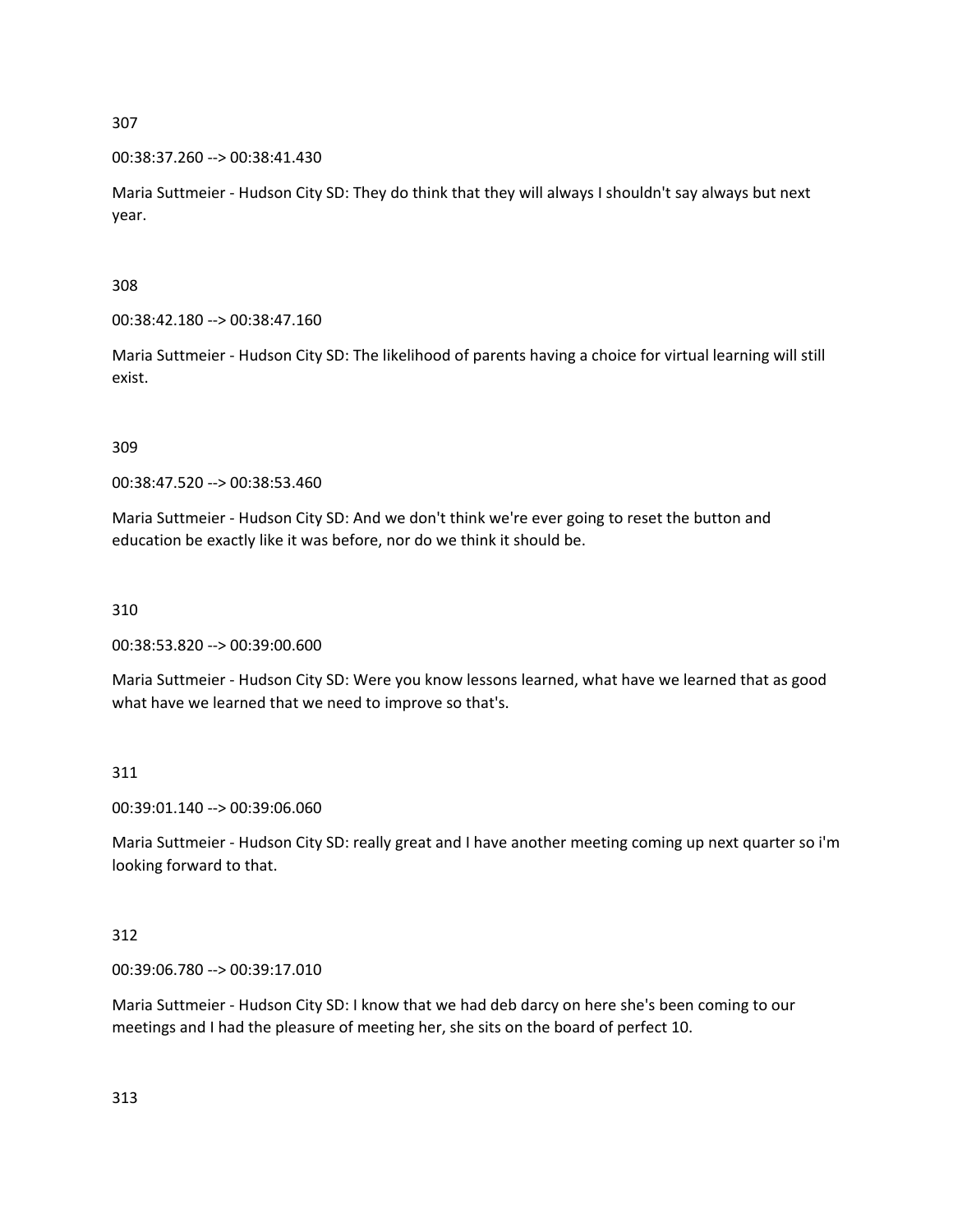00:39:17.340 --> 00:39:26.070

Maria Suttmeier - Hudson City SD: And she's going to be a liaison between perfect 10 and the district so we're looking for ways that we can support the girls that belong to the perfect 10.

### 314

00:39:26.700 --> 00:39:45.150

Maria Suttmeier - Hudson City SD: program in this virtual setting that we're living in so we're trying to figure out at what level of support the students need whether they're at the elementary level the junior high or older, so it was nice to make that connection last week with her um.

#### 315

00:39:46.320 --> 00:39:53.280

Maria Suttmeier - Hudson City SD: I got a very nice phone call today from Johnny hunt, who was excited and I know that April, and I have an email that I haven't been able to.

#### 316

00:39:53.550 --> 00:40:00.270

Maria Suttmeier - Hudson City SD: pop up yet and and take a close look at, however, the federal government after all these years.

#### 317

00:40:00.480 --> 00:40:09.810

Maria Suttmeier - Hudson City SD: of having a planning grant and then you know writing for local grants and greater Hudson promise neighborhood is still around, despite the fact that we never got the implementation grant.

#### 318

00:40:10.410 --> 00:40:16.830

Maria Suttmeier - Hudson City SD: But we now have an opportunity to go for that again so she was really excited it's a quick turnaround for March 1.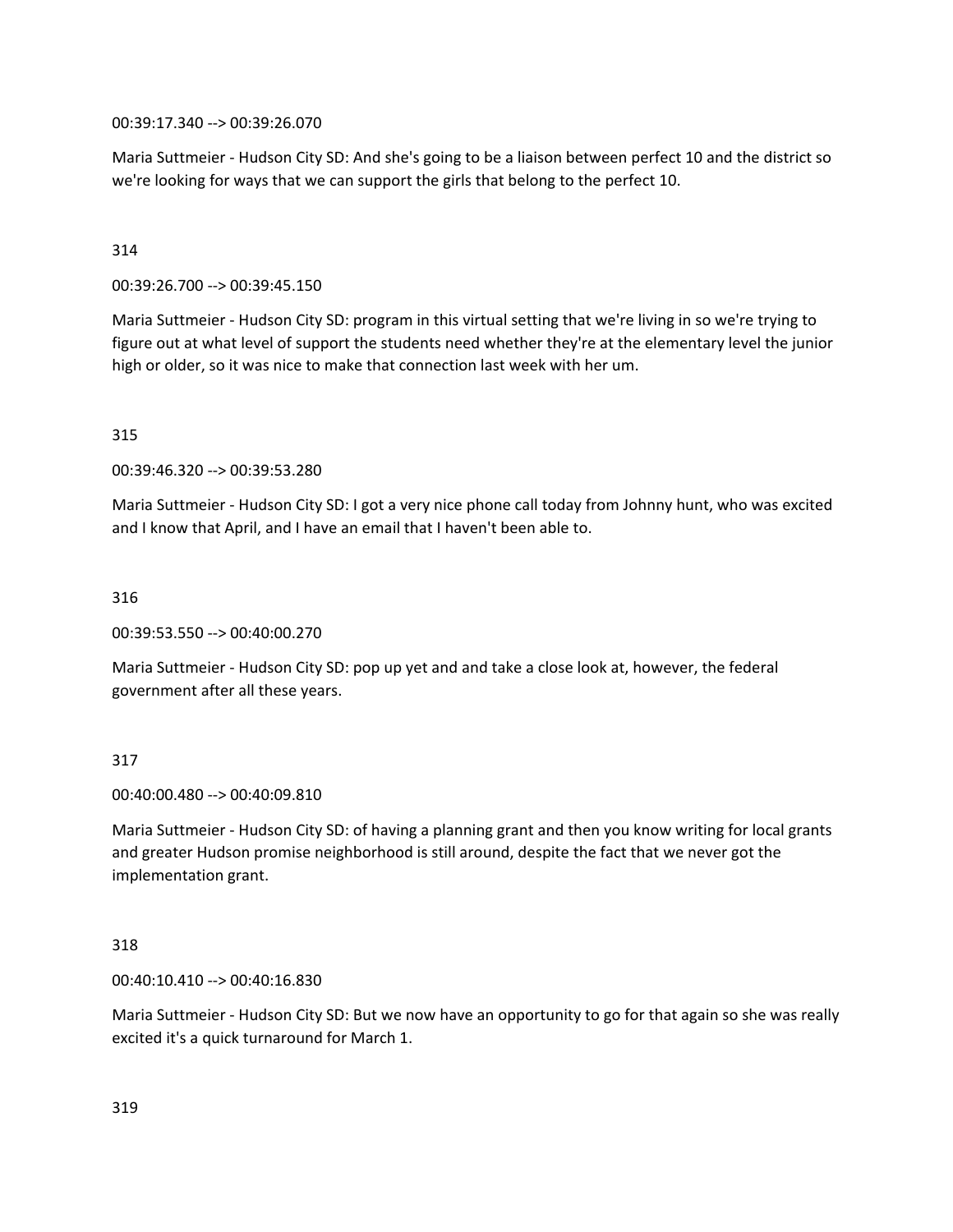00:40:17.160 --> 00:40:29.370

Maria Suttmeier - Hudson City SD: But really we came very close to getting it, the last time I think we got 202 points out of 208 or something like that, so we know where we lost points and we're going to.

### 320

00:40:30.120 --> 00:40:46.680

Maria Suttmeier - Hudson City SD: work collaboratively to submit that on time and see if these this community can have a true implementation ground so that's exciting coming up i'm sure you've heard the buzz about high risk sports no high risk sports.

#### 321

00:40:48.060 --> 00:40:58.200

Maria Suttmeier - Hudson City SD: Our local Department of Health has decided that our rate or percentage of positivity rate is just too high, right now, we were well over 7%.

#### 322

00:40:58.650 --> 00:41:03.660

Maria Suttmeier - Hudson City SD: At the time, that the governor said that you know was up to each individual Department of Health local.

## 323

00:41:04.140 --> 00:41:17.550

Maria Suttmeier - Hudson City SD: Department of Health to decide whether they were going to allow it or not, and it was a resounding no from Columbia county because we were over 7% but they said once we get down to 4% or less that they would.

#### 324

00:41:17.880 --> 00:41:31.920

Maria Suttmeier - Hudson City SD: Consider, you know, having us be able to reason, sports and for us, the high risk sports were volleyball and basketball we don't have wrestling so that wasn't really something that we were going to have so.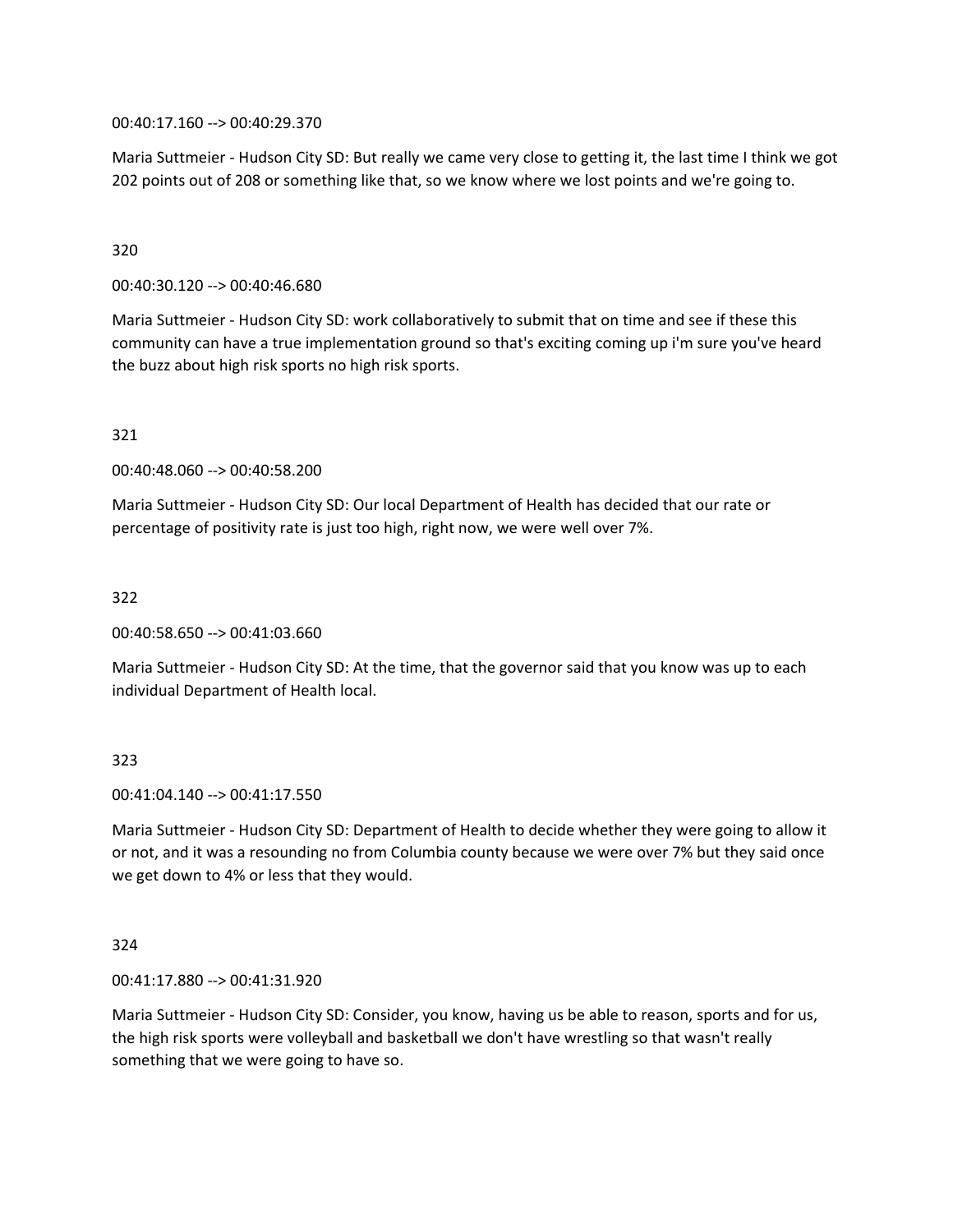00:41:32.520 --> 00:41:45.000

Maria Suttmeier - Hudson City SD: We shall see if there's anything left of the winter season, when we come down to the 4% positivity rate, and if that will even take place, otherwise we're looking towards slow spring sports, so there is.

326

00:41:46.080 --> 00:41:54.780

Maria Suttmeier - Hudson City SD: The letter that we got from jack man executive director of Department of Health is on our website and that's kind of where things stand for that.

327

00:41:56.250 --> 00:41:59.220

Maria Suttmeier - Hudson City SD: Today I shared with the board a.

328

00:42:01.140 --> 00:42:07.620

Maria Suttmeier - Hudson City SD: document that probably would overwhelm you when you pop it open April told me it's on steroids.

329

00:42:09.090 --> 00:42:29.520

Maria Suttmeier - Hudson City SD: But it's our 2021 25 goals and it's the template that we're using with the administrators, to set our targets, how are we going to indicate to the board and show evidence to the board that we're meeting your overarching goals to achieve academic.

330

00:42:31.110 --> 00:42:36.810

Maria Suttmeier - Hudson City SD: excellence to become future ready and to engage in civic engagement so.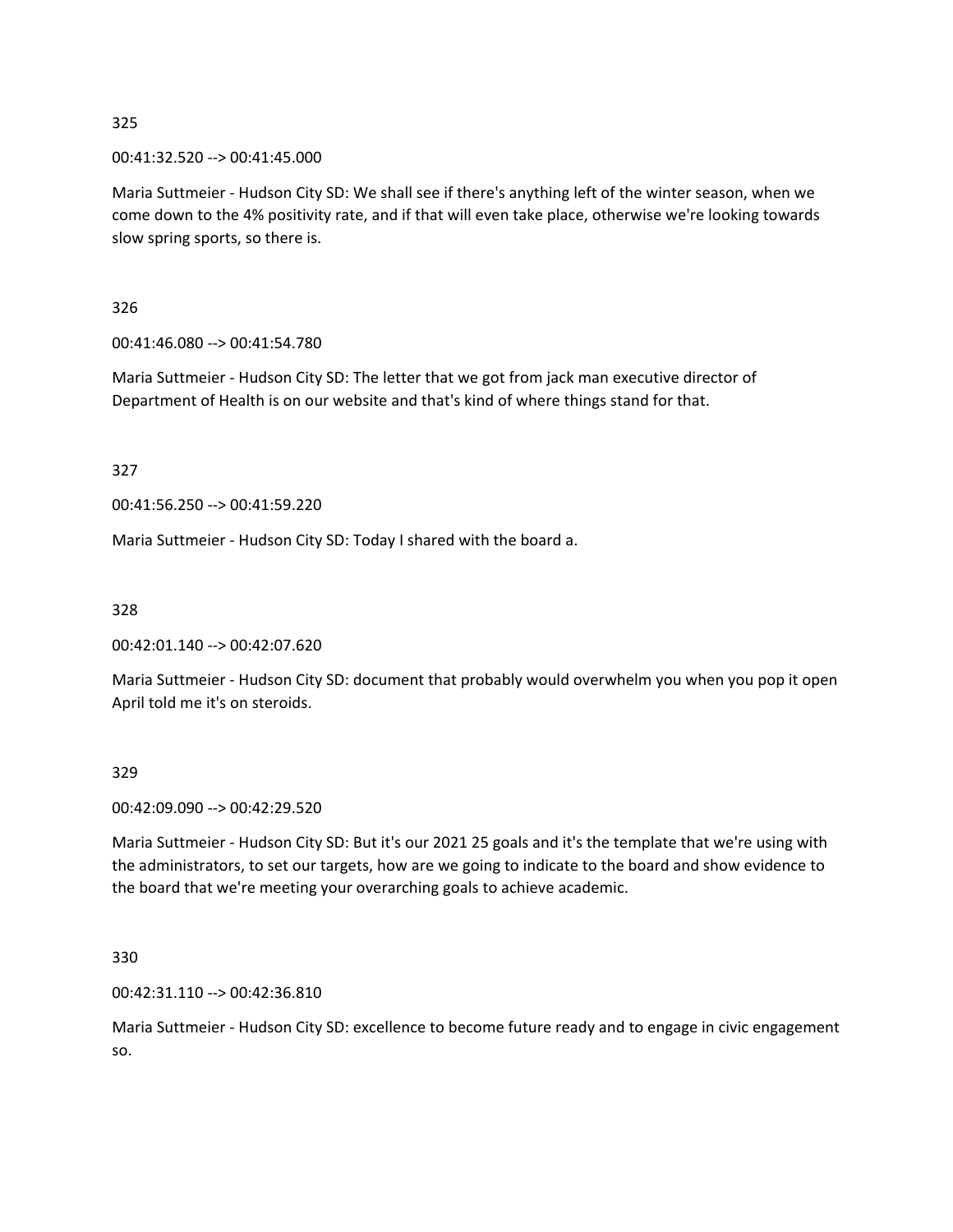00:42:39.840 --> 00:42:49.440

Maria Suttmeier - Hudson City SD: Take a look at it, I know it looks overwhelming when you first pop it open, but basically all of the columns represent a school year, starting with the.

## 332

00:42:50.490 --> 00:43:03.060

Maria Suttmeier - Hudson City SD: school year and there's elements within each one of them, so we're looking to work with the building administrators, to set the percentages you'll see some red x's and percentage.

## 333

00:43:03.330 --> 00:43:06.600

Maria Suttmeier - Hudson City SD: Points and you'll see some red language that we're still flushing out.

## 334

00:43:07.140 --> 00:43:22.470

Maria Suttmeier - Hudson City SD: we're working at the district level to answer those board overarching goals and then we'll work with the building administrators, to set what those targets are going to be for each school year so that we have evidence to show to the board of how we're reaching those goals.

## 335

00:43:22.980 --> 00:43:27.240

Maria Suttmeier - Hudson City SD: So what's exciting work its work that I really enjoy doing and.

## 336

00:43:27.690 --> 00:43:39.030

Maria Suttmeier - Hudson City SD: we're citing all of the research that we're using you know that we use the leadership book coherence so we're citing where we're taking some of the information from the avid CCI.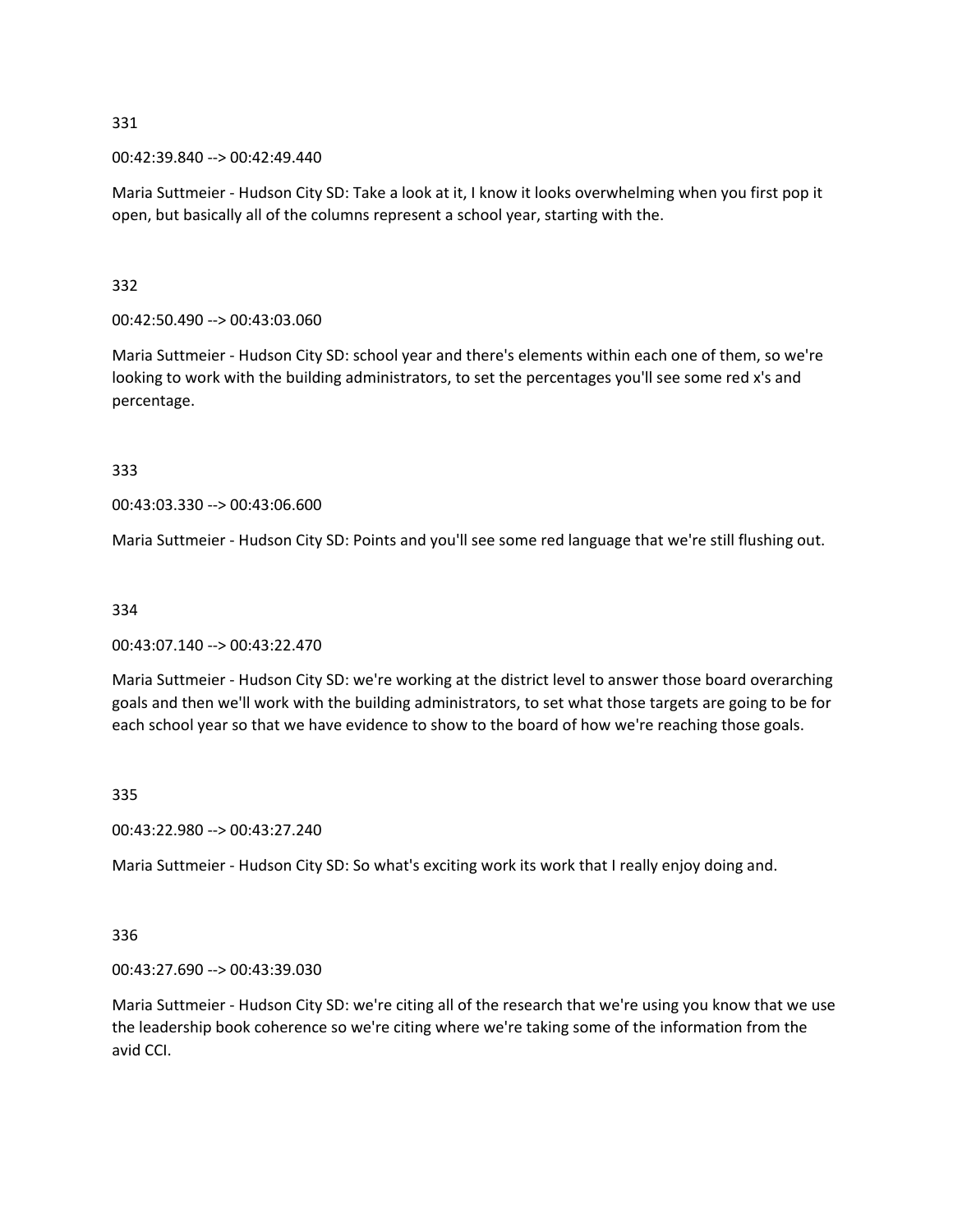00:43:39.810 --> 00:43:46.500

Maria Suttmeier - Hudson City SD: template we're using some of the checkpoints in that that shows us that we're progressing towards our goals.

338

00:43:46.800 --> 00:43:53.580

Maria Suttmeier - Hudson City SD: As well as the slick standards which are now professional standards that were just released last week so.

#### 339

00:43:53.970 --> 00:44:03.240

Maria Suttmeier - Hudson City SD: Take a look at it it's a work in progress, any feedback that you might have any questions you may have I welcome them pop me an email give me a call.

340

00:44:03.870 --> 00:44:10.920

Maria Suttmeier - Hudson City SD: And you know we can discuss those things, but just know that now it gets rolled down to building level.

341

00:44:11.580 --> 00:44:22.560

Maria Suttmeier - Hudson City SD: conversations with our building principals will be talking about it in the ATM until we have a complete document that is finalized, for your review again, but I just wanted to give you an idea of what it looks like.

### 342

00:44:25.050 --> 00:44:29.910

Maria Suttmeier - Hudson City SD: And I just launched it to you about three o'clock this afternoon, so I don't know that you've even have a chance to look at it.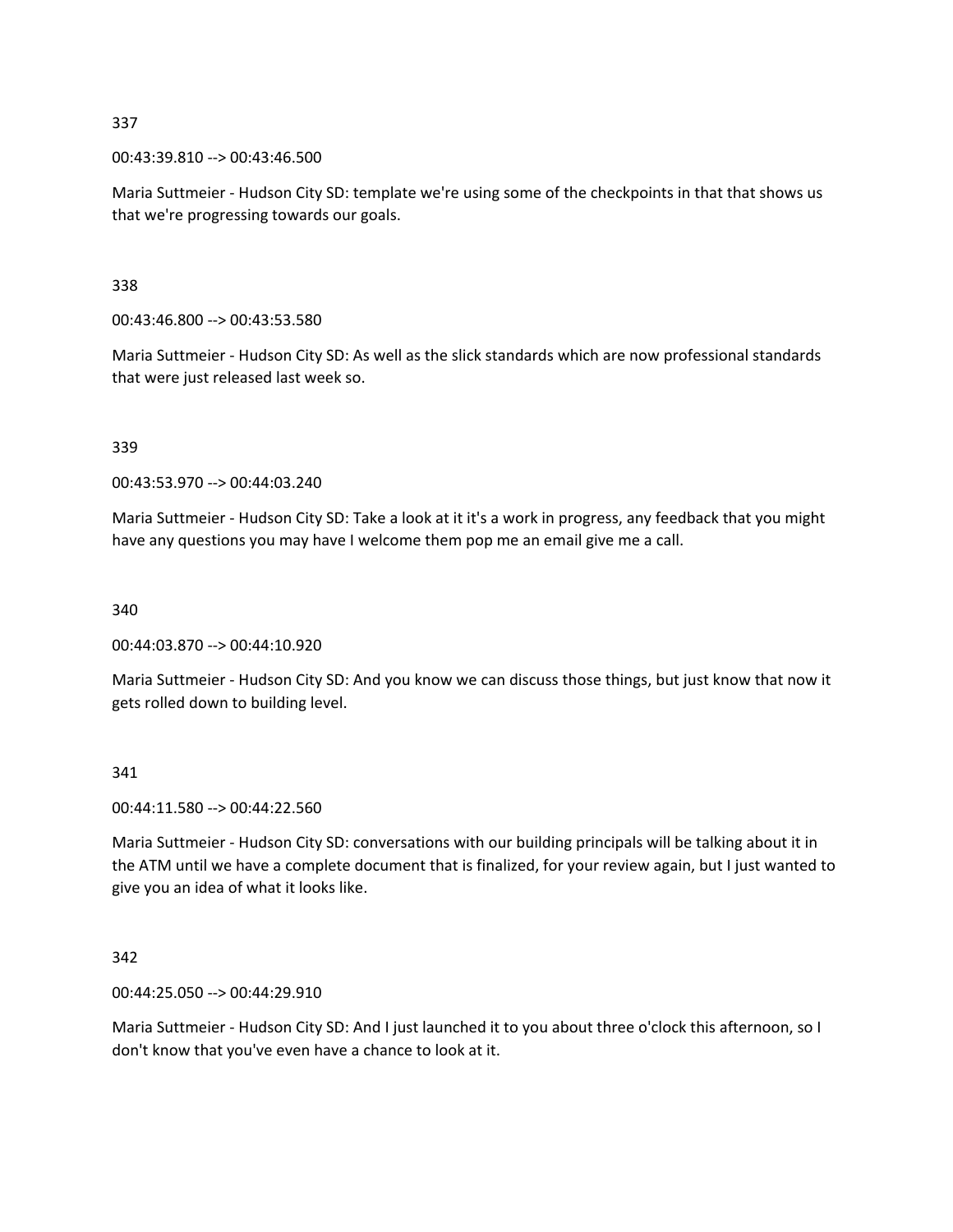00:44:31.020 --> 00:44:32.490

Maria Suttmeier - Hudson City SD: But that's what I did in my snow day today.

#### 344

00:44:34.590 --> 00:44:37.800

Sage Carter: I printed it and the type is so tiny.

345

00:44:38.970 --> 00:44:39.270

Sage Carter: No.

346

00:44:40.050 --> 00:44:40.800 Maria Suttmeier - Hudson City SD: blow it up.

347

00:44:41.070 --> 00:44:45.900

Maria Suttmeier - Hudson City SD: Yes, Nice I page I had to make sure that that was kind of the thing that I was working on.

348

00:44:46.530 --> 00:44:48.420

Sage Carter: It might work on 11 by 17.

349

00:44:53.370 --> 00:44:57.210

Maria Suttmeier - Hudson City SD: Okay, so that's all I have for you this evening, thank you.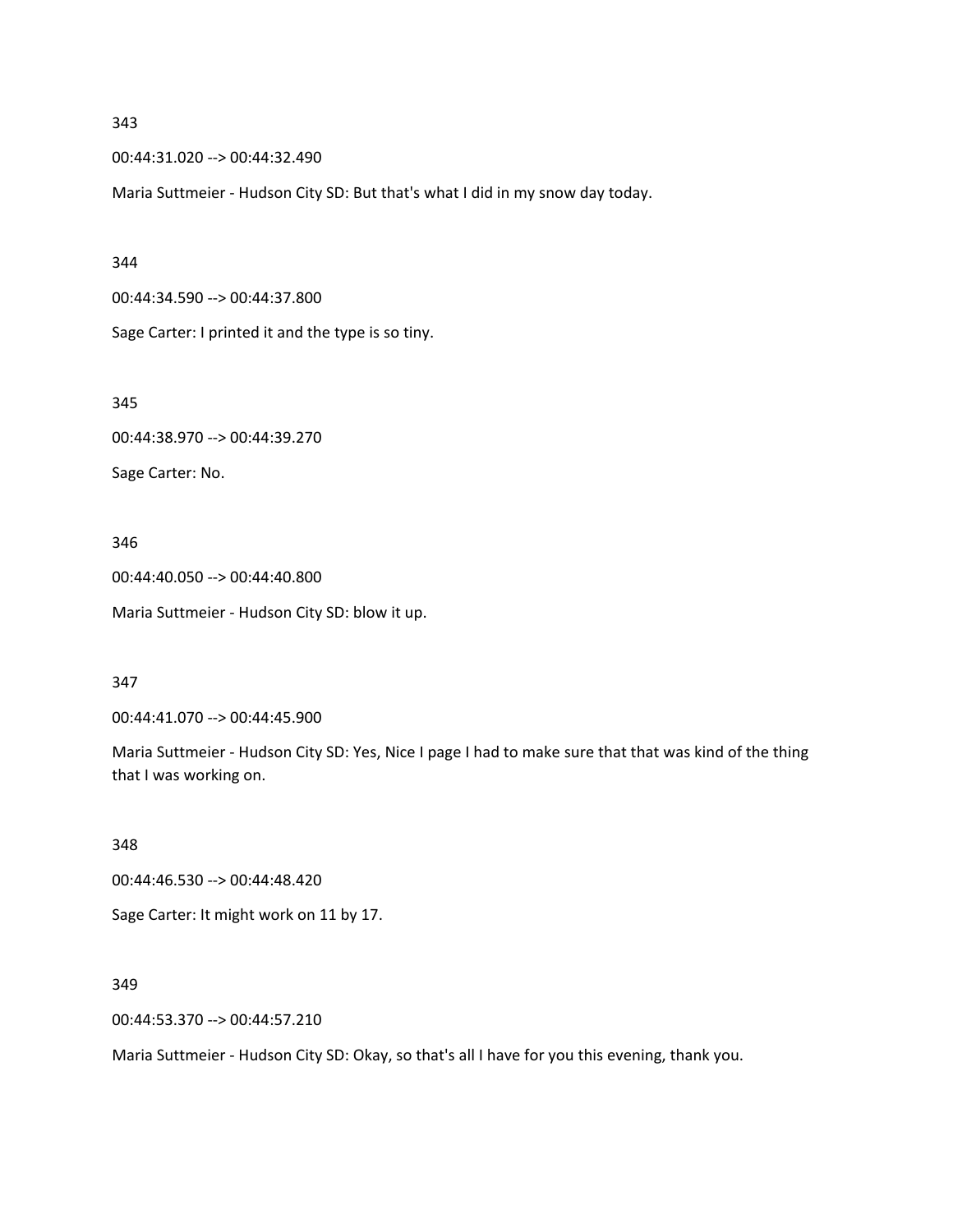00:44:58.290 --> 00:45:03.990

Carrie : Thank you hey brings us to the consensus agenda and emotions.

351

00:45:06.060 --> 00:45:08.700

Carrie : agenda items a through m.

352

00:45:12.030 --> 00:45:12.900

Carrie : Nobody hears me.

353

00:45:13.770 --> 00:45:14.190 seconds.

354

00:45:15.960 --> 00:45:16.410

jones: Thank you.

355

00:45:16.770 --> 00:45:17.610

Lucinda Segar: chuck was that close.

# 356

00:45:39.390 --> 00:45:40.140

Carrie : New business.

357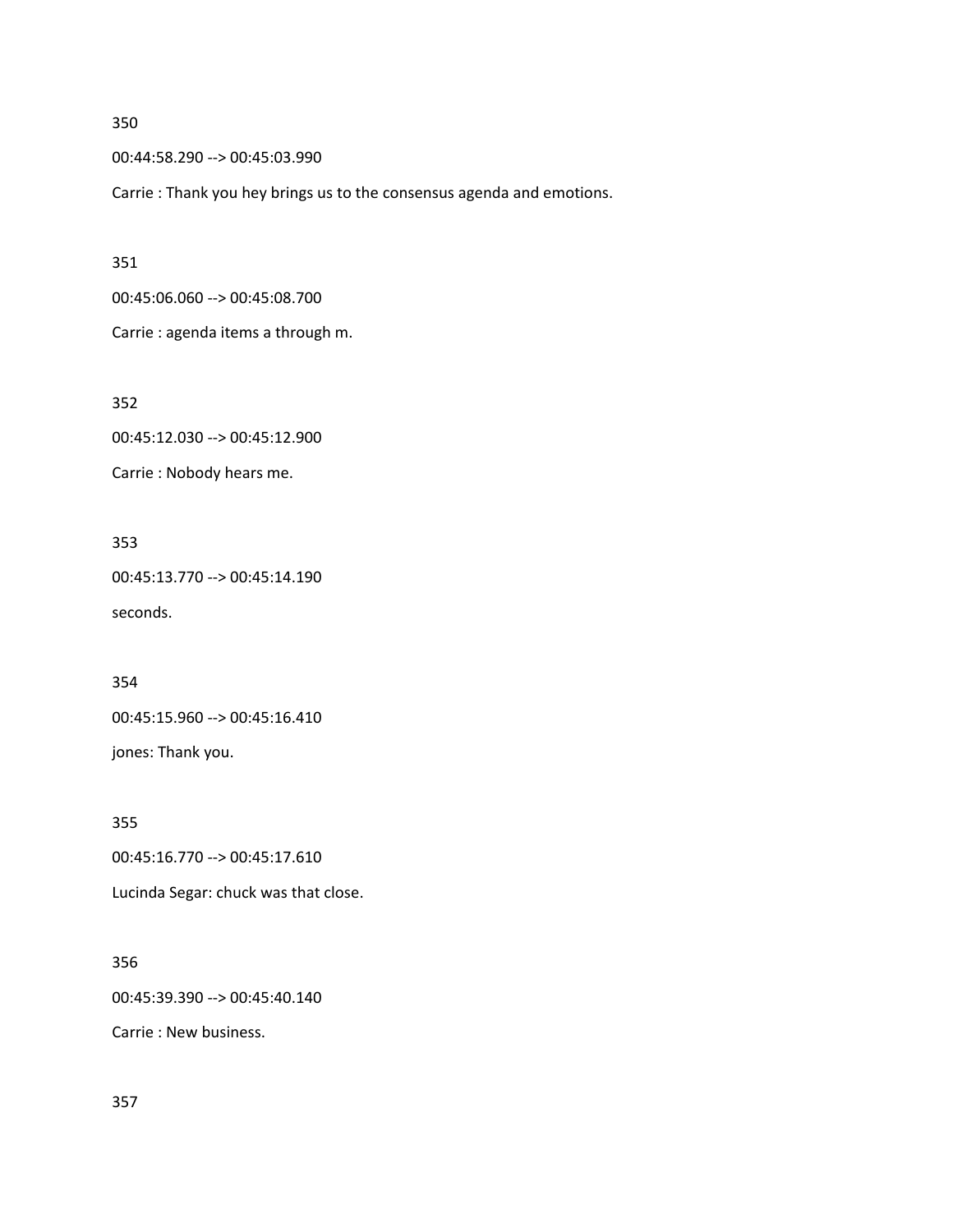00:45:42.660 --> 00:45:43.530

Carrie : We don't have any.

358

00:45:51.840 --> 00:45:52.620

LESLIE COONS: New business so.

359

00:45:53.310 --> 00:45:54.030

Carrie : Thank you.

360

00:45:55.980 --> 00:45:56.820

Carrie : public forum.

361

00:45:57.630 --> 00:45:59.130

LESLIE COONS: No emails were submitted.

#### 362

00:46:00.330 --> 00:46:07.500

Carrie : So that brings us to upcoming meeting dates should I try to read them or somebody else do it.

## 363

00:46:12.420 --> 00:46:26.190

Carrie : Okay Tuesday February 16 6pm community but it worked up all by regular Board of education meeting at 6:30pm virtual via zoom.

364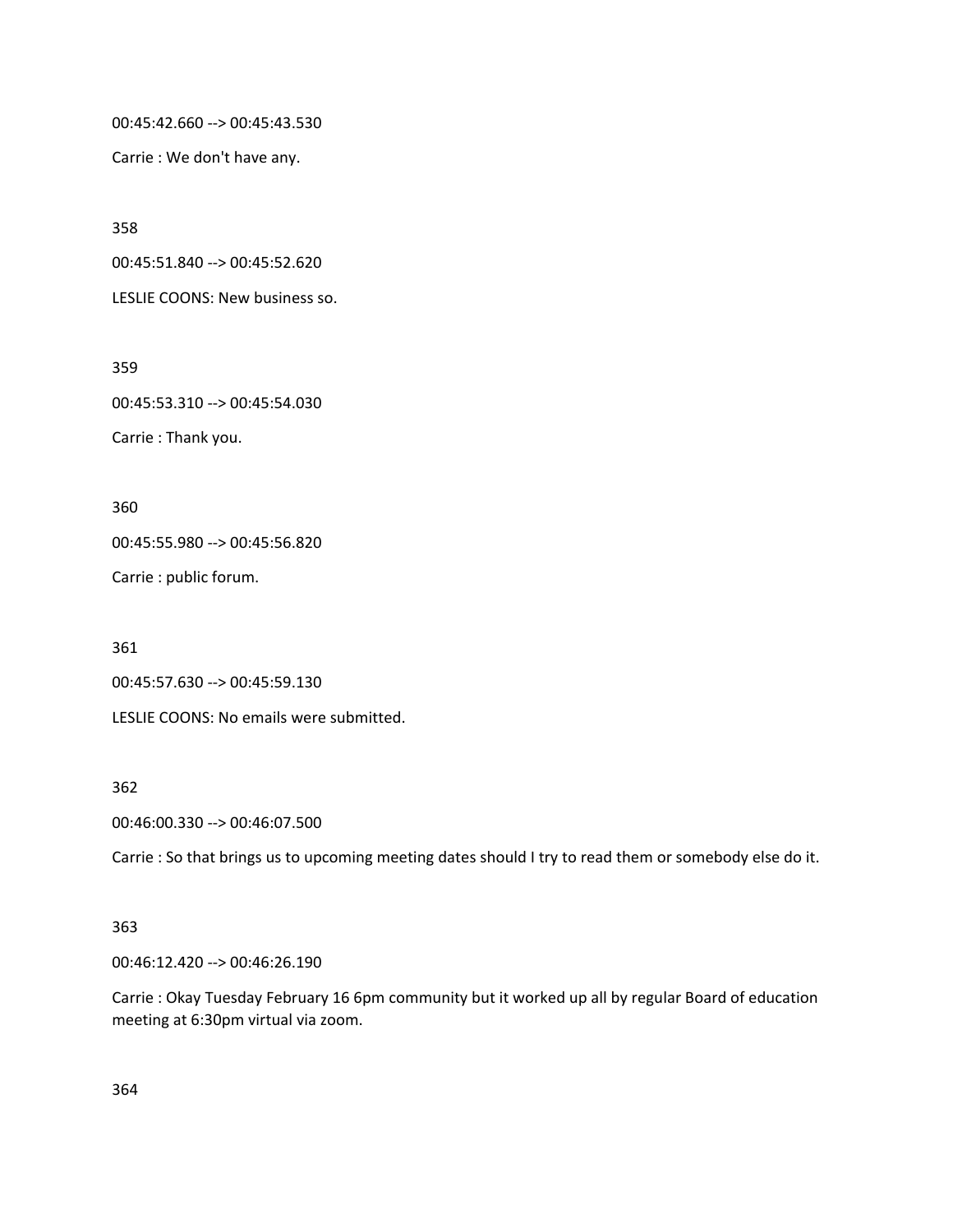00:46:26.850 --> 00:46:51.600

Carrie : Tuesday march 2 6pm Community budget workshop file their regular Board of education meeting at 6:30pm location to be determined Tuesday march 16 6pm community by the work stuff out by regular Board of education meeting at 6:30pm location to be determined.

365

00:47:10.470 --> 00:47:11.400

Sage Carter: With us to carry.

366

00:47:11.520 --> 00:47:25.500

Carrie : Three of a particular person or persons and climate history of a particular corporation clerical negotiations hga negotiations administrative negotiation and superintendents mid year evaluation.

367

00:47:28.410 --> 00:47:28.890

Sage Carter: Second.

368

00:47:45.720 --> 00:47:51.480

Maria Suttmeier - Hudson City SD: Okay, so now we need emotion, to enter into executive session is that that I happen or i'm losing sound here.

369

00:47:52.080 --> 00:47:53.040

Sage Carter: We just did that.

370

00:47:53.100 --> 00:47:56.820

Maria Suttmeier - Hudson City SD: Okay, I should just cut out on, and thank you mm hmm.